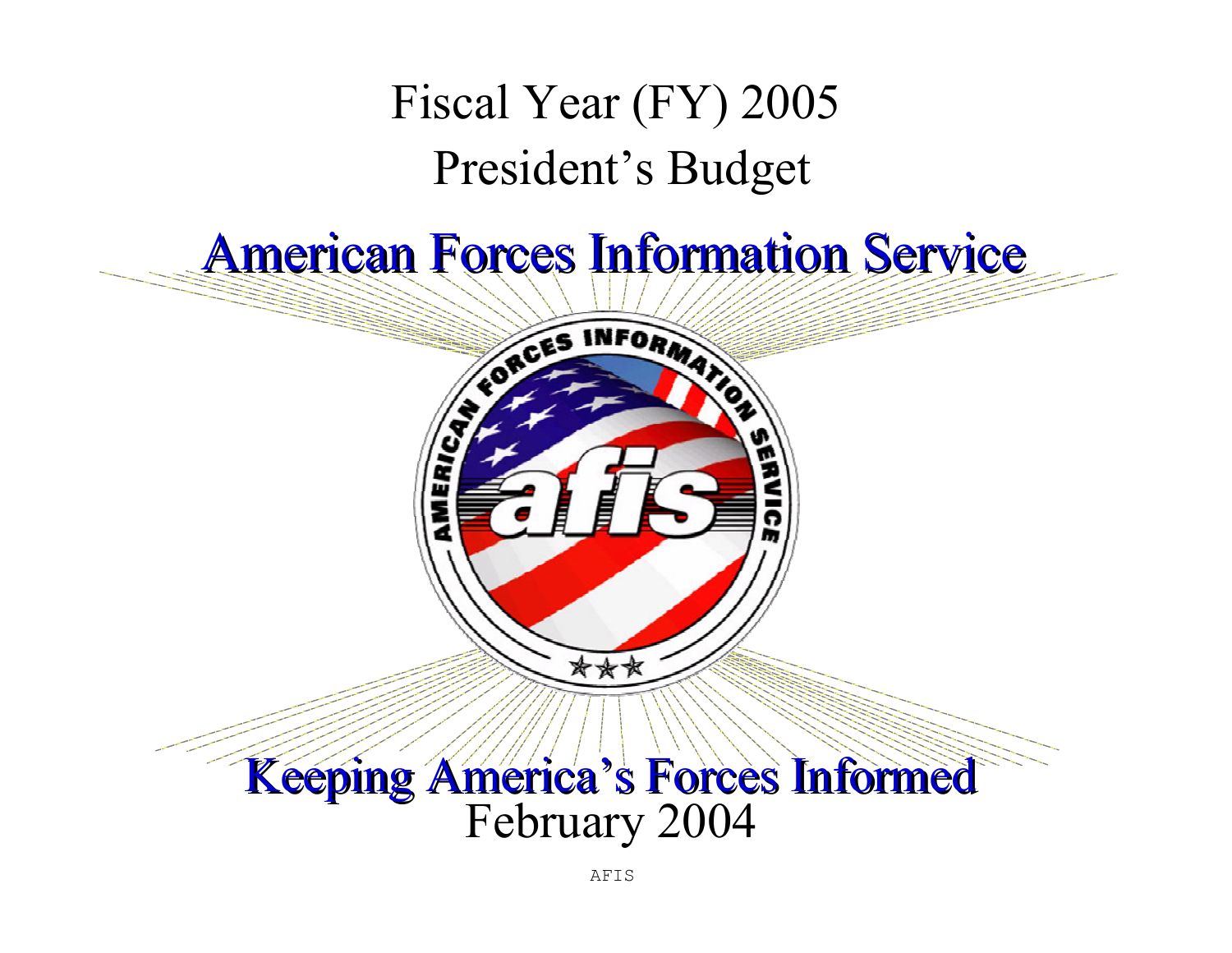#### **AMERICAN FORCES INFORMATION SERVICE Operation and Maintenance, Defense –Wide Fiscal Year (FY) 2005 Budget Estimates APPROPRIATION HIGHLIGHTS (Dollars in Millions)**

|       | FY2003 <sup>1</sup> | Price  | Program |          | Price  | Program | <b>FY2005</b> |
|-------|---------------------|--------|---------|----------|--------|---------|---------------|
|       | Actual              | Change | Change  | Estimate | Change | Change  | Estimate      |
| Total | 114.8               |        | 9.0     | 126.0    | 1.9    | $-3.3$  | 124.6         |

**<sup>1</sup>FY 2003 actual includes supplemental funding of \$5.5 million.**

**<sup>2</sup>FY 2004 excludes supplemental funding of \$4.0 million.** 

**Description of Operations Financed:** The mission of the American Forces Information Service (AFIS) is to provide high-quality news, information, and entertainment to U.S. forces worldwide in order to promote and sustain unit and individual readiness, quality of life, and morale. Through its news production, television, radio, newspaper, print news service, and World Wide Web (WWW) distribution services and facilities, AFIS is the primary tool for the Secretary of Defense and senior Joint Staff and Department of Defense (DoD) leaders to communicate important messages, news, and information about DoD programs and activities to U.S. Service Members, their families, and DoD civilians stationed around the world. In addition, AFIS provides visual and public information support and products supporting a wide range of internal and external DoD missions. AFIS also trains public affairs, broadcast, and visual information professionals, provides communications services to support the information needs of commanders and combat forces through the entire range of military operations and contingencies.

A major mission of the American Forces Information Service is to train all the military and civilian public affairs, broadcast, and visual information professionals in Joint and Service-specific military occupational specialties (MOS). This mission was transferred from the Military Services to AFIS and the Services' three public affairs and visual information schools were relocated and consolidated as the Defense Information School (DINFOS). The school trains approximately 4,300 military, DoD civilian, and international students annually in broadcasting, media relations, journalism, Combat Camera, still and video photography, electronic imaging, visual information, graphics, and related equipment maintenance. This joint service training is, and will remain, in high demand because of the increasing reliance by the military on the use of complex, highly technical computing, video-graphic, satellite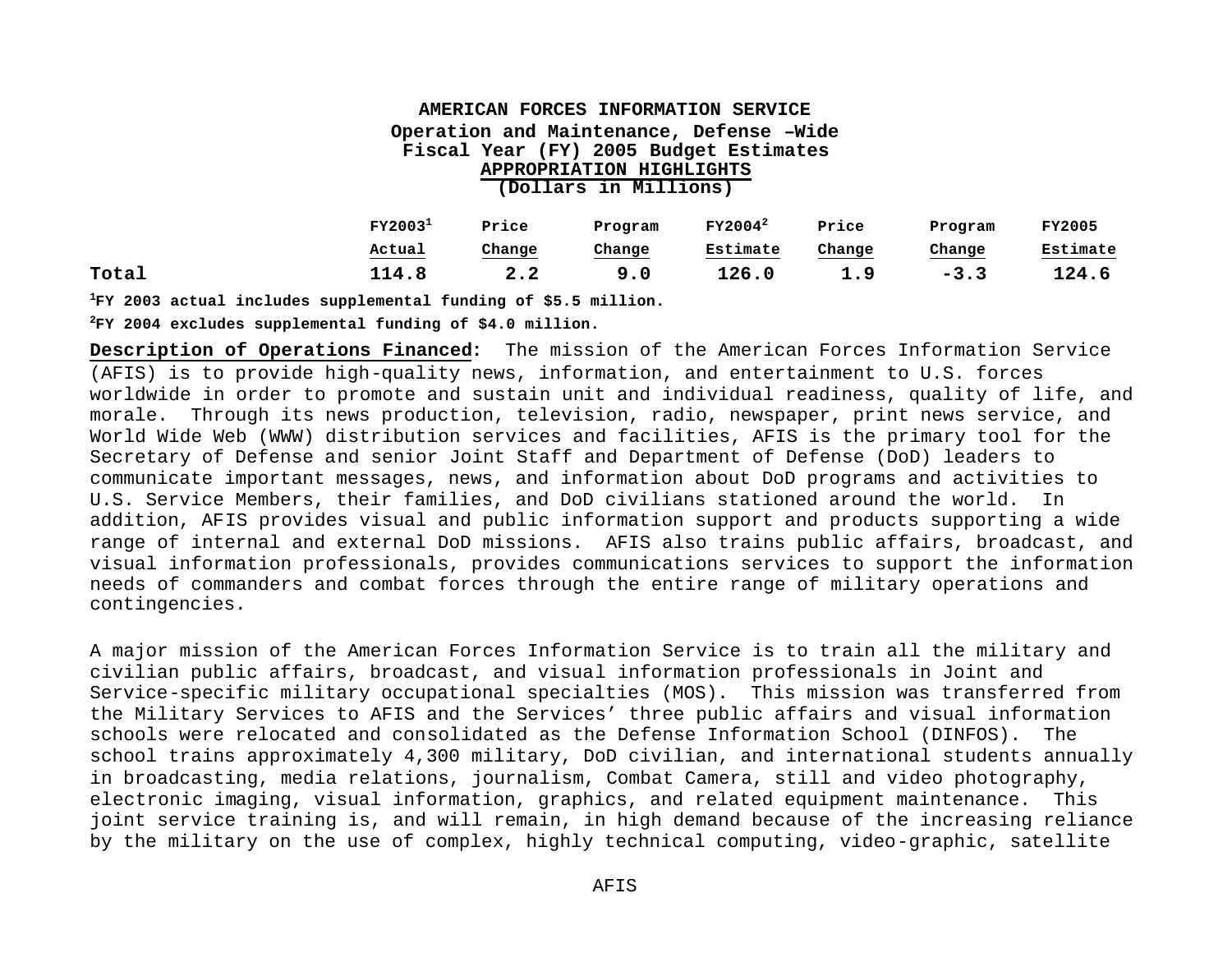#### **AMERICAN FORCES INFORMATION SERVICE Operation and Maintenance, Defense –Wide Fiscal Year (FY) 2005 Budget Estimates APPROPRIATION HIGHLIGHTS (Dollars in Millions)**

transmission, and digital broadcasting equipment. Training is provided not only at entrylevel for recruits and cross training of specialties, but also at the intermediate level to update the career fields in fast-paced changes in technology and its application. The DINFOS also provides contracted advanced level training in public affairs, photo-enhanced instruction and is focusing on significantly increasing its distance learning capabilities to offset major reductions in staff and faculty.

Since 1993, AFIS has assumed control of, and consolidated, several former Military Department and U.S. Combatant Command-owned and operated internal information training; photography collection, storage, and distribution activities; broadcasting and visual information engineering and procurement activities; and newspaper production activities. These consolidations coupled with its existing capabilities have positioned AFIS as the preeminent provider to the Department of Defense for high quality and cost-effective internal and visual information products, services, and support.

|                         | FY 2003  | Price     | Program | FY 2004  | Price  | Program | <b>FY 2005</b> |
|-------------------------|----------|-----------|---------|----------|--------|---------|----------------|
|                         | Estimate | Change    | Change  | Estimate | Change | Change  | Estimate       |
| Budget Activity 3:      |          |           |         |          |        |         |                |
| Training and Recruiting | 11.5     | $\cdot$ 2 | 2.3     | 14.0     |        | $-0.1$  | 14.1           |
| Budget Activity 4:      |          |           |         |          |        |         |                |
| Admin & Servicewide     | 103.3    | 2.0       | 6.7     | 112.0    | 1.7    | $-3.2$  | 110.5          |
| Total AFIS              | 114.8    | 2.2       | 9.0     | 126.0    | 1.9    | $-3.3$  | 124.6          |

**Narrative Explanation of Changes**: The FY 2005 request sustains the FY 2004 level of AFIS operations.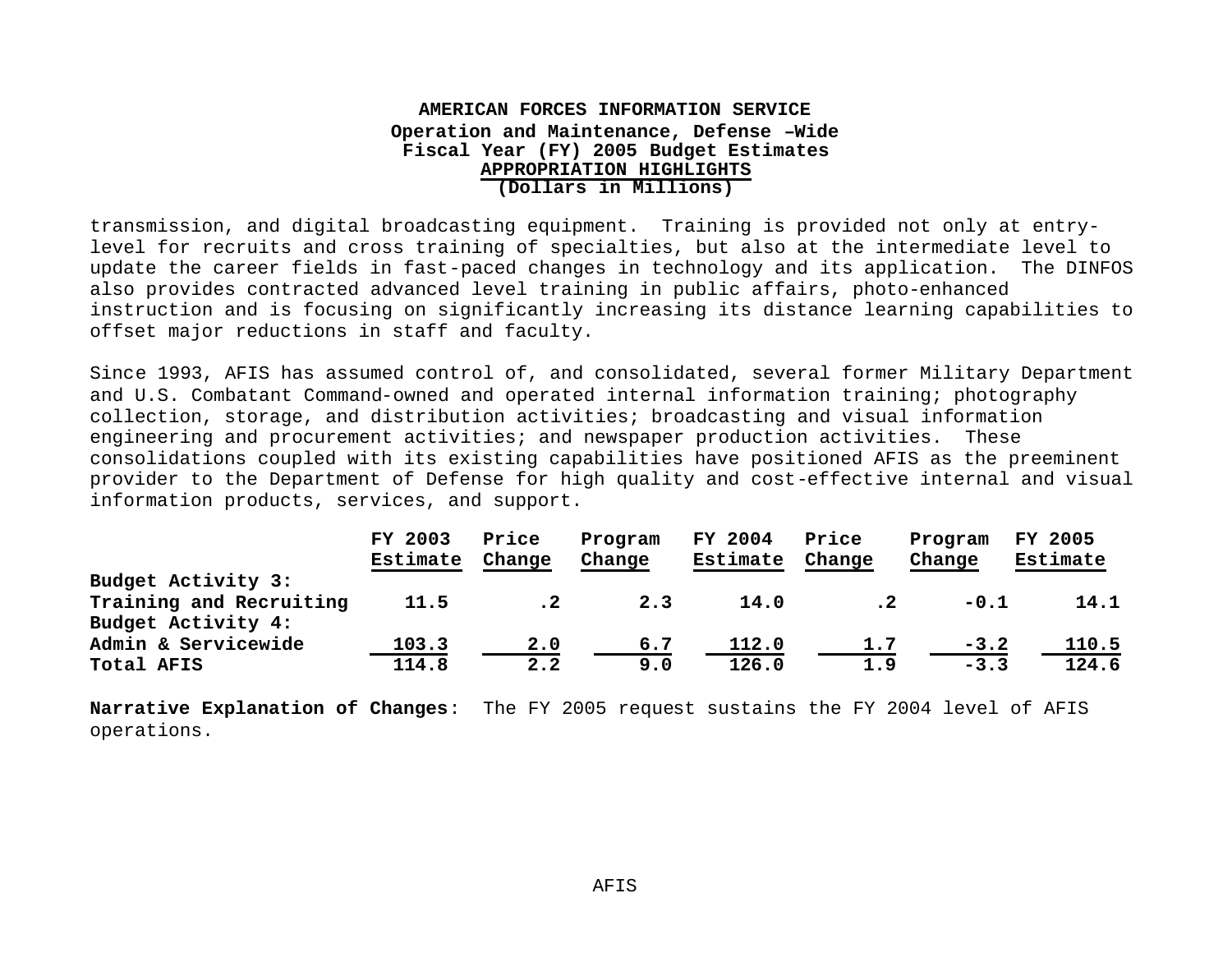#### **AMERICAN FORCES INFORMATION SERVICE Operation and Maintenance, Defense –Wide Fiscal Year (FY) 2005 Budget Estimates APPROPRIATION HIGHLIGHTS (Dollars in Millions)**

|                         | End Strength Summary |          |          |  |  |
|-------------------------|----------------------|----------|----------|--|--|
|                         | FY 2003              | FY 2004  | FY 2005  |  |  |
|                         | Actual               | Estimate | Estimate |  |  |
| Budget Activity 3:      |                      |          |          |  |  |
| Training and Recruiting | 187                  | 241      | 241      |  |  |
| Civilian                | 24                   | 30       | 30       |  |  |
| Military                | 163                  | 211      | 211      |  |  |
| Budget Activity 4:      | 269                  | 330      | 330      |  |  |
| Civilian                | 194                  | 233      | 233      |  |  |
| Military                | 75                   | 97       | 97       |  |  |
| Budget Activity Totals  | 456                  | 571      | 571      |  |  |
| Civilian                | 218                  | 263      | 263      |  |  |
| Military                | 238                  | 308      | 308      |  |  |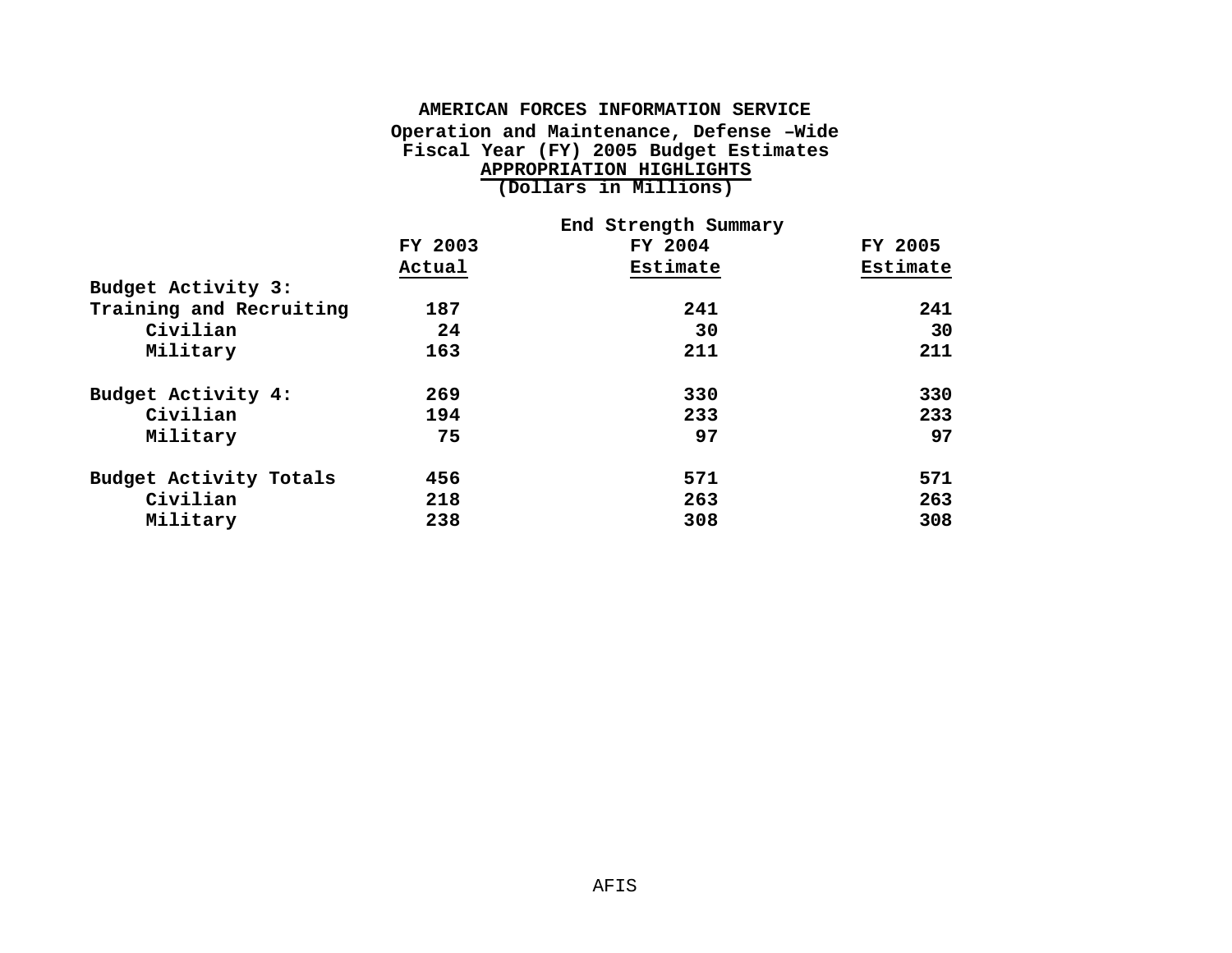# **American Forces Information Service Operation and Maintenance, Defense-Wide Fiscal Year (FY) 2005 Budget Estimates Summary of Increases and Decreases (Dollars in Thousands)**

|    |                                                                                                                                                           | Budget Activity - 3 | Budget Activity - 4 | Total          |
|----|-----------------------------------------------------------------------------------------------------------------------------------------------------------|---------------------|---------------------|----------------|
|    | 1. FY 2004 President's Budget Request                                                                                                                     | 14,005              | 105,261             | 119,266        |
|    | 2. Congressional Adjustments (General Provisions)<br>a. Section 8094 - Improvements in Professional Spt<br>b. Section 8101 - Cost Growth Information Tech |                     | (669)<br>(128)      | (669)<br>(128) |
|    | c. Section 8126 - Outsourcing, Management<br>Efficiencies, Revised Economic Assumptions                                                                   |                     | (570)               | (570)          |
|    | 3. Congressional Earmarks:<br>Section 8044 - Indian Lands Environmental<br>a <sub>1</sub>                                                                 |                     | (73)                | (73)           |
|    | Impact                                                                                                                                                    |                     |                     |                |
|    | 4. FY 2004 Appropriated Amount                                                                                                                            | 14,005              | 103,821             | 117,826        |
|    | 5. FY 2004 Emergency Supplemental                                                                                                                         |                     | 3,970               | 3,970          |
|    | Baseline Funding                                                                                                                                          | 14,005              | 107,791             | 121,796        |
| б. | Reprogrammings (Requiring 1415 Actions)                                                                                                                   |                     | 8,146               | 8,146          |
| 7. | Revised FY 2004 Estimate                                                                                                                                  | 14,005              | 115,937             | 129,942        |
|    | 8. Less: Emergency Supplemental Funding                                                                                                                   |                     | (3,970)             | (3,970)        |
| 9. | Normalized Current Estimate for FY 2004                                                                                                                   | 14,005              | 111,967             | 125,972        |
|    | 10. Price Growth                                                                                                                                          | 197                 | 1,725               | 1,922          |
|    | 11. Program Increases                                                                                                                                     |                     |                     |                |
|    | a. General Schedule Pay Raise                                                                                                                             | 15                  | 617                 | 632            |
|    | b. Pentagon Reservations Rent                                                                                                                             |                     | 100                 | 100            |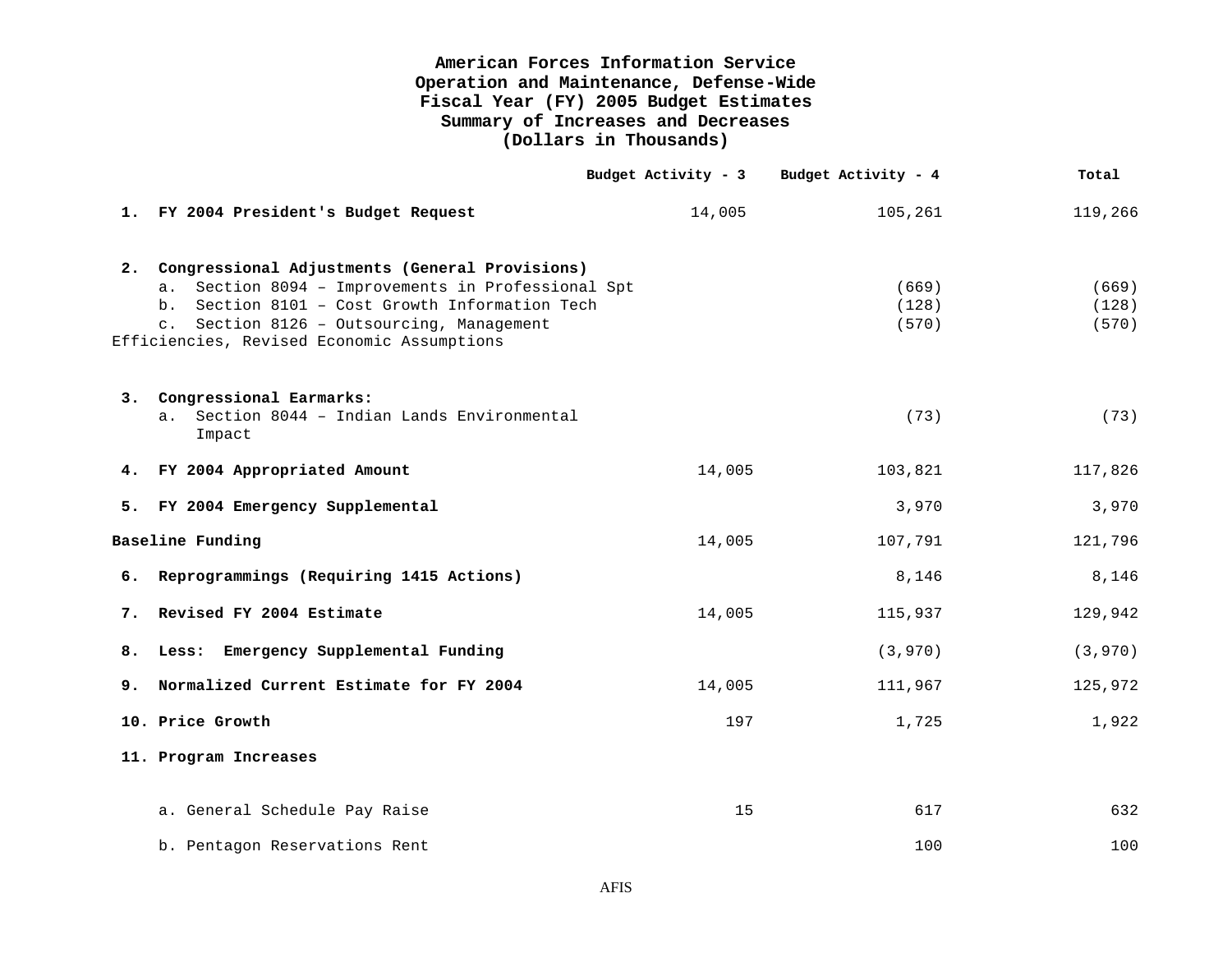#### **American Forces Information Service Operation and Maintenance, Defense-Wide Fiscal Year (FY) 2005 Budget Estimates Summary of Increases and Decreases (Dollars in Thousands)**

|     |                                         | Budget Activity - 3 Budget Activity - 4 |         | Total   |
|-----|-----------------------------------------|-----------------------------------------|---------|---------|
|     | c. Supplies & Materials (Non-DWCF)      |                                         | 127     | 127     |
|     | d. Nominal Increases                    |                                         | 10      | 10      |
| 12. | Program Decreases                       |                                         |         |         |
|     | a. Defense Finance & Accounting Service |                                         | (58)    | (58)    |
|     | b. Purchased Communications             |                                         | (344)   | (344)   |
|     | c. Supplies and Materials (Non-DWCF)    | (12)                                    |         | (12)    |
|     | d. Equipment Maintenance By Contract    | (36)                                    | (198)   | (234)   |
|     | e. Facility Maintenance By Contract     | (5)                                     | (2,023) | (2,028) |
|     | f. Equipment Purchases (Non-DWCF)       | (27)                                    | (931)   | (958)   |
|     | g. Other Contracts                      | (83)                                    | (457)   | (540)   |
|     | h. Nominal Decreases                    | (4)                                     | (7)     | (11)    |
|     | 13. FY 2005 Current Estimate            | 14,050                                  | 110,528 | 124,578 |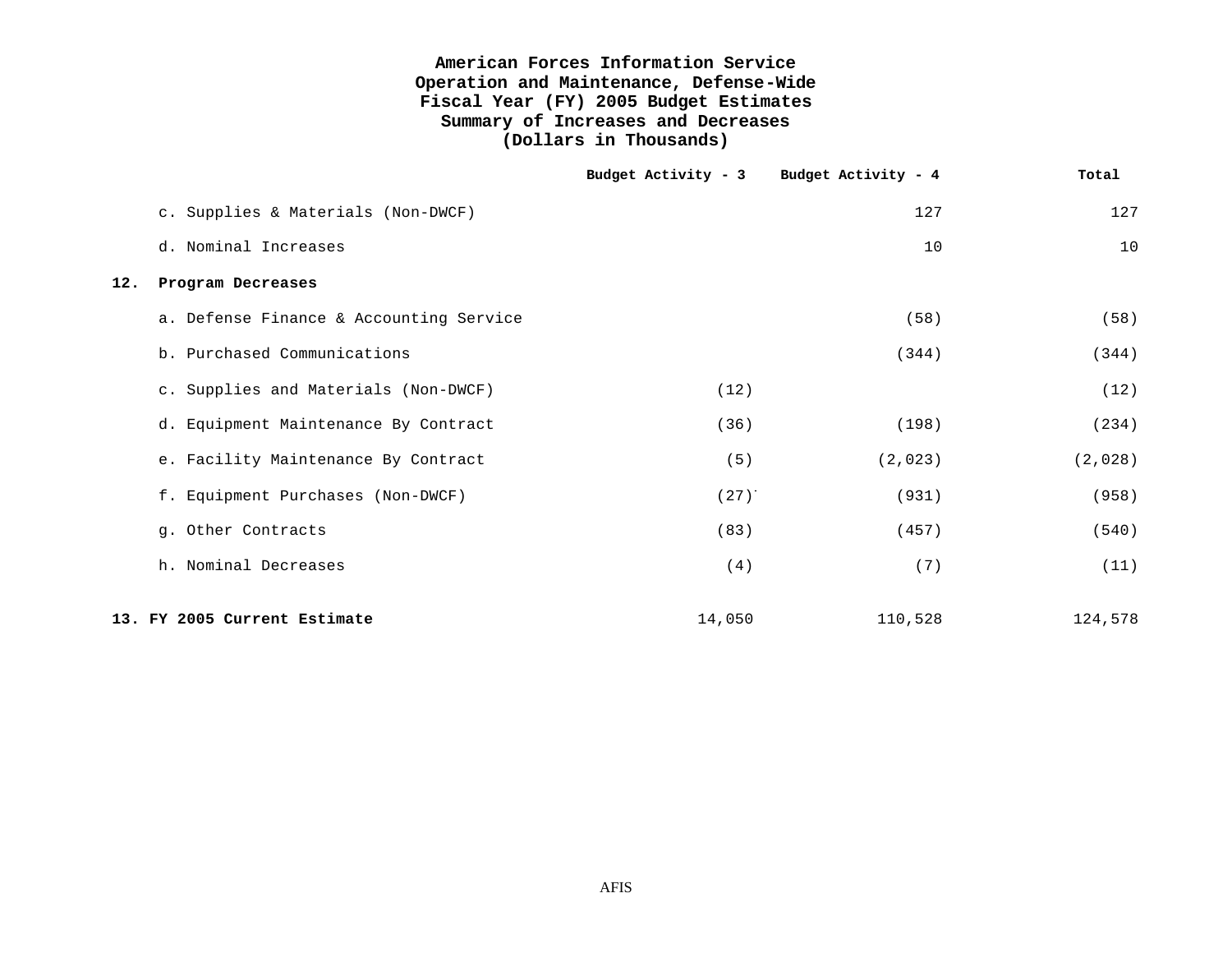#### **AMERICAN FORCES INFORMATION SERVICE Fiscal Year (FY) 2005 Budget Estimates Operation and Maintenance, Defense–Wide Summary of Price and Program Changes – FY 2004 (\$ in Thousands)**

|               |                                               | (b III Inousanus)        |                         |                                |                          |                                                         |
|---------------|-----------------------------------------------|--------------------------|-------------------------|--------------------------------|--------------------------|---------------------------------------------------------|
|               | CIVILIAN PERSONNEL COMPENSATION               | FY 2003<br>PROGRAM       | PRICE<br><b>PERCENT</b> | <b>GROWTH</b><br><b>AMOUNT</b> | PROGRAM<br><b>GROWTH</b> | Budget Activity - $3 \& 4$<br>FY 2004<br><b>PROGRAM</b> |
| 101           | EXECUTIVE, GENERAL & SPECIAL SCHEDULE         | 22,085                   |                         | 905                            | (1, 401)                 | 21,589                                                  |
|               | 103 WAGE BOARD                                | 268                      |                         | $\overline{\phantom{0}}$       | 9                        | 277                                                     |
|               | 106 BENEFITS TO FORMER EMPLOYEES              |                          |                         |                                |                          |                                                         |
|               | 107 VOLUNTARY SEPARATION INCENTIVE PAYMENT    |                          |                         | $\overline{\phantom{a}}$       |                          |                                                         |
|               | 111 DISABILITY COMPENSATION                   | 110                      |                         | $\overline{\phantom{a}}$       | 22                       | 132                                                     |
|               | 199 TOTAL CIVILIAN PERSONNEL COMPENSATION     | 22,463                   |                         | 905                            | (1, 370)                 | 21,998                                                  |
| <b>TRAVEL</b> |                                               |                          |                         |                                |                          |                                                         |
|               | 308 TRAVEL OF PERSONS                         | 1,088                    | 1.3                     | 14                             | 152                      | 1,254                                                   |
|               | REVOLVING FUND SUPPLY AND MATERIALS PURCHASES |                          |                         |                                |                          |                                                         |
|               | 417 LOCALLY PROCURED DWCF MANAGED SUP & MA    | $\overline{\phantom{a}}$ | 1.3                     |                                |                          |                                                         |
|               | REVOLVING FUND EQUIPMENT PURCHASES            |                          |                         |                                |                          |                                                         |
|               | 502 ARMY DWCF EOUIPMENT                       |                          | 4.5                     |                                |                          |                                                         |
|               | OTHER REVOLVING FUND PURCHASES                |                          |                         |                                |                          |                                                         |
|               | 672 PENTAGON RESERVATION MAINTENANCE          | 307                      | $-14.6$                 | (45)                           | 255                      | 517                                                     |
|               | 673 DEFENSE FINANCE & ACCTG SVCS              | 1,000                    | 14.2                    | 142                            | (207)                    | 935                                                     |
|               | 699 TOTAL OTHER REVOLVING FUND PURCHASES      | 1,307                    |                         | 97                             | 48                       | 1,452                                                   |
|               | <b>TRANSPORTATION</b>                         |                          |                         |                                |                          |                                                         |
|               | 771 COMMERCIAL TRANSPORTATION                 | 789                      | 1.3                     | 10                             | 18                       | 817                                                     |
|               | OTHER PURCHASES                               |                          |                         |                                |                          |                                                         |
|               | 912 RENTAL PAYMENTS TO GSA LEASES (SLUC)      | 1,577                    | 1.7                     | 27                             | 2                        | 1,606                                                   |
|               | 913 PURCHASED UTILITIES (NON-DWCF)            | 780                      | 1.3                     | 10                             | (1)                      | 789                                                     |
|               | 914 PURCHASED COMMUNICATIONS (NON-DWCF)       | 18,256                   | 1.3                     | 237                            | 8,641                    | 27,134                                                  |
| 915           | RENTS (NON-GSA)                               | 47                       | 1.3                     | $\mathbf{1}$                   | (1)                      | 47                                                      |
| 917           | POSTAL SERVICES (U.S.P.S.)                    | 187                      | 0.0                     | $\equiv$                       | 165                      | 352                                                     |
|               | 920 SUPPLIES & MATERIALS (NON-DWCF)           | 11,162                   | 1.3                     | 145                            | (7, 773)                 | 3,534                                                   |
|               | 921 PRINTING AND REPRODUCTION                 | 134                      | 1.3                     | 2                              | (33)                     | 103                                                     |
| 922           | EQUIPMENT MAINTENANCE BY CONTRACT             | 6,819                    | 1.3                     | 89                             | 830                      | 7,738                                                   |
| 923           | FACILITY MAINTENANCE BY CONTRACT              | 1,314                    | 1.3                     | 17                             | 2,550                    | 3,881                                                   |
|               | 925 EQUIPMENT PURCHASES (NON-DWCF)            | 8,489                    | 1.3                     | 110                            | (384)                    | 8,215                                                   |
|               | 989 OTHER CONTRACTS                           | 40,364                   | 1.3                     | 525                            | 6,163                    | 47,052                                                  |
| 999           | TOTAL OTHER PURCHASES                         | 89,129                   |                         | 1,163                          | 10,159                   | 100,451                                                 |
|               | 9999 TOTAL                                    | 114,776                  |                         | 2,189                          | 9,007                    | 125,972                                                 |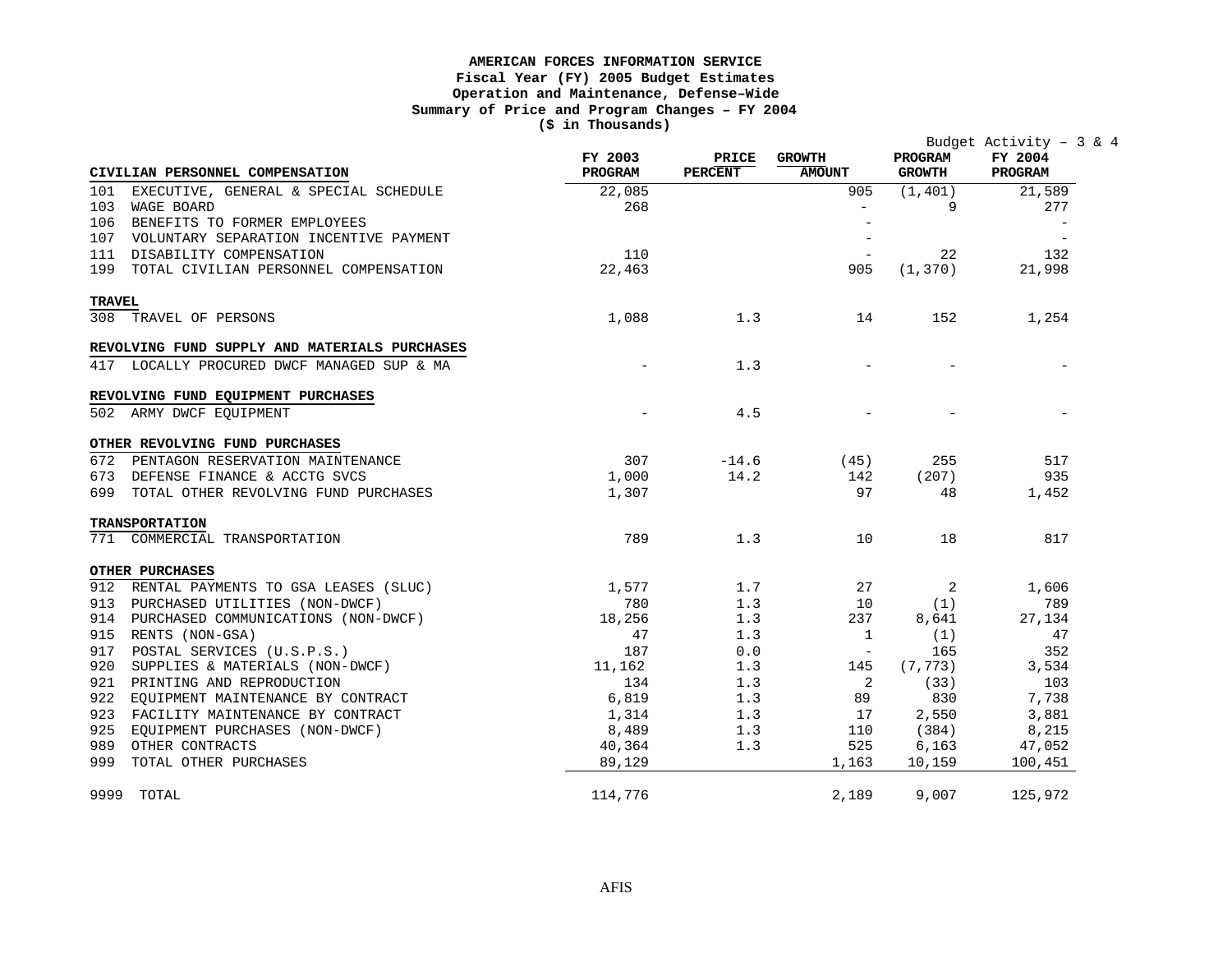#### **AMERICAN FORCES INFORMATION SERVICE Fiscal Year (FY) 2005 Budget Estimates Operation and Maintenance, Defense–Wide Summary of Price and Program Changes– FY 2005 (\$ in Thousands)**

#### Budget Activity – 3 & 4

|               |                                               | FY 2004 | PRICE          | <b>GROWTH</b>            | PROGRAM                  | FY 2005 |
|---------------|-----------------------------------------------|---------|----------------|--------------------------|--------------------------|---------|
|               | CIVILIAN PERSONNEL COMPENSATION               | PROGRAM | <b>PERCENT</b> | <b>AMOUNT</b>            | <b>GROWTH</b>            | PROGRAM |
| 101           | EXECUTIVE, GENERAL & SPECIAL SCHEDULE         | 21,589  |                | 324                      | 614                      | 22,527  |
| 103           | WAGE BOARD                                    | 277     |                | 4                        | 8                        | 289     |
| 106           | BENEFITS TO FORMER EMPLOYEES                  |         |                |                          | $\overline{\phantom{a}}$ |         |
|               | 107 VOLUNTARY SEPARATION INCENTIVE PAYMENT    |         |                | $\overline{\phantom{m}}$ | $\overline{\phantom{a}}$ |         |
|               | 111 DISABILITY COMPENSATION                   | 132     |                | $\overline{\phantom{a}}$ | 10                       | 142     |
|               | 199 TOTAL CIVILIAN PERSONNEL COMPENSATION     | 21,998  |                | 328                      | 632                      | 22,958  |
| <b>TRAVEL</b> |                                               |         |                |                          |                          |         |
|               | 308 TRAVEL OF PERSONS                         | 1,254   | 1.4            | 18                       | (9)                      | 1,263   |
|               | REVOLVING FUND SUPPLY AND MATERIALS PURCHASES |         |                |                          |                          |         |
|               | 417 LOCALLY PROCURED DWCF MANAGED SUP & MA    |         | 1.4            |                          |                          |         |
|               | REVOLVING FUND EQUIPMENT PURCHASES            |         |                |                          |                          |         |
|               | 502 ARMY DWCF EOUIPMENT                       |         | $-1.5$         |                          |                          |         |
|               | OTHER REVOLVING FUND PURCHASES                |         |                |                          |                          |         |
| 672           | PENTAGON RESERVATION MAINTENANCE              | 517     | 27.0           | 140                      | 100                      | 757     |
|               | 673 DEFENSE FINANCE & ACCTG SVCS              | 935     | 2.43           | 23                       | (58)                     | 900     |
|               | 699 TOTAL OTHER REVOLVING FUND PURCHASES      | 1,452   |                | 163                      | 42                       | 1,657   |
|               | <b>TRANSPORTATION</b>                         |         |                |                          |                          |         |
|               | 771 COMMERCIAL TRANSPORTATION                 | 817     | 1.4            | 11                       | 4                        | 832     |
|               | OTHER PURCHASES                               |         |                |                          |                          |         |
|               | 912 RENTAL PAYMENTS TO GSA LEASES (SLUC)      | 1,606   | 1.5            | 24                       | 5                        | 1,635   |
|               | 913 PURCHASED UTILITIES (NON-DWCF)            | 789     | 1.4            | 11                       | $\overline{\phantom{a}}$ | 800     |
| 914           | PURCHASED COMMUNICATIONS (NON-DWCF)           | 27,134  | 1.4            | 380                      | (344)                    | 27,170  |
| 915           | RENTS (NON-GSA)                               | 47      | 1.4            | $\mathbf{1}$             | (1)                      | 47      |
| 917           | POSTAL SERVICES (U.S.P.S.)                    | 352     | 0.0            | $\equiv$                 | 1                        | 353     |
| 920           | SUPPLIES & MATERIALS (NON-DWCF)               | 3,534   | 1.4            | 49                       | 115                      | 3,698   |
| 921           | PRINTING AND REPRODUCTION                     | 103     | 1.4            | $\mathbf{1}$             | (1)                      | 103     |
| 922           | EQUIPMENT MAINTENANCE BY CONTRACT             | 7,738   | 1.4            | 108                      | (234)                    | 7,612   |
| 923           | FACILITY MAINTENANCE BY CONTRACT              | 3,881   | 1.4            | 54                       | (2,028)                  | 1,907   |
| 925           | EQUIPMENT PURCHASES (NON-DWCF)                | 8,215   | 1.4            | 115                      | (958)                    | 7,372   |
| 989           | OTHER CONTRACTS                               | 47,052  | 1.4            | 659                      | (540)                    | 47,171  |
| 999           | TOTAL OTHER PURCHASES                         | 100,451 |                | 1,402                    | (3,985)                  | 97,868  |
| 9999          | TOTAL                                         | 125,972 |                | 1,922                    | (3, 316)                 | 124,578 |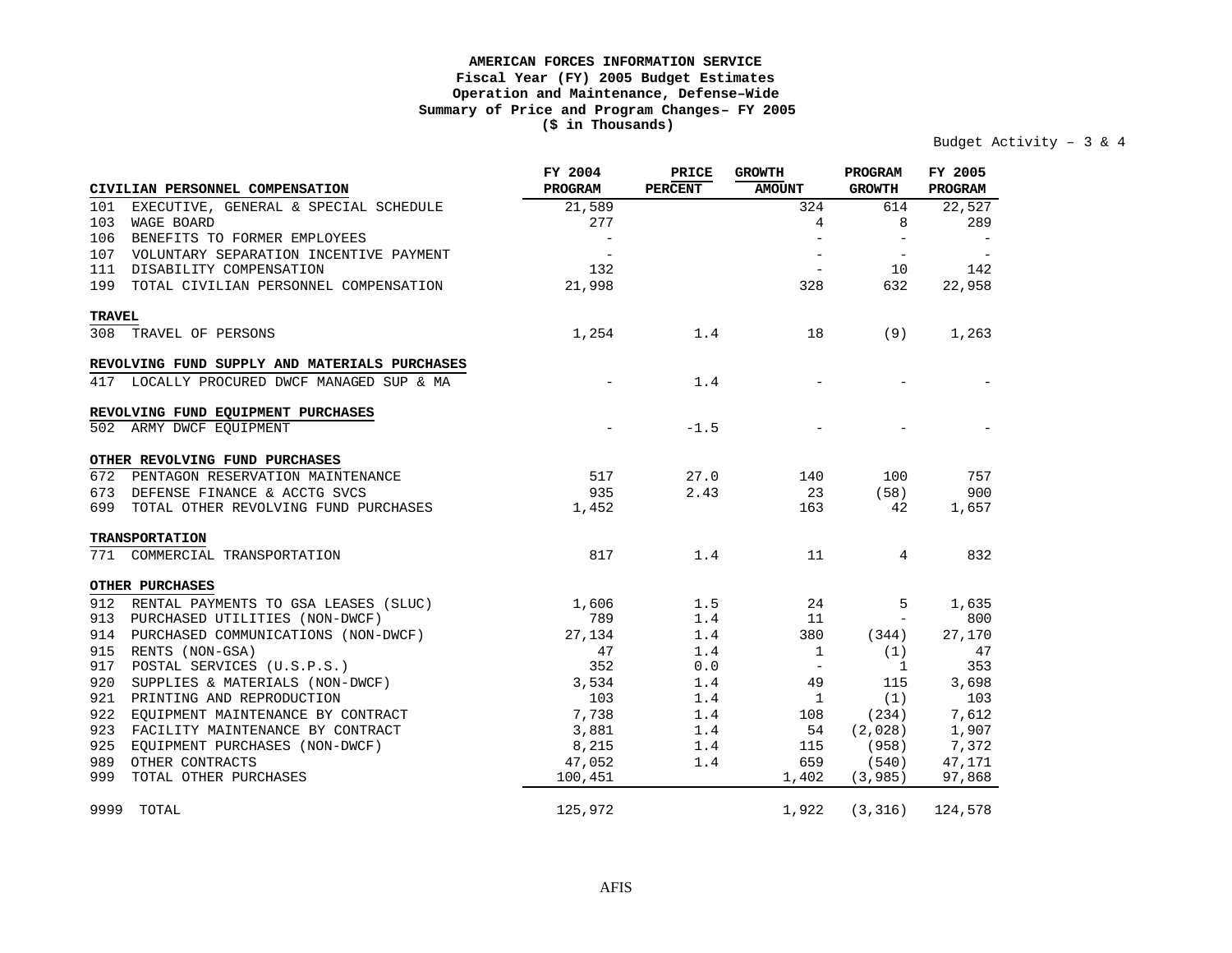|                                           |         |         |         | Change          | Change          |
|-------------------------------------------|---------|---------|---------|-----------------|-----------------|
| Personal Summary:<br>v.                   | FY 2003 | FY 2004 | FY 2005 | FY 2003/FY 2004 | FY 2004/FY 2005 |
| Military End Strength (E/S)               |         |         |         |                 |                 |
| Officer                                   | 27      | 43      | 43      | $-16$           | 0               |
| Enlisted                                  | 166     | 265     | 265     | $-99$           |                 |
| Total                                     | 193     | 308     | 308     | $-115$          | $\frac{0}{0}$   |
| Civilian End Strength<br>U.S. Direct Hire | 263     | 263     | 263     | $\Omega$        | $\mathbf 0$     |
|                                           |         |         |         |                 |                 |
| Military Average Strength(A/S)            |         |         |         |                 |                 |
| Officer                                   | 27      | 43      | 43      | $-16$           | 0               |
| Enlisted                                  | 166     | 265     | 265     | $-99$           | $\frac{0}{0}$   |
| Total                                     | 193     | 308     | 308     | $-115$          |                 |
| Civilian FTEs (Total)                     |         |         |         |                 |                 |
| U.S. Direct Hire                          | 263     | 263     | 263     | $\mathbf 0$     | $\mathbf 0$     |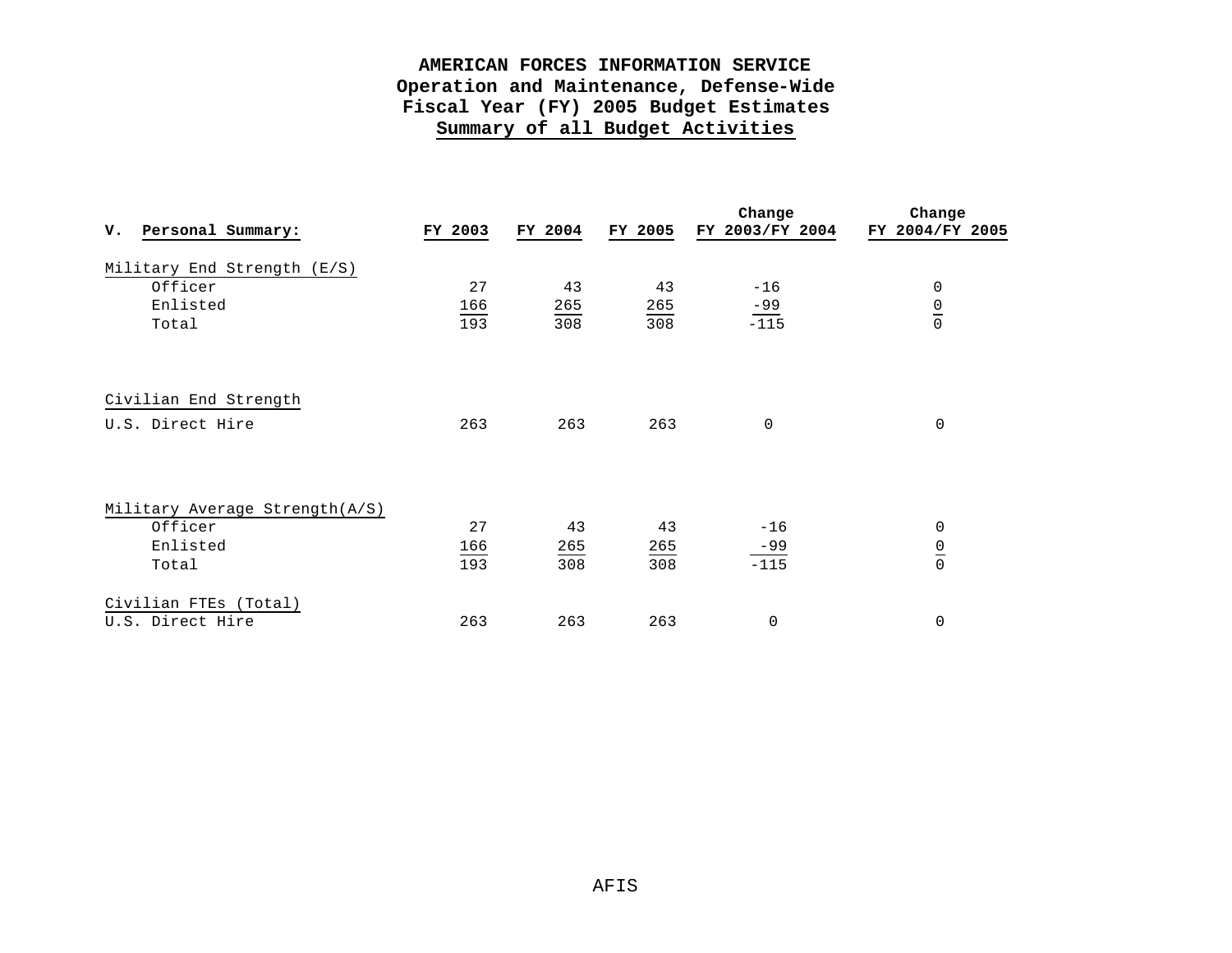#### **VI. OP 32 Line Items as Applicable (Dollars in Thousands):**

|               | CIVILIAN PERSONNEL COMPENSATION               | FY 2003<br>PROGRAM | PRICE<br><b>PERCENT</b> | <b>GROWTH</b><br><b>AMOUNT</b> | PROGRAM<br><b>GROWTH</b> | FY 2004<br>PROGRAM |
|---------------|-----------------------------------------------|--------------------|-------------------------|--------------------------------|--------------------------|--------------------|
| 101           | EXECUTIVE, GENERAL & SPECIAL SCHEDULE         | 22,085             |                         | 905                            | (1, 401)                 | 21,589             |
| 103           | WAGE BOARD                                    | 268                |                         | $\equiv$                       | 9                        | 277                |
| 106           | BENEFITS TO FORMER EMPLOYEES                  |                    |                         | $\overline{\phantom{0}}$       |                          |                    |
| 107           | VOLUNTARY SEPARATION INCENTIVE PAYMENT        |                    |                         |                                |                          |                    |
|               | 111 DISABILITY COMPENSATION                   | 110                |                         |                                | 22                       | 132                |
|               | 199 TOTAL CIVILIAN PERSONNEL COMPENSATION     | 22,463             |                         | 905                            | (1, 370)                 | 21,998             |
| <b>TRAVEL</b> |                                               |                    |                         |                                |                          |                    |
|               | 308 TRAVEL OF PERSONS                         | 1,088              | 1.3                     | 14                             | 152                      | 1,254              |
|               | REVOLVING FUND SUPPLY AND MATERIALS PURCHASES |                    |                         |                                |                          |                    |
|               | 417 LOCALLY PROCURED DWCF MANAGED SUP & MA    |                    | 1.3                     |                                |                          |                    |
|               | REVOLVING FUND EQUIPMENT PURCHASES            |                    |                         |                                |                          |                    |
|               | 502 ARMY DWCF EQUIPMENT                       |                    | 4.5                     |                                |                          |                    |
|               | OTHER REVOLVING FUND PURCHASES                |                    |                         |                                |                          |                    |
|               | 672 PENTAGON RESERVATION MAINTENANCE          | 307                | $-14.6$                 | (45)                           | 255                      | 517                |
|               | 673 DEFENSE FINANCE & ACCTG SVCS              | 1,000              | 14.2                    | 142                            | (207)                    | 935                |
|               | 699 TOTAL OTHER REVOLVING FUND PURCHASES      | 1,307              |                         | 97                             | 48                       | 1,452              |
|               | <b>TRANSPORTATION</b>                         |                    |                         |                                |                          |                    |
|               | 771 COMMERCIAL TRANSPORTATION                 | 789                | 1.3                     | 10                             | 18                       | 817                |
|               | OTHER PURCHASES                               |                    |                         |                                |                          |                    |
| 912           | RENTAL PAYMENTS TO GSA LEASES (SLUC)          | 1,577              | 1.7                     | 27                             | 2                        | 1,606              |
|               | 913 PURCHASED UTILITIES (NON-DWCF)            | 780                | 1.3                     | 10                             | (1)                      | 789                |
|               | 914 PURCHASED COMMUNICATIONS (NON-DWCF)       | 18,256             | 1.3                     | 237                            | 8,641                    | 27,134             |
| 915           | RENTS (NON-GSA)                               | 47                 | 1.3                     | $\mathbf{1}$                   | (1)                      | 47                 |
| 917           | POSTAL SERVICES (U.S.P.S.)                    | 187                | 0.0                     | $\sim$                         | 165                      | 352                |
| 920           | SUPPLIES & MATERIALS (NON-DWCF)               | 11,162             | 1.3                     | 145                            | (7, 773)                 | 3,534              |
| 921           | PRINTING AND REPRODUCTION                     | 134                | 1.3                     | $\overline{c}$                 | (33)                     | 103                |
|               | 922 EQUIPMENT MAINTENANCE BY CONTRACT         | 6,819              | 1.3                     | 89                             | 830                      | 7,738              |
|               | 923 FACILITY MAINTENANCE BY CONTRACT          | 1,314              | 1.3                     | 17                             | 2,550                    | 3,881              |
| 925           | EQUIPMENT PURCHASES (NON-DWCF)                | 8,489              | 1.3                     | 110                            | (384)                    | 8,215              |
| 989           | OTHER CONTRACTS                               | 40,364             | 1.3                     | 525                            | 6,163                    | 47,052             |
| 999           | TOTAL OTHER PURCHASES                         | 89,129             |                         | 1,163                          | 10,159                   | 100,451            |
|               | 9999 TOTAL                                    | 114,776            |                         | 2,189                          | 9,007                    | 125,972            |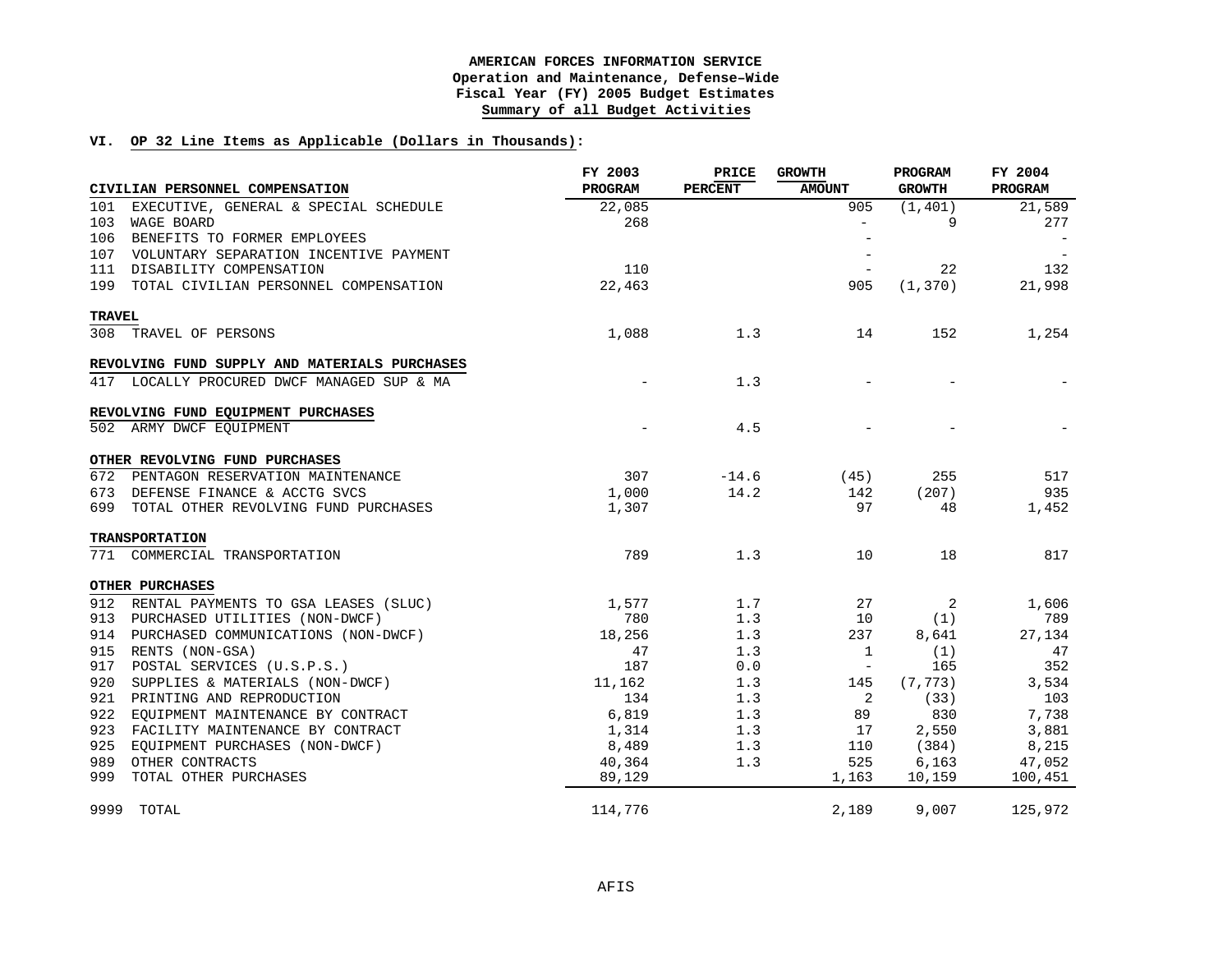#### **VI. OP 32 Line Items as Applicable (Dollars in Thousands) (Cont.):**

|               | CIVILIAN PERSONNEL COMPENSATION               | FY 2004<br>PROGRAM       | PRICE<br>PERCENT | <b>GROWTH</b><br><b>AMOUNT</b> | PROGRAM<br><b>GROWTH</b> | FY 2005<br>PROGRAM |
|---------------|-----------------------------------------------|--------------------------|------------------|--------------------------------|--------------------------|--------------------|
| 101           | EXECUTIVE, GENERAL & SPECIAL SCHEDULE         | 21,589                   |                  | 324                            | 614                      | 22,527             |
| 103           | WAGE BOARD                                    | 277                      |                  | 4                              | 8                        | 289                |
| 106           | BENEFITS TO FORMER EMPLOYEES                  |                          |                  |                                |                          |                    |
|               | 107 VOLUNTARY SEPARATION INCENTIVE PAYMENT    | $\overline{\phantom{a}}$ |                  |                                | $\overline{\phantom{a}}$ |                    |
|               | 111 DISABILITY COMPENSATION                   | 132                      |                  | $\equiv$                       | 10                       | 142                |
|               | 199 TOTAL CIVILIAN PERSONNEL COMPENSATION     | 21,998                   |                  | 328                            | 632                      | 22,958             |
| <b>TRAVEL</b> |                                               |                          |                  |                                |                          |                    |
|               | 308 TRAVEL OF PERSONS                         | 1,254                    | 1.4              | 18                             | (9)                      | 1,263              |
|               | REVOLVING FUND SUPPLY AND MATERIALS PURCHASES |                          |                  |                                |                          |                    |
|               | 417 LOCALLY PROCURED DWCF MANAGED SUP & MA    |                          | 1.4              |                                |                          |                    |
|               | REVOLVING FUND EQUIPMENT PURCHASES            |                          |                  |                                |                          |                    |
|               | 502 ARMY DWCF EQUIPMENT                       |                          | $-1.5$           |                                |                          |                    |
|               | OTHER REVOLVING FUND PURCHASES                |                          |                  |                                |                          |                    |
|               | 672 PENTAGON RESERVATION MAINTENANCE          | 517                      | 27.0             | 140                            | 100                      | 757                |
|               | 673 DEFENSE FINANCE & ACCTG SVCS              | 935                      | 2.43             | 23                             | (58)                     | 900                |
|               | 699 TOTAL OTHER REVOLVING FUND PURCHASES      | 1,452                    |                  | 163                            | 42                       | 1,657              |
|               | <b>TRANSPORTATION</b>                         |                          |                  |                                |                          |                    |
|               | 771 COMMERCIAL TRANSPORTATION                 | 817                      | 1.4              | 11                             | $\overline{4}$           | 832                |
|               | OTHER PURCHASES                               |                          |                  |                                |                          |                    |
|               | 912 RENTAL PAYMENTS TO GSA LEASES (SLUC)      | 1,606                    | 1.5              | 24                             | 5                        | 1,635              |
|               | 913 PURCHASED UTILITIES (NON-DWCF)            | 789                      | 1.4              | 11                             | $\overline{\phantom{a}}$ | 800                |
|               | 914 PURCHASED COMMUNICATIONS (NON-DWCF)       | 27,134                   | 1.4              | 380                            | (344)                    | 27,170             |
|               | 915 RENTS (NON-GSA)                           | 47                       | 1.4              | 1                              | (1)                      | 47                 |
| 917           | POSTAL SERVICES (U.S.P.S.)                    | 352                      | 0.0              | $\overline{\phantom{a}}$       | 1                        | 353                |
| 920           | SUPPLIES & MATERIALS (NON-DWCF)               | 3,534                    | 1.4              | 49                             | 115                      | 3,698              |
| 921           | PRINTING AND REPRODUCTION                     | 103                      | 1.4              | 1                              | (1)                      | 103                |
|               | 922 EQUIPMENT MAINTENANCE BY CONTRACT         | 7,738                    | 1.4              | 108                            | (234)                    | 7,612              |
|               | 923 FACILITY MAINTENANCE BY CONTRACT          | 3,881                    | 1.4              | 54                             | (2,028)                  | 1,907              |
| 925           | EQUIPMENT PURCHASES (NON-DWCF)                | 8,215                    | 1.4              | 115                            | (958)                    | 7,372              |
| 989           | OTHER CONTRACTS                               | 47,052                   | 1.4              | 659                            | (540)                    | 47,171             |
| 999           | TOTAL OTHER PURCHASES                         | 100,451                  |                  | 1,402                          | (3,985)                  | 97,868             |
|               | 9999 TOTAL                                    | 125,972                  |                  | 1,922                          | (3, 316)                 | 124,578            |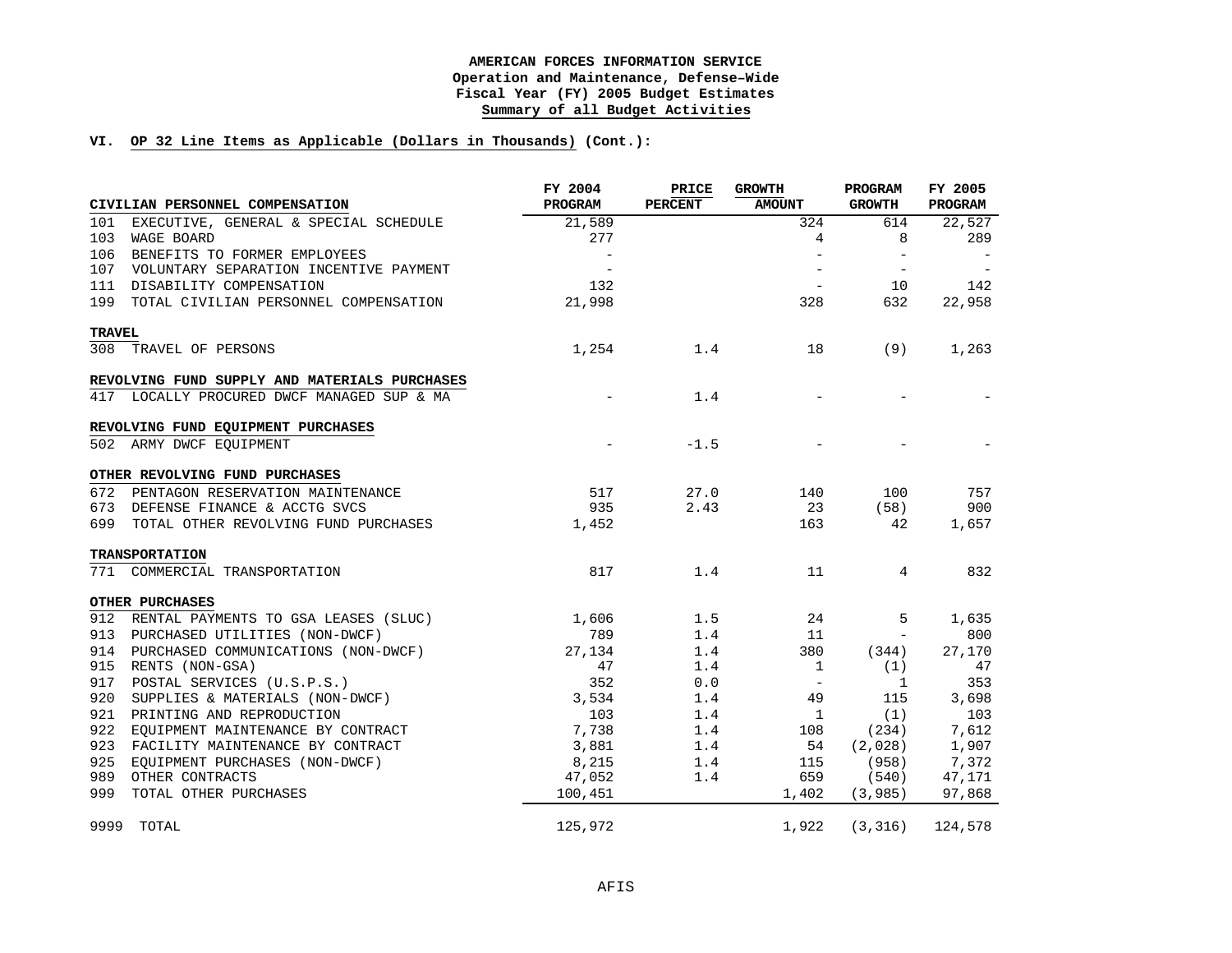#### **I. Description of Operations Financed:**

#### **The AFIS Administrative and Servicewide Budget Activity (BA4) includes:**

The mission of the American Forces Information Service (AFIS) is to provide high-quality news, information, and entertainment to U.S. forces worldwide in order to promote and sustain unit and individual readiness, quality of life, and morale. Through its news production, television, radio, newspaper, print news service, and World Wide Web (WWW) distribution services and facilities, AFIS is the primary tool for the Secretary of Defense and senior Joint Staff and Department of Defense (DoD) leaders to communicate important messages, news, and information about DoD programs and activities to U.S. Service Members, their families, and DoD civilians stationed around the world. In addition, AFIS provides visual and public information support and products supporting a wide range of internal and external DoD missions. AFIS also trains public affairs, broadcast, and visual information professionals, provides communications services to support the information needs of commanders and combat forces through the entire range of military operations and contingencies, and oversees and manages the OSD publicly accessible websites.

Since 1993, AFIS has assumed control of, and consolidated, several former Military Department and U.S. Combatant Command-owned and operated internal information training; photography collection, storage, and distribution activities; broadcasting and visual information engineering and procurement activities; and newspaper production activities. These consolidations coupled with its existing capabilities have positioned AFIS as the preeminent provider to DoD of high quality and cost-effective internal and visual information products, services, and support.

#### In carrying out its mission, AFIS:

Produces and distributes command information news, sports, imagery, and current event information overseas and to ships at sea via satellite-transmitted radio, television, *Stars and Stripes* newspapers and the WWW, and to U.S. based forces and overseas installations via the web-based American Forces Press Service (AFPS), which provides news for redistribution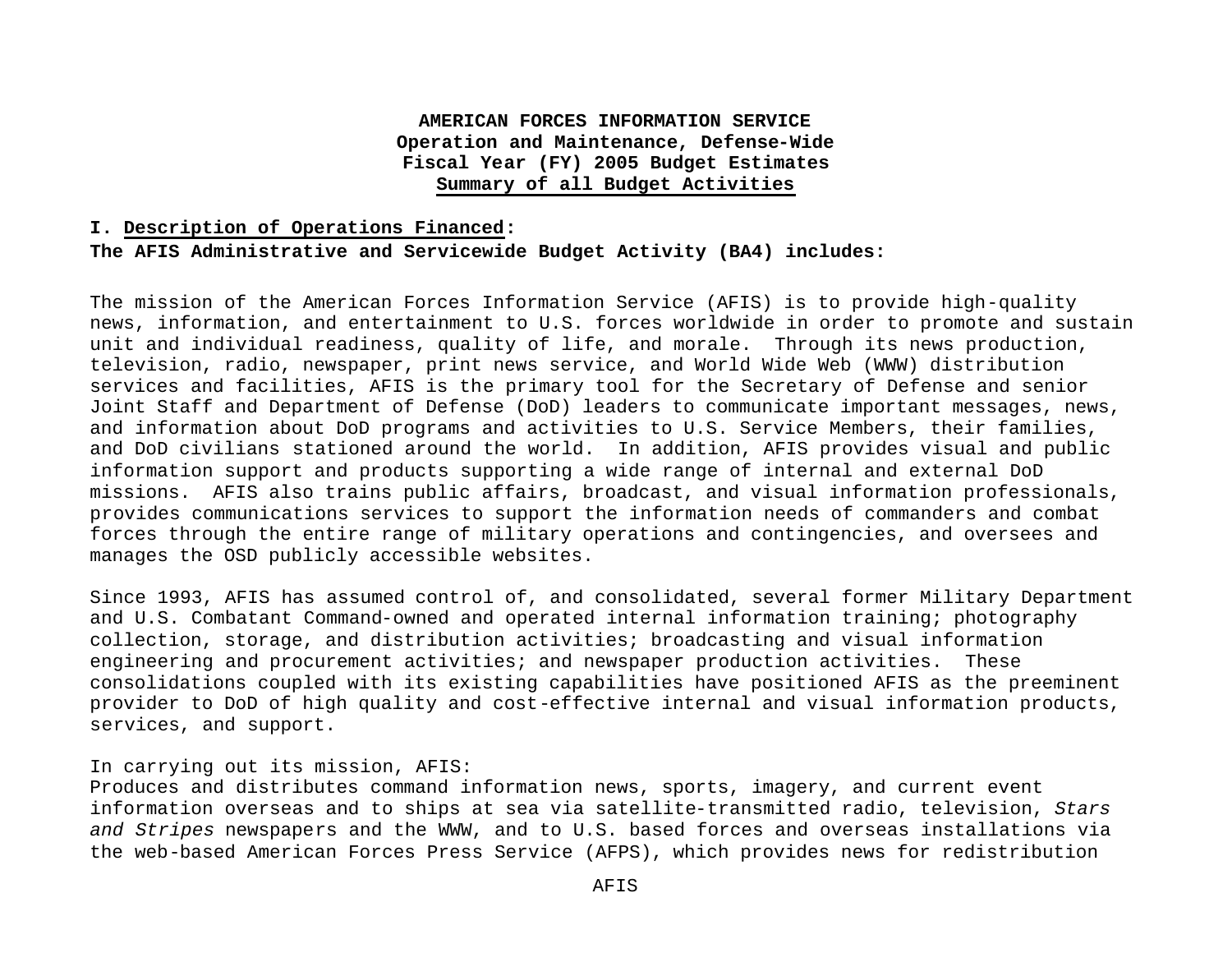#### **I. Description of Operations Financed (Cont.):**

via more than 900 base, camp, and station command information newspapers. These efforts reach an internal audience of 1.4 million active, 1.3 million Reserve Component, and 695 thousand DoD civilians.

• Manages the DoD Visual Information, Combat Camera, and Audiovisual Programs; serves as the only joint service collection and distribution facility in the Pentagon for real-time Combat Camera imagery from overseas operations and activities, provides the centralized management, storage, and dissemination of selected DoD still and motion imagery and audiovisual training products; and directs audiovisual and visual information policy for the Department.

• Provides engineering, acquisition and life-cycle management of off-the-shelf radio and television broadcast equipment and systems for all American Forces Radio and Television Service (AFRTS) stations worldwide, and for visual information and audiovisual equipment and systems for DoD and other government activities.

• Operates and publishes the *Stars and Stripes* newspaper which serves U.S. forces stationed in the European and Pacific theaters as well as those deployed around the globe in support of contingency operations.

• Manages, operates, and sustains DoD's official public website, the DefenseLINK and approximately 100 other OSD publicly accessible websites.

As communications technology continues to evolve at break-neck speed, the world is becoming accustomed to the instantaneous availability of information through the WWW, radio, television, and print sources. Consequently, the role of AFIS has become increasingly important as the Department's primary tool for both informing our forces and countering erroneous sources of information through the release of timely and accurate news and information about issues and programs that are important to the Department and the DoD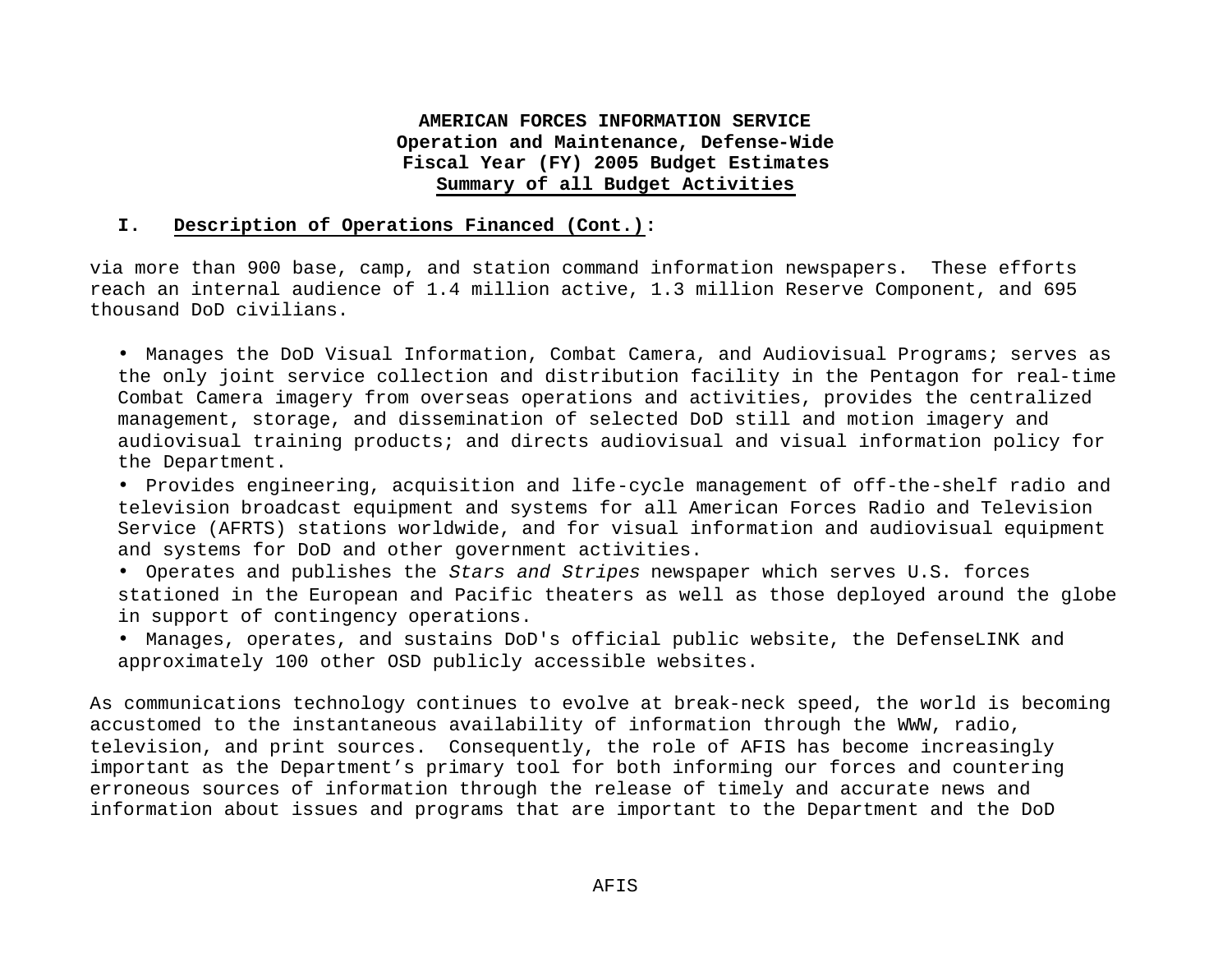#### **I. Description of Operations Financed (Cont.):**

internal audiences. To meet these challenges, AFIS has increased the number and timeliness of its internal and command information products, has significantly improved the

dissemination and availability of those products to its customers, and is developing new products and services to meet the increasing internal information requirements of the Department. To overcome the challenge of increasing mission and decreasing, finite resources, AFIS continues to expand its reliance on capabilities for leveraging technology and automating its operations.

- AFIS has a multi-year effort underway to automate a large portion of its broadcast operations at its Radio and Television Service-Broadcast Center.
- AFIS has expanded its use of the WWW, compact disks, and related technology to more quickly and easily distribute textual and imagery products.
- AFIS is increasing its implementation and usage of technology-enabled instruction at DINFOS and is developing distance learning capability to export its training.
- AFIS is integrating disparate technology platforms to better manage the storage, retrieval, request, and distribution processes of still and motion imagery.

The scope of distribution and quantity of AFIS' products continues to grow as the products become increasingly available. This trend is expected to continue in the future.

AFIS' major functions include:

• **Radio and television broadcasting** of command information, news, current events, sports, and entertainment overseas and to ships at sea for military, DoD civilians, and their families via more than 700 American Forces Radio and Television Service outlets in 177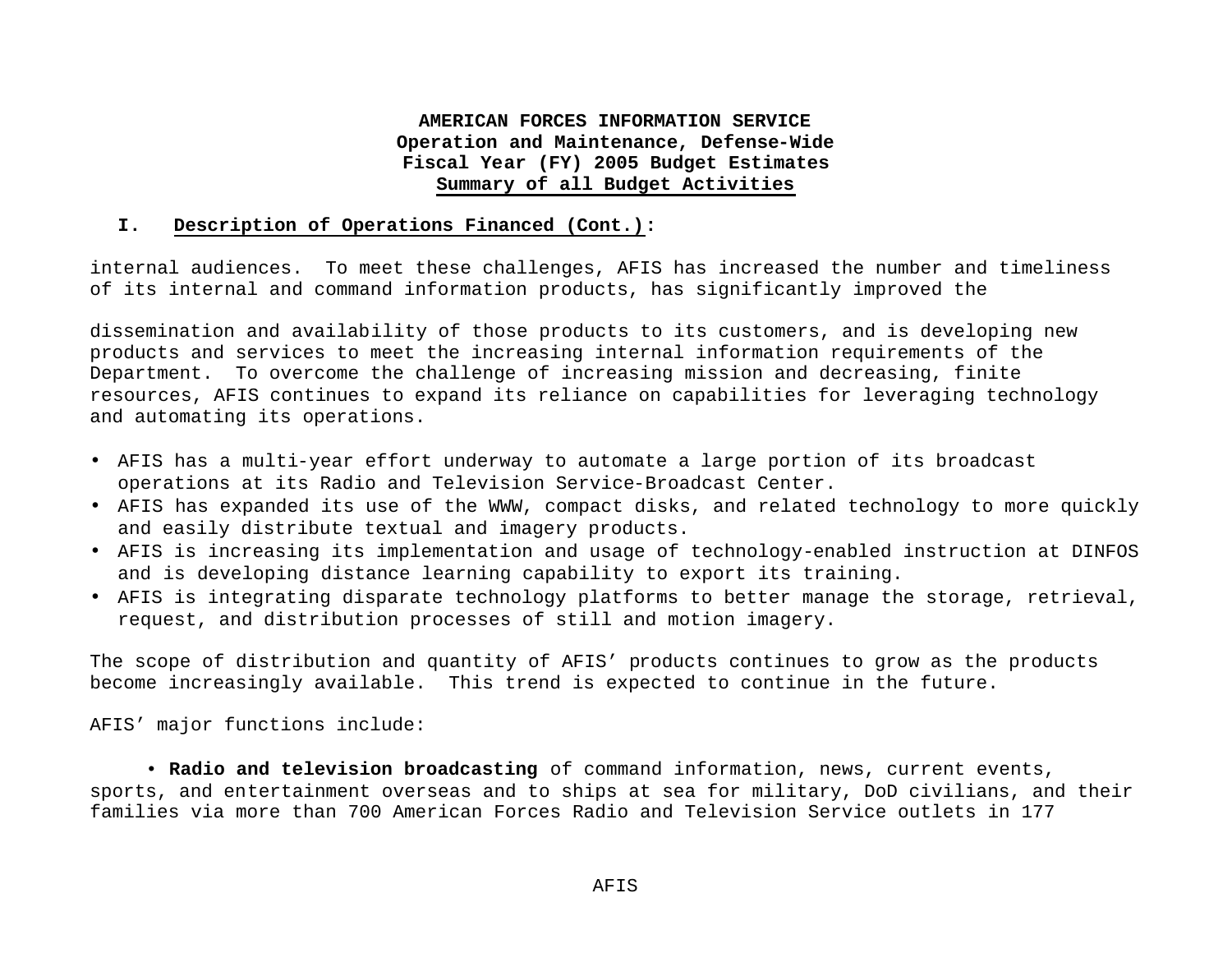#### **I. Description of Operations Financed (Cont.):**

countries and 300-plus ships. Associated with this function is the commercially contracted production of command information announcements, which replace commercial radio and television advertisements in broadcast programming aired overseas.

• **News production and web-based distribution** of internal and command information (news) stories and products. The AFIS news service provides the primary means for the Secretary and senior-level Defense officials to communicate information worldwide to the DoD internal audience about significant issues and policies. The news service gathers information, writes, produces, edits, and publishes on the Web hundreds of command information products their local publications as well as by military and civilian leadership in further explaining the activities of the Department to their personnel. Select, high priority, DoD issues are further emphasized by being developed into "Web Page Specials." All of these products are available to the Department and all Web users. Also associated with this function are the production and distribution of the Current News "Early Bird" and related publications directly supporting senior DoD leadership.

• **Processing and distributing real-time, operational imagery.** AFIS serves as the only joint collection and distribution site in the Pentagon for Combat Camera digital, still, and motion imagery of current military operations and activities. This imagery, received via satellite from deployed units, is used by the National Command Authority, Joint Staff, Combatant Commands, Military Departments, and other organizations in support of decision making, time-critical planning and information requirements, battlefield situational awareness, information warfare, training, public affairs, and legal and historical documentation.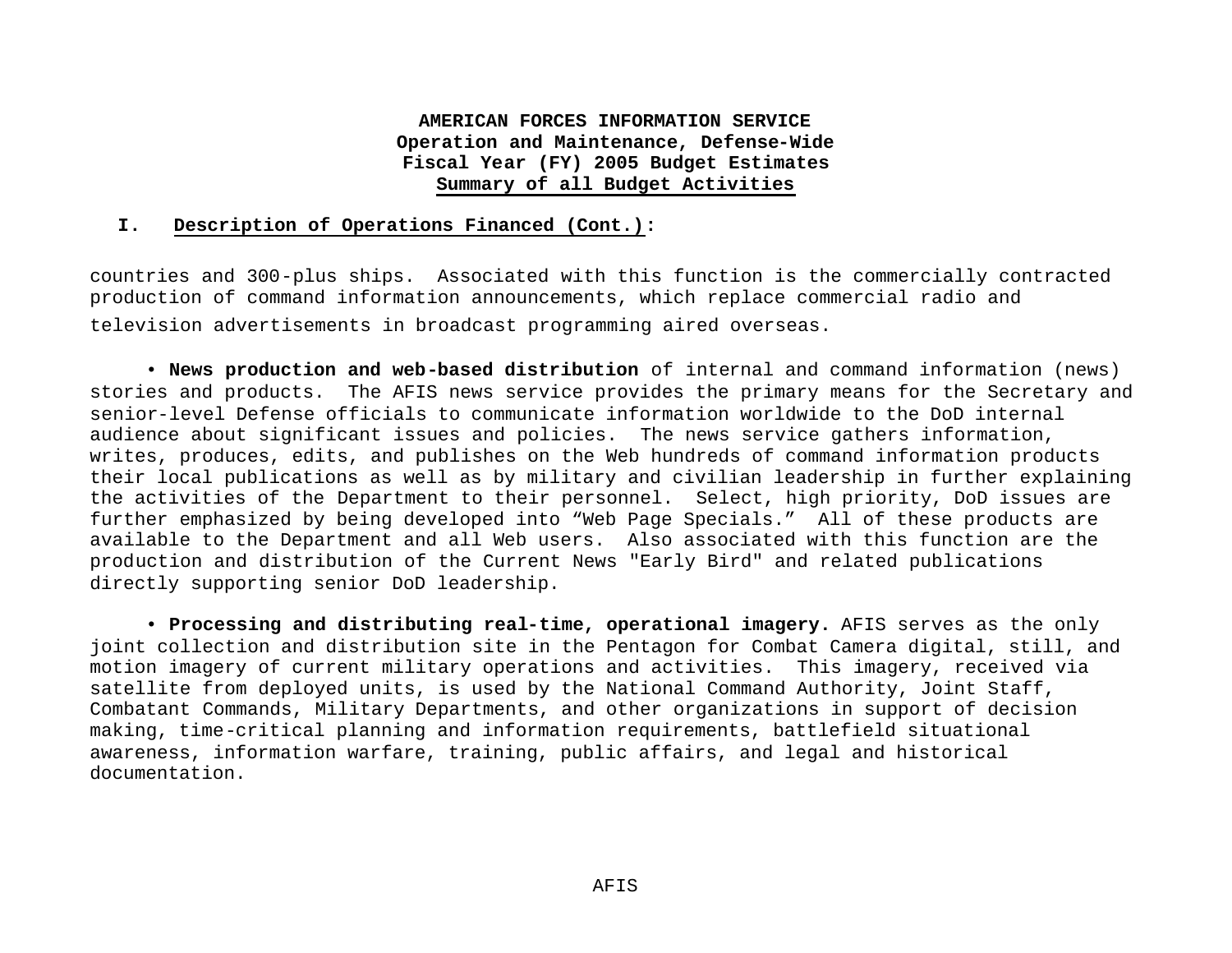#### **I. Description of Operations Financed (Cont.):**

• **Engineering, procurement, and life-cycle management** of off-the-shelf radio and television broadcast equipment, transmitters, and systems for all of the Military Services' radio and television stations worldwide, as well as for audiovisual and visual information equipment and systems for DoD and other government activities.

• **Collection, cataloging, temporary storage, management, replication, and distribution**  of general purpose DoD motion video and still imagery of significant U.S. military operations and activities. This joint service imagery is used by the Combatant Commands, DoD Components, the government, and private sector in support of operations, training, operational and equipment evaluations, environmental and legal documentation, battlefield damage assessments, and as a primary source of historical data.

• **Collection, cataloging, temporary storage, management, replication, and distribution**  of DoD audiovisual productions and other visual information products for use by all DoD Components. These major products are used in support of training, operations, and internal information.

• **DefenseLINK/publicly accessible websites**. In 2000, AFIS was tasked, through an Assistant Secretary of Defense (C3I) tasking, to consolidate, establish policies and procedures for, and oversee and manage the OSD publicly accessible websites. The American Forces Information Service (AFIS), through the Defense Information School (DINFOS) provides all training in public affairs, broadcast, and visual information specialties for Department of Defense (DoD) and other personnel.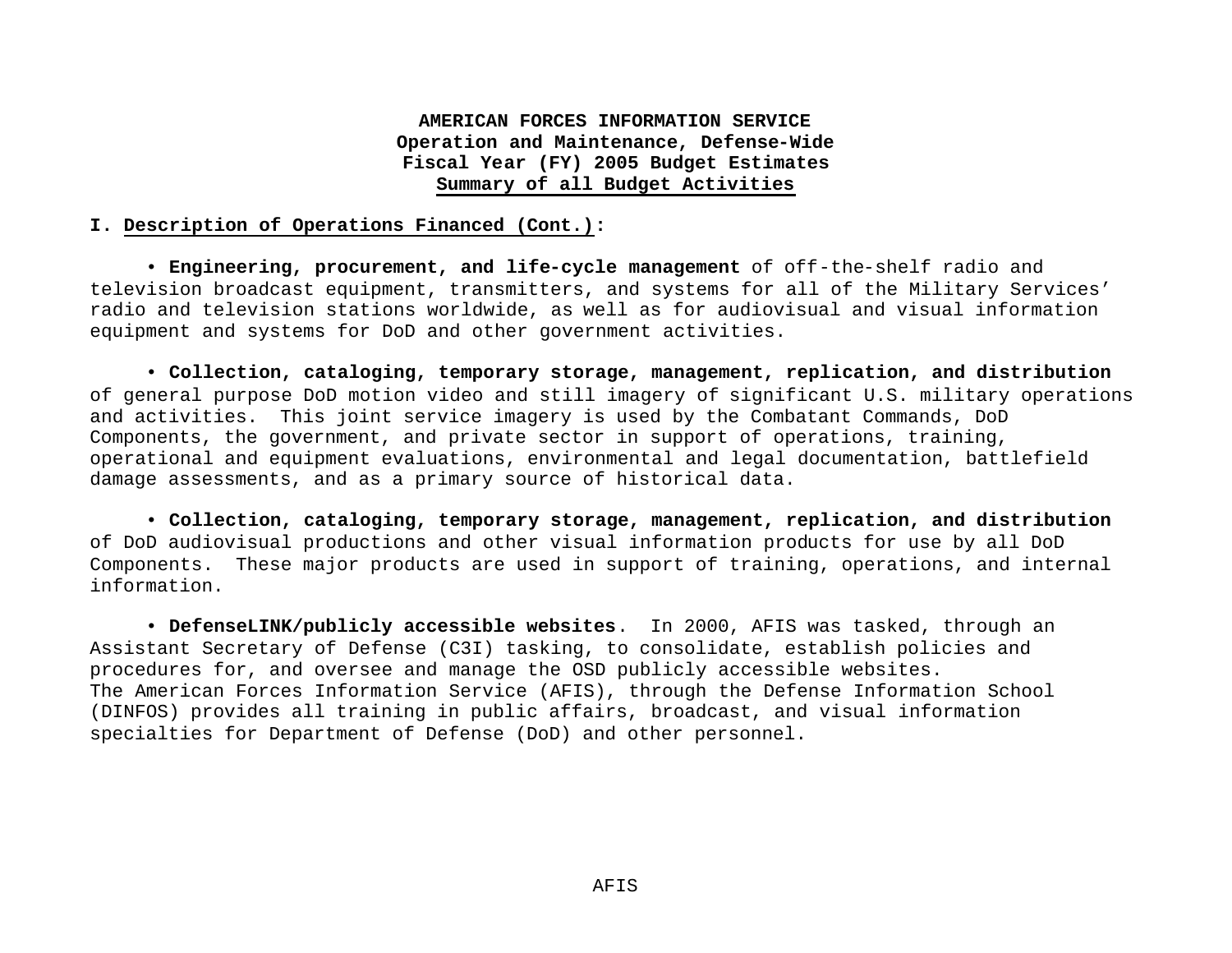#### **I. Description of Operations Financed (Cont.):**

#### **The AFIS Training and Recruiting Budget Activity (BA3) includes:**

• Consolidated training of all DoD public affairs, broadcast, and visual information specialists. AFIS trains approximately 4,300 military, DoD civilian, and international personnel annually in broadcasting, journalism, media relations, Combat Camera, still and video photography, electronic imaging, visual information, graphics, and related equipment maintenance. This consolidated, joint Service training provided by DINFOS is and will remain in high demand because of the increasing dependence by the military on the use of high technology computing, video-graphic, satellite transmission, and digital broadcasting equipment. DINFOS training is not only at the entry level, but also at the mid-career level. Periodic mid-career refresher/update training is required in the career fields taught at DINFOS due to the fast-paced changes in technology and the cross training of military into coalesced career fields.

**II. Force Structure Summary**: All of the functions performed by AFIS are in direct support of the entire worldwide DoD force structure--all active, reserve and guard service members, their families, and the DoD civilian workforce.

#### **III. Financial Summary (O&M: \$ in Thousands):**

|                           | FY 2004 |         |               |          |          |  |
|---------------------------|---------|---------|---------------|----------|----------|--|
|                           | FY 2003 | Budget  |               | Current  | FY 2005  |  |
| A. Activities:            | Actuals | Request | Appropriation | Estimate | Estimate |  |
| AFIS Total*               | 114,776 | 119,266 | 119,266       | 125,972  | 124,578  |  |
| BA-3 Trn and Recruiting   | 11,459  | 14,005  | 14,005        | 14,005   | 14,050   |  |
| BA-4 Admn and Srvwd Act   | 103,317 | 105,261 | 105,261       | 111,967  | 110,528  |  |
| *FY 2004 Supplemental not |         |         |               |          |          |  |
| included                  |         |         | 3,970         | 3,970    |          |  |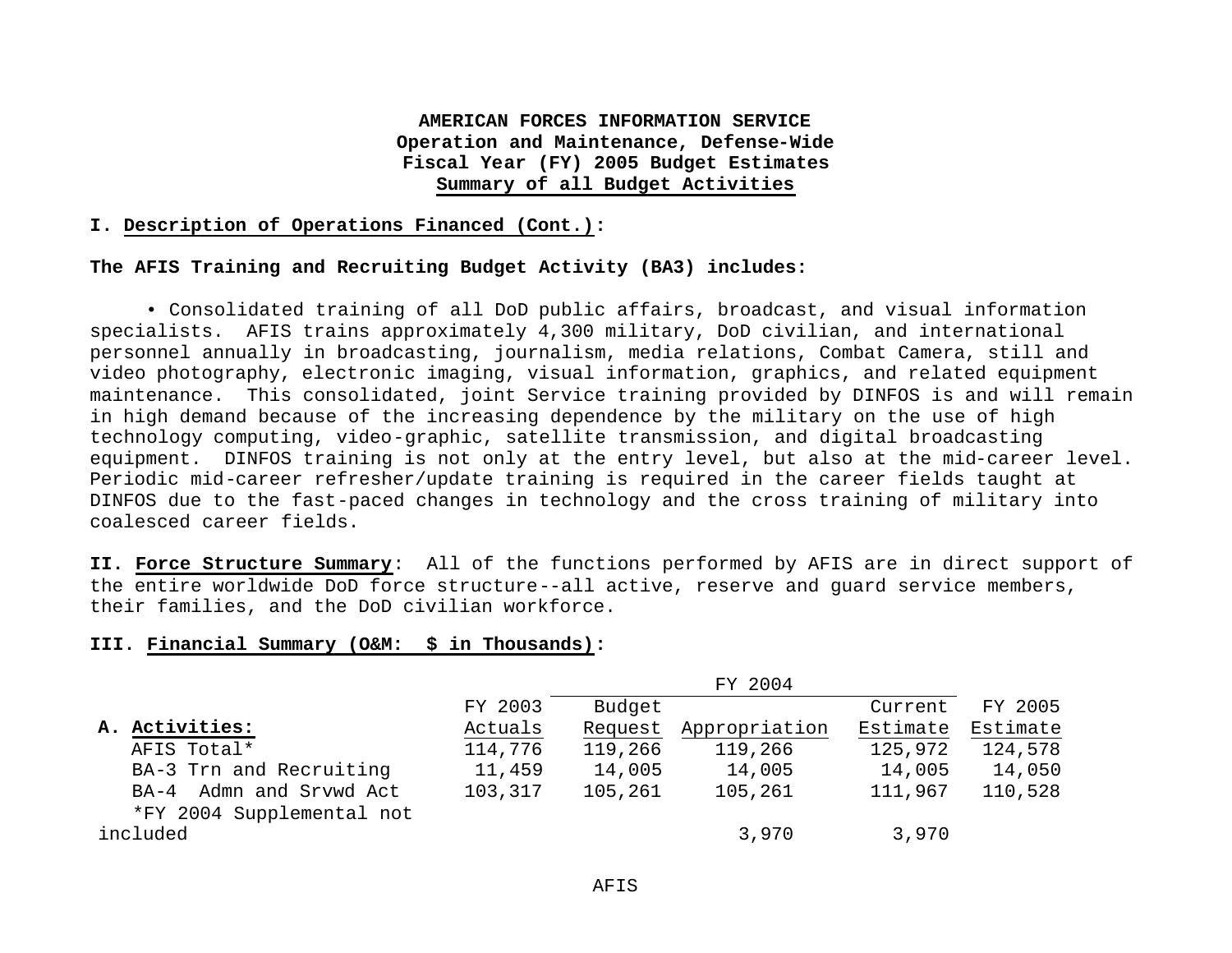#### **III. Financial Summary (O&M: \$ in Thousands) (Cont.):**

| B. Reconciliation Summary: | Change         | Change         |
|----------------------------|----------------|----------------|
|                            | FY 2004/FY2004 | FY 2004/FY2005 |
| Baseline Funding           | 119,266        | 125,972        |
| Congressional Adjustments  |                |                |
| Undistributed              |                |                |
| General Provisions         | $-1,367$       |                |
| Earmarks                   | $-73$          |                |
| Appropriated Amount        | 117,826        |                |
| Price Changes              |                | 1,922          |
| Program Changes            | 8,146          | $-3,316$       |
| Current Estimate           | 125,972        | 124,578        |

#### **C. Reconciliation of Increases and Decreases (O&M \$ in Thousands)**

| 1. FY 2004 President's Budget Request                   | 119,266 |
|---------------------------------------------------------|---------|
| Congressional Adjustments (General Provisions):         |         |
| a. Section 8094 - Improvements in Professional Support  | -669    |
| b. Section 8101 - Cost Growth of Information Technology | $-128$  |
| c. Section 8126 - Revised Economic Assumptions          | $-570$  |
|                                                         |         |

# **Total Congressional Adjustments (General Provisions)** -1,367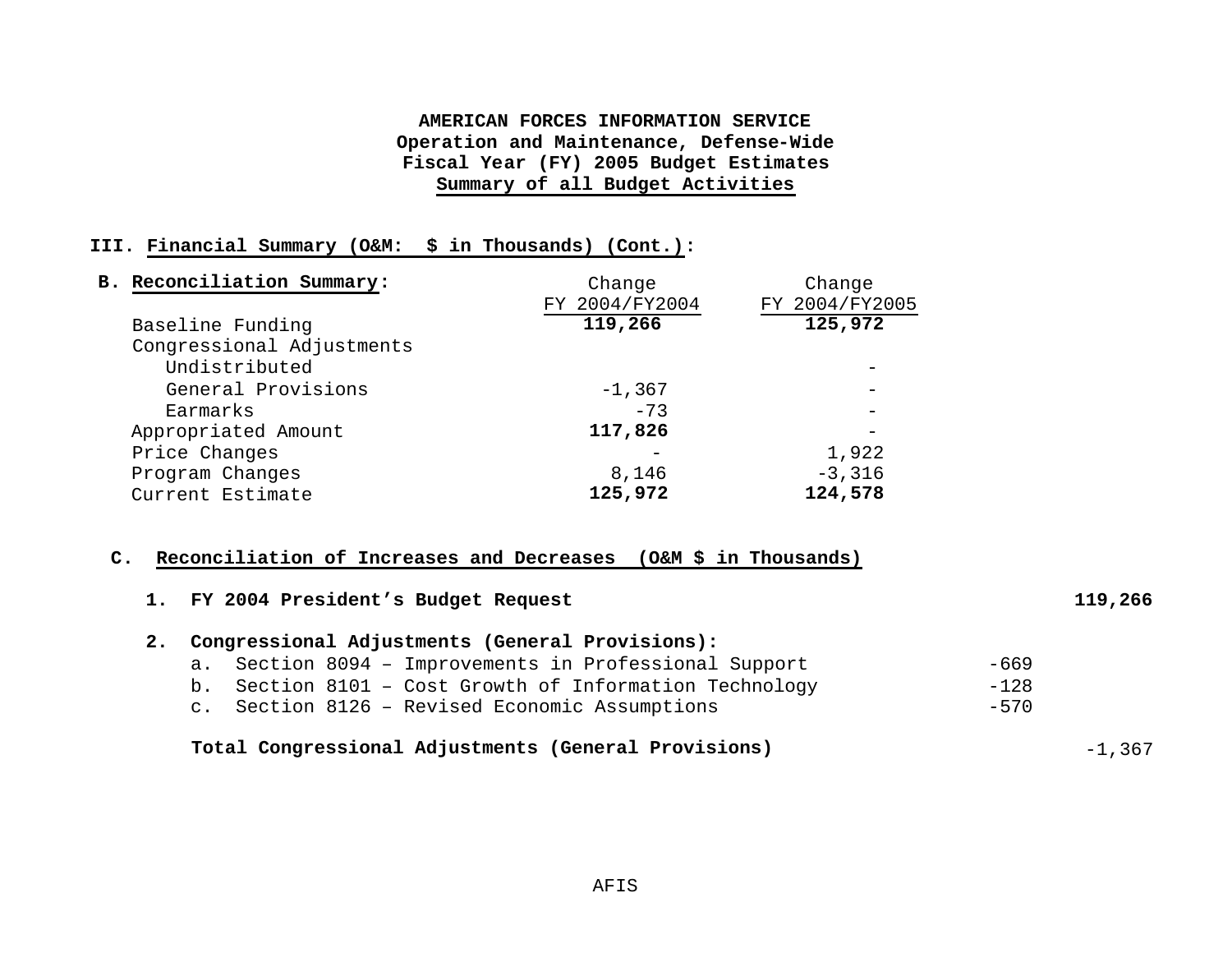# **III. Financial Summary (O&M: \$ in Thousands)(Cont.):**

| 3. Congressional Earmarks:                                                                                                                                                                                                                                                                                                                                                    |          |
|-------------------------------------------------------------------------------------------------------------------------------------------------------------------------------------------------------------------------------------------------------------------------------------------------------------------------------------------------------------------------------|----------|
| Section 8044 - Indian Lands Environmental Impact                                                                                                                                                                                                                                                                                                                              | $-73$    |
| 4. FY 2004 Appropriated Amount                                                                                                                                                                                                                                                                                                                                                | 117,826  |
| 5.<br>Emergency Supplemental                                                                                                                                                                                                                                                                                                                                                  |          |
| FY 2004 Emergency Supplemental Appropriations Act (P.L. 108-106)                                                                                                                                                                                                                                                                                                              | 3,970    |
| Baseline Funding                                                                                                                                                                                                                                                                                                                                                              | 121,796  |
| 6. Reprogrammings (Requiring 1415 Actions)<br>Navy to American Forces Radio and Television Service (AFRTS) -<br>(Television Direct to Sailors)<br>Transfers funding from the Navy, O&M, D-W account to AFRTS, O&M, D-W<br>for the Television Direct to Sailors (TV-DTS) satellite transponders<br>(space segments) and gateway leases. Does not change intent of<br>Congress. | 8,146    |
| Revised FY 2004 Estimate                                                                                                                                                                                                                                                                                                                                                      | 129,942  |
| 7. Less: Emergency Supplemental Funding                                                                                                                                                                                                                                                                                                                                       | $-3,970$ |
| Normalized Current Estimate for FY 2004                                                                                                                                                                                                                                                                                                                                       | 125,972  |
| 8. Price Change                                                                                                                                                                                                                                                                                                                                                               | 1,922    |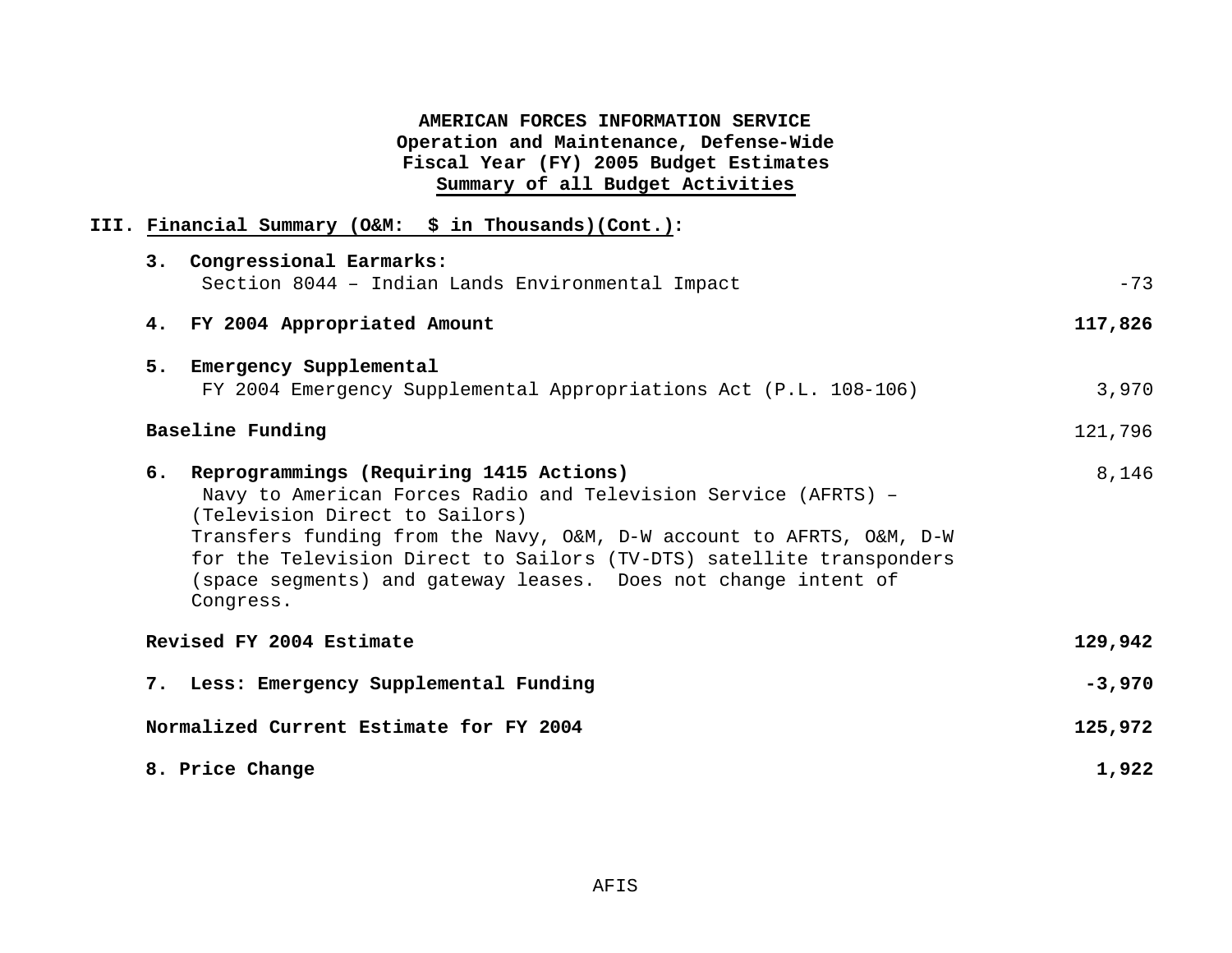#### **III. Financial Summary (O&M: \$ in Thousands)(Cont.):**

# **9. Program Increases in FY 2005** 1) General Schedule: Increase in civilian pay compensation. 632 2) Pentagon Reservation Maintenance Revolving Fund: This program increase funds a portion of the Pentagon Force Protection Agency. 100 3) Supplies & Materials (Non-DWCF):Increase is for IT supplies, rising software maintenance costs for the *Early Bird*  and the Visual Information Management System. 115 4) Nominal Increases. 10 **Total Increases 857 10. Program Decreases in FY 2005**

 1) Defense Finance & Accounting Service: Decrease is due to anticipated reduction in vouchers processed by DFAS. -58

 2) Purchased Communications: Decreases due to a reduction in the long term international satellite use by American Forces Radio and Television Service. -344

 3) Equipment Maintenance by Contract: Anticipated reduction in maintenance contract cost due to the purchase of newer life cycle equipment purchases which require less maintenance. -234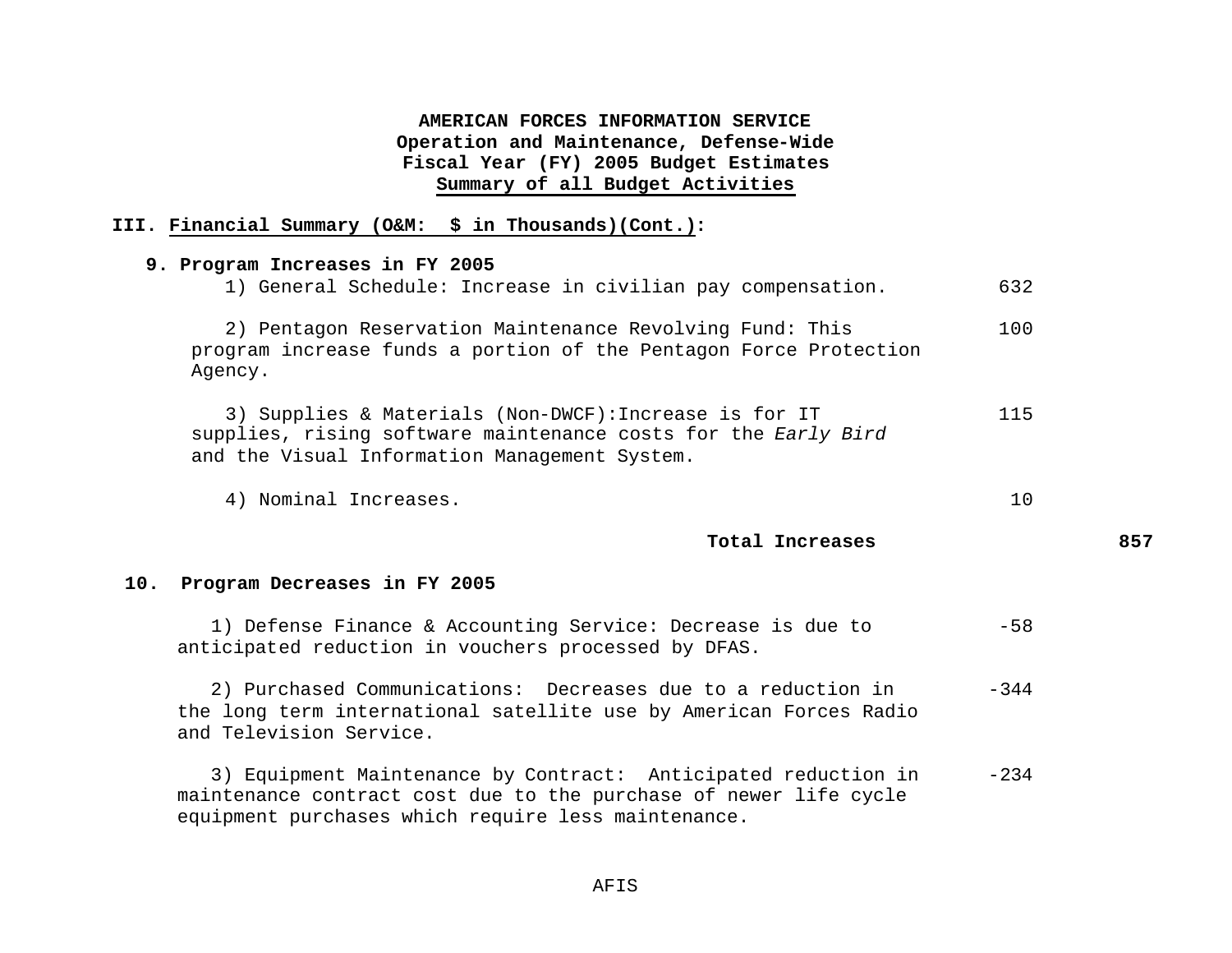#### **III. Financial Summary (O&M: \$ in Thousands)(Cont.):**

 4) Facility Maintenance by Contract: Reduction due to -2,028 consolidation of west coast facilities.

 5) Equipment Purchases (Non-DWCF): Fewer life cycle equipment replacements and postponement of equipment replacement to outyears for American Forces Radio and Television Service. The result will be more downtime as equipment exceeds life cycle replacement schedules. -958

 6) Other Contracts: Reduced cost for contracting of commercial functions for the American Forces Radio and Television Service. -540

|  | Nominal Decreases. |  |  |
|--|--------------------|--|--|
|--|--------------------|--|--|

| Total Decreases | $-4, 173$ |
|-----------------|-----------|
|                 |           |

Total Program Changes -3,316

 **FY 2005 Budget Request 124,578**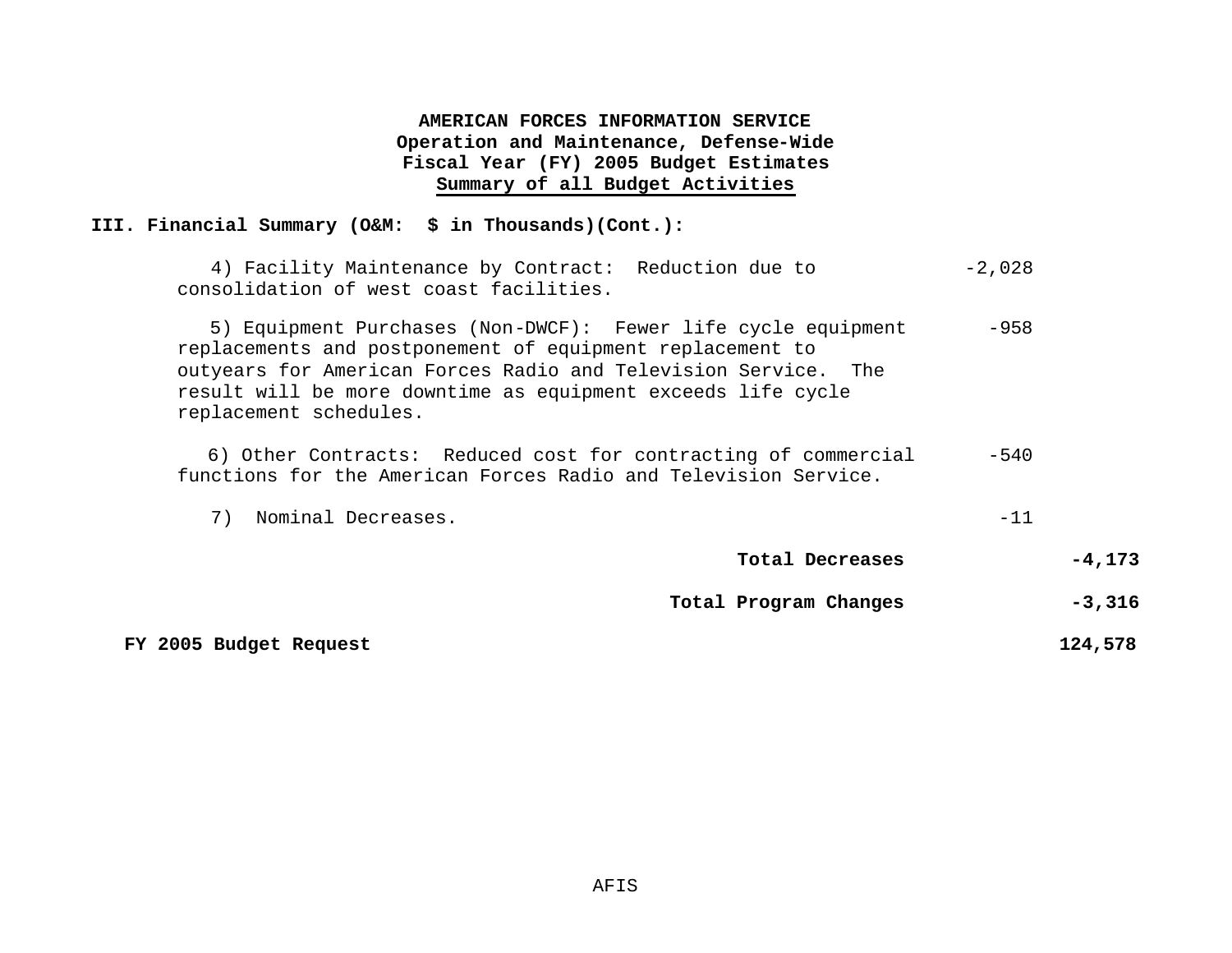#### **IV. Performance Criteria and Evaluation Summary:**

**AFIS' efforts to align with the DoD's performance goals are presented in the activity group exhibits that follow along with regular performance outputs:**

| NEWS PRODUCTION AND WEB-BASED DISTRIBUTION                                      | FY 2003   | FY 2004   | FY 2005   |
|---------------------------------------------------------------------------------|-----------|-----------|-----------|
| Number of electronic accesses of photographs<br>on the DefenseLINK              | 9,250,000 | 9,500,000 | 9,600,000 |
| Number of AFRTS television news reports<br>posted to the DefenseLINK            | 260       | 260       | 260       |
| Number of AFRTS radio news reports posted to<br>the DefenseLINK                 | 620       | 520       | 520       |
| Number of electronic accesses of AFRTS radio<br>news reports on the DefenseLINK | 100,000   | 110,000   | 110,000   |
| Number of Web Specials posted to the<br>DefenseLINK                             | 40        | 45        | 45        |
| Number of electronic accesses of Web<br>Specials                                | 4,000,000 | 4,500,000 | 4,750,000 |
| Number of electronic accesses of the Defense<br>Almanac                         | 2,000,000 | 2,500,000 | 2,500,000 |
| Number of news products posted to the<br>DefenseLINK                            | 1,200     | 1,250     | 1,300     |
| Number of electronic accesses of electronic<br>news products                    | 6,000,000 | 6,500,000 | 7,000,000 |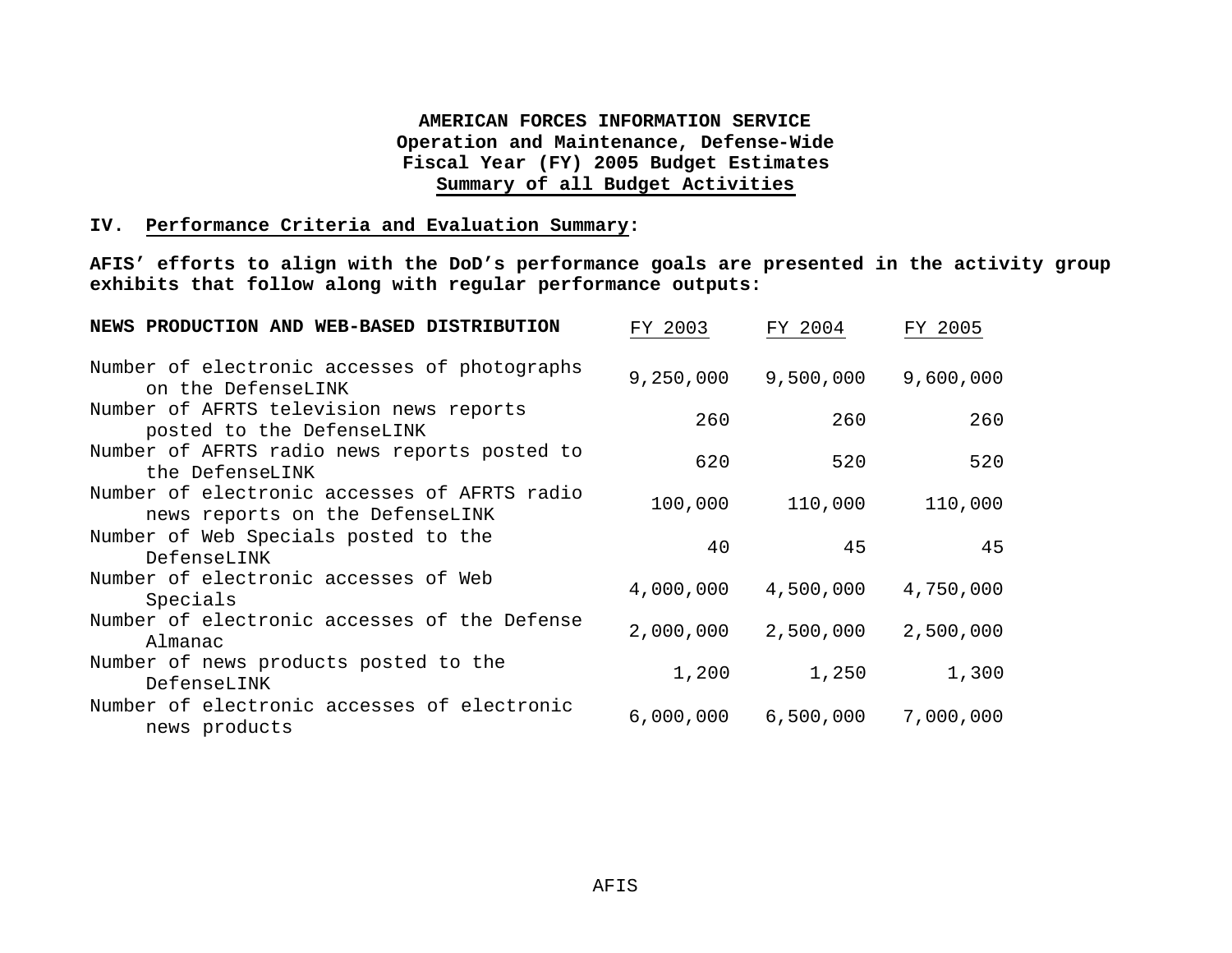#### **IV. Performance Criteria and Evaluation Summary:**

| Number of electronic news products         |     | 20,000,000 20,500,000 20,500,000 |     |
|--------------------------------------------|-----|----------------------------------|-----|
| distributed                                |     |                                  |     |
| Number of Early Birds, Supplements, and    | 252 | 252                              | 252 |
| Dialogs posted                             |     |                                  |     |
| Number of electronic accesses of the Early |     |                                  |     |
| Bird, Early Bird Supplement, and           |     | 51,800,000 52,000,000 52,000,000 |     |
| Radio/TV Dialog                            |     |                                  |     |

**Description**: AFIS news, photography, internal information, and associated products are the primary means by which the Secretary of Defense and other senior defense officials communicate DOD goals, missions, personnel policies and programs, and other critical or important messages to all DoD internal audiences worldwide. These products contribute significantly to the readiness, morale, and welfare of service members, DoD civilian employees and their families, and consequently are distributed to them by the most rapid means available.

AFIS textual news and information products reside on DefenseLINK, DoD's official public Website for communicating with internal and external audiences, and an electronic mail listserver. The number of accesses of products is based on the number of accessions, or "hits," from computer systems from within and outside of Department of Defense sites.

America's Global War on Terrorism has caused AFIS to experience increased demand for virtually all of its Web-based products. As a result, AFIS anticipates continued increased demand its web-based products into the outyears.

AFIS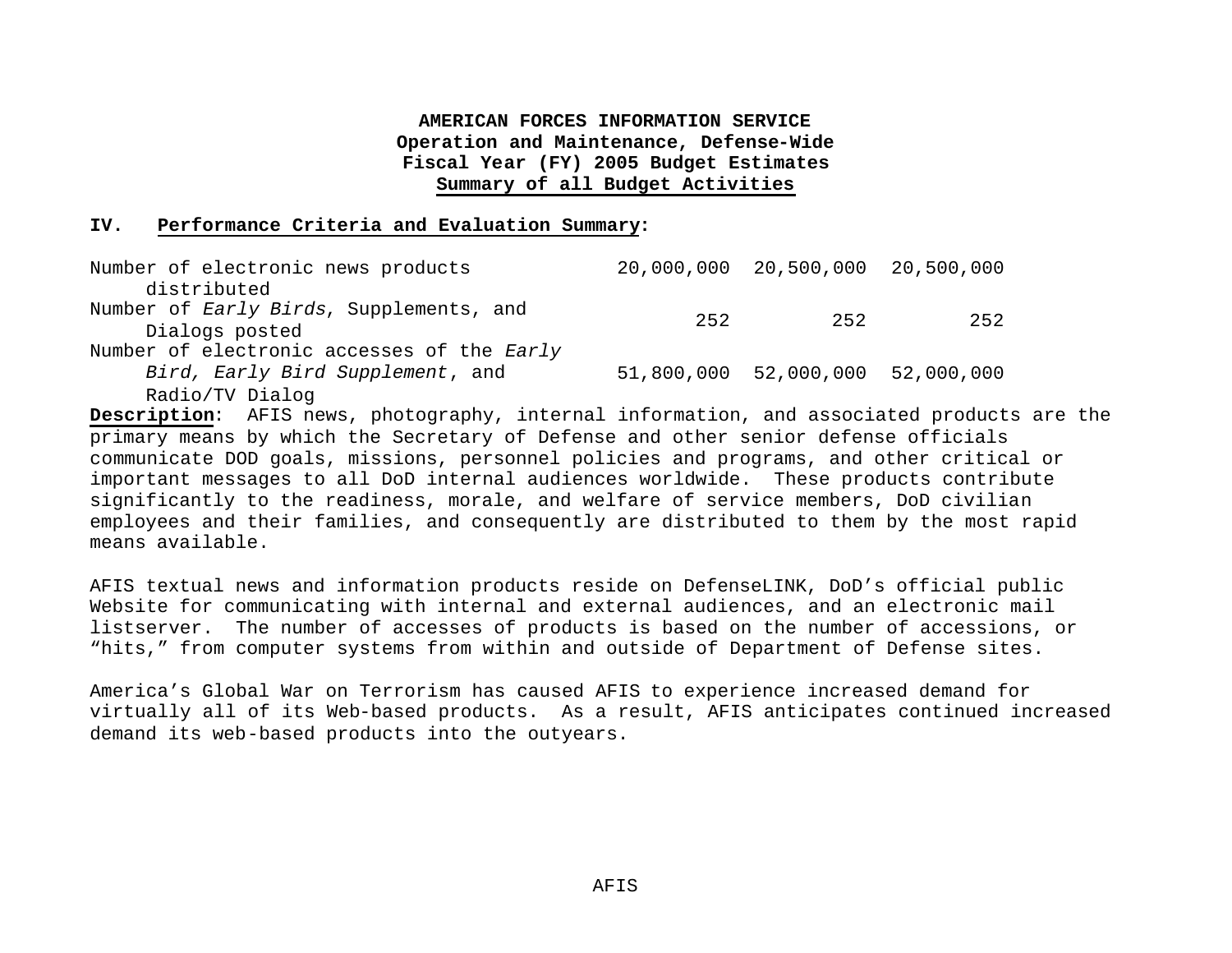#### **IV. Performance Criteria and Evaluation Summary:**

AFIS generates products designed solely for electronic distribution called "Web Specials." There are two types of Web Specials (special feature home pages and extended, in-depth, subject-specific WWW sites). The number of Web Specials developed represents the compilation of a series of multiple electronic products targeted to convey a specific DoD theme, policy, or message. In FY 2003 and FY 2004 the need for additional Web Special products is projected to increase as will our customers' reliance on the Internet. The popular Defense Almanac is also a Web-based product and is updated as new information becomes available.

AFIS also makes available for public access a collection of cleared imagery from the DoD Imagery Server via the DefenseLINK website. Through this website, military and public WWW users are able to view screen resolution photos and associated caption information and download high resolution photos from a collection of DoD images which has been cleared for public release. The number of imagery accesses is expected to increase in the outyears.

Other AFIS products currently available on the DefenseLINK include near real-time operational and other general interest photography of DoD activities and radio and television news reports that are broadcast on AFRTS. The use of video streaming technology made it possible to start regular television feeds at the very end of FY 2000. However, the impact of this was not totally apparent until FY 2001. The demand for AFRTS products via WWW access is expected to increase in the outyears.

There are many internal information stories and associated news products created and published by American Forces Press Service as well as commercially produced products carried in the Current News' *Early Bird, Early Bird Supplement*, and Radio/TV Dialog. The number of radio and television news reports and *Early Birds* and associated products posted to the DefenseLINK is expected to remain relatively constant through FY 2003. The number of news products posted to the DefenseLINK is expected to increase in the outyears.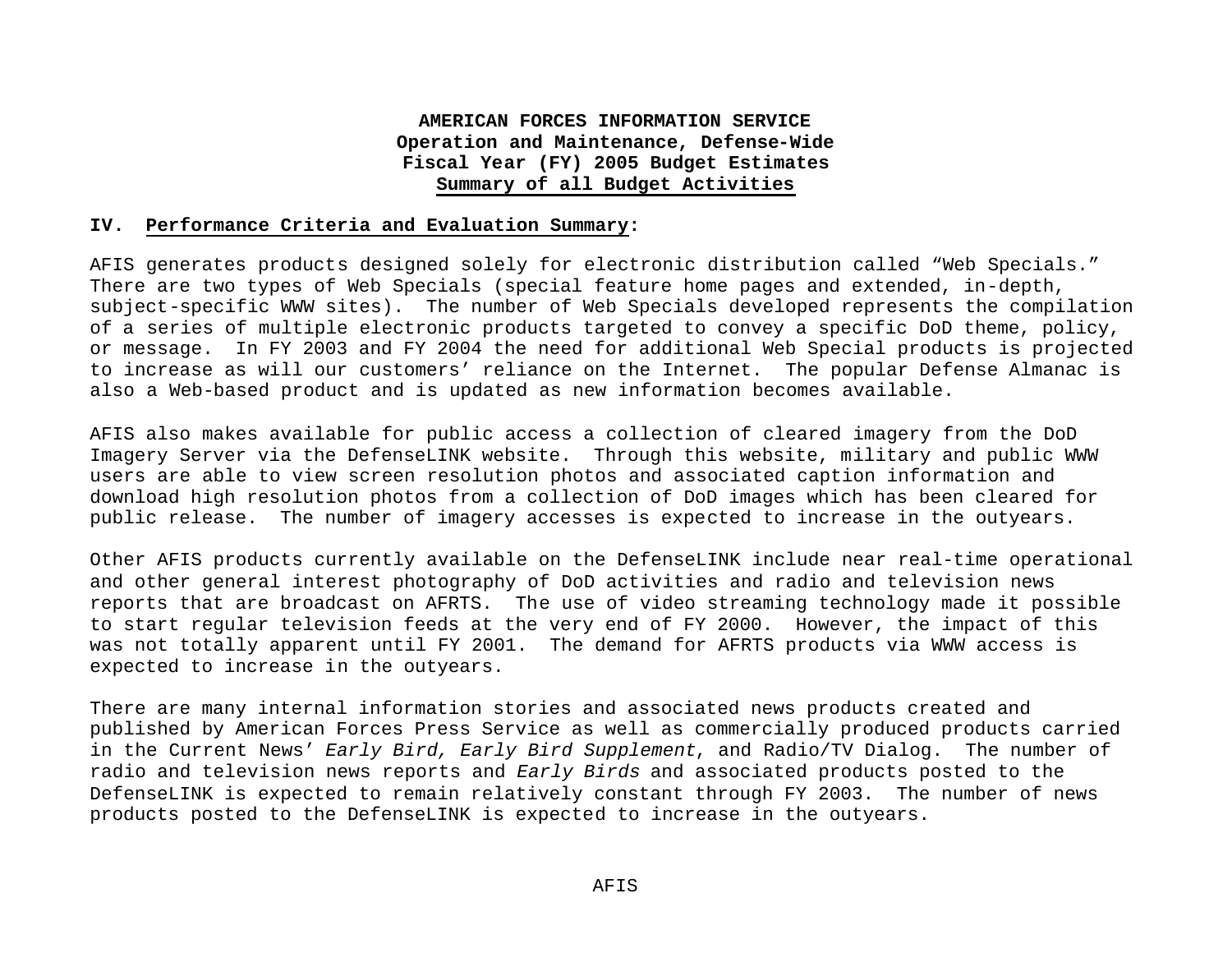#### **IV. Performance Criteria and Evaluation Summary:**

The increase in electronic accesses for photography, radio news reports, Web Specials, Defense Almanac, electronic news products accessed and distributed, *Early Bird*, *Early Bird Supplement*, and Radio/TV Dialog can be directly attributed to a corresponding increase of usage by the Guard and Reserve, an increased production of Web Specials and news products, increased reliance upon Web products for news and information, and increased demand for these products as a result of the America's Global War on Terrorism.

The demand for AFIS' news and other Web-based products distributed through both the DefenseLINK and other electronic means is expected to continue to increase as more DoD users and other authorized audiences become aware of their availability, gain the means to access the Web, and become more reliant upon Web-based products for news and information.

AFIS news, photography, and associated products support all of the DoD goals by informing all DoD personnel of DoD policies, goals, and objectives, thereby enabling those personnel to more actively and knowingly support them. All these products directly contribute to the aforementioned performance goals by supporting DoD personnel and unit readiness, improving morale, and quality of life initiatives. Also, AFIS news products directly support internal audiences of military personnel, their family members, and DoD civilian employees, which ultimately break down communication barriers by directly communicating pertinent and up-todate information that affects their daily lives and careers. Keeping forces informed of their leaders' goals and efforts is vital to maintaining a highly motivated, effective, and ready fighting force. This sharing of information supports and engenders DoD-wide backing of its leaders enabling them to more efficiently command a motivated force and better support the key DoD missions of transformation, the war on terrorism, force recruitment and retention.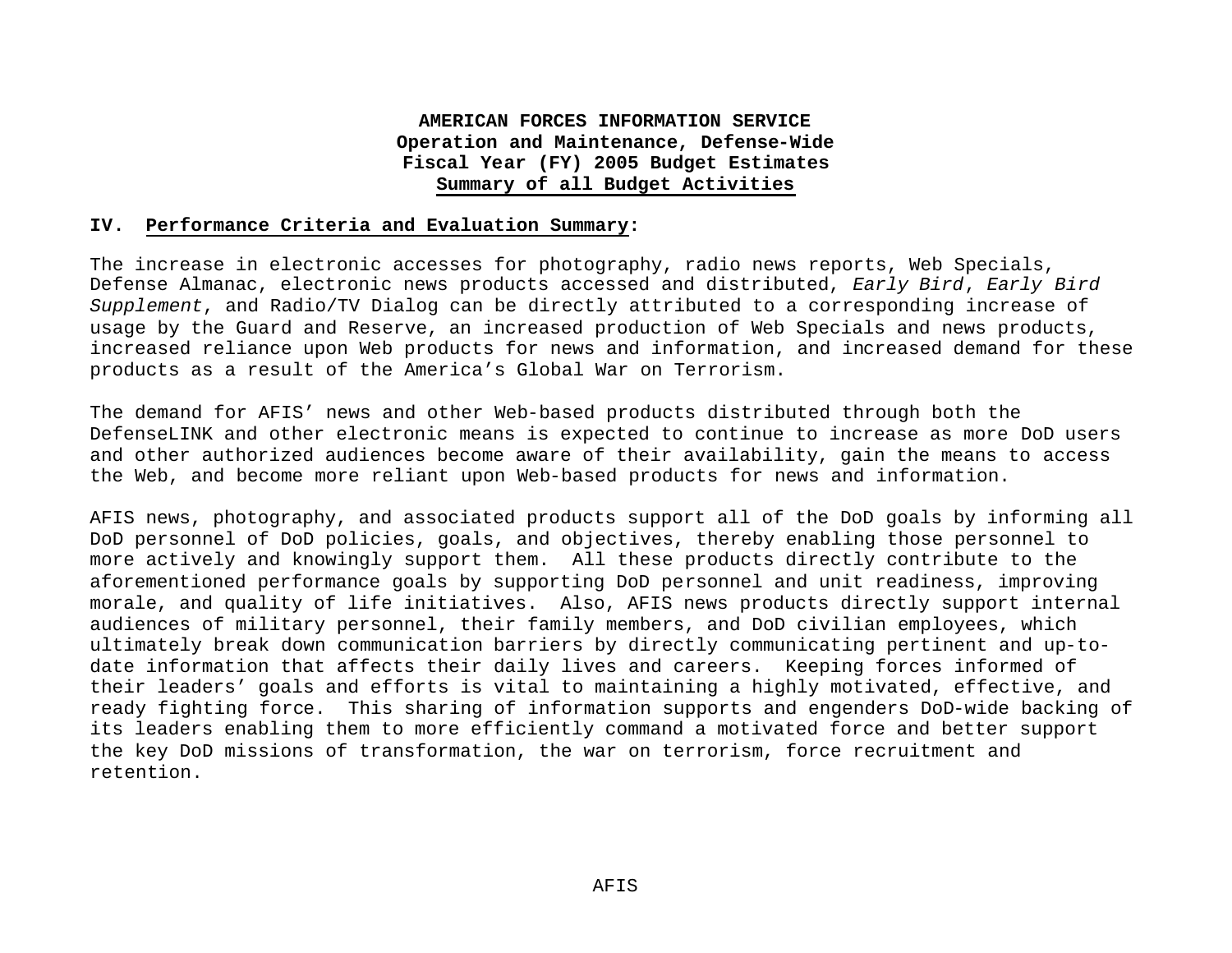**DoD Component:** Defense Information School (DINFOS)

**Source:** DINFOS

#### **Metrics Description:**

| CONSOLIDATED TRAINING OF ALL DOD PUBLIC AFFAIRS |         |             |         |
|-------------------------------------------------|---------|-------------|---------|
| AND VISUAL INFORMATION SPECIALISTS              | FY 2003 | FY 2004     | FY 2005 |
|                                                 |         |             |         |
| Student Load                                    |         | 4.044 4.748 | 4.748   |

Description:The Defense Information School (DINFOS) provides joint-Service training to Department of Defense military and civilian personnel and international students in the public affairs, visual information, and broadcasting career fields. The student load for the school is based on actual attendance to date and projections by the Military Services for attendance through FY 2005.Programmed funds pay for all base operating support, except those costs directly related to student support (e.g., housing, messing, PCS/TDY travel,

etc.), and for the variable costs of operating the school under the student load shown above. Budgeted funds pay for consumable supplies and repair parts used in instruction, support services required to operate the school, and equipment to support the student load based on Military Service projections provided to the school at the annual Structure and Manning Decision Review.

As the DoD center for organizational communication, the Defense Information School supports Corporate Goal 1 (SHAPE AND RESPOND), by conducting international military training programs, supporting public affairs doctrine and combat development, managing public affairs training and education policy, serving as the DoD organizational communications knowledge center and participating in Joint training and exercise programs. DINFOS supports Corporate Goal 2

AFIS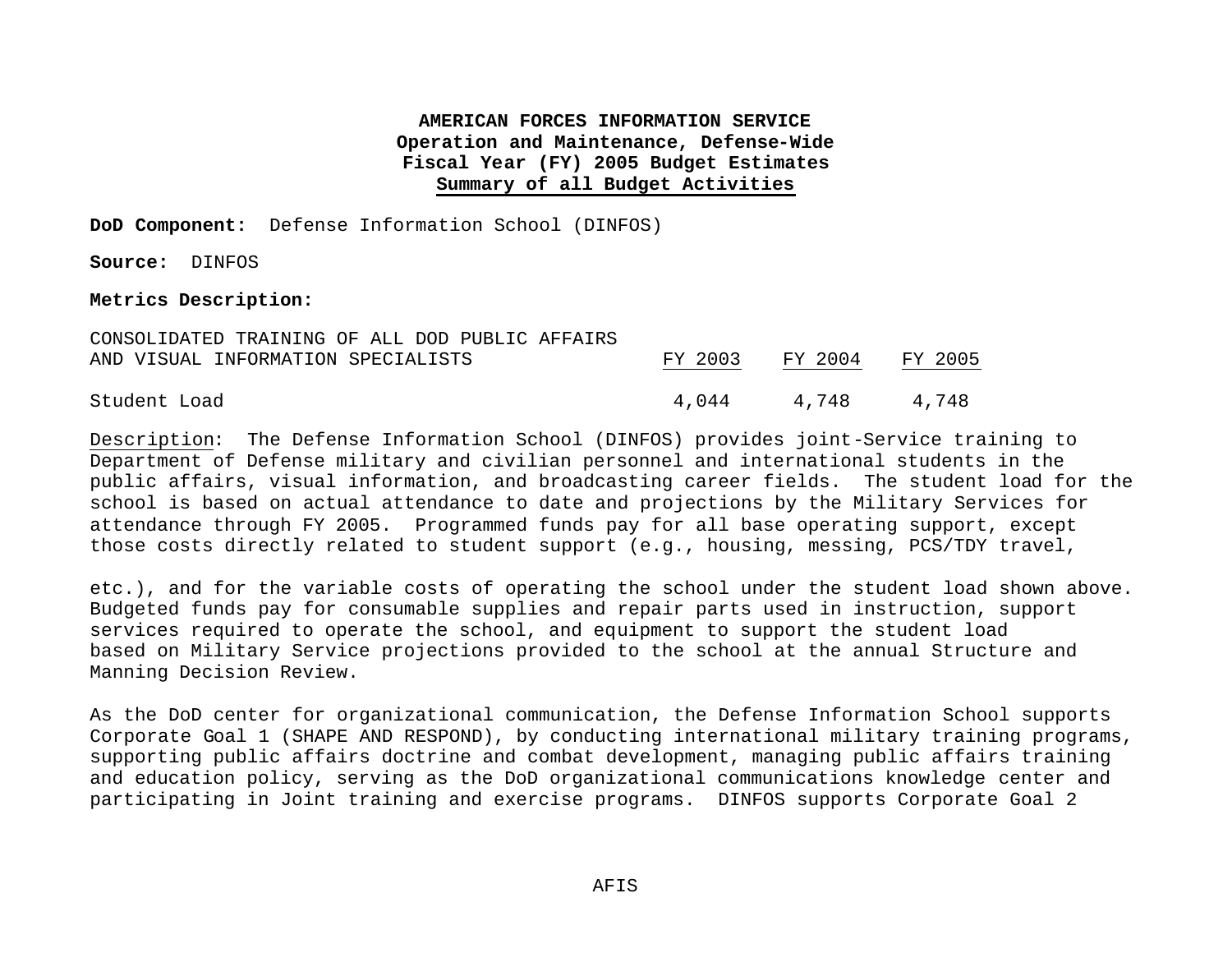(PREPARE), by conducting residential, mobile, and distance learning training and professional development programs for DoD organizational communicators (public affairs and visual information specialists); and transforming into a career-long professional resource center for organizational communicators, providing support whenever and wherever required via the Internet.

The DINFOS training provides commanders and senior DoD civilian leadership the capability to articulate U.S. and DoD priorities, goals, and policies to internal, external (domestic), and international audiences thereby influencing and shaping the international environment. DINFOS-provided communications capabilities contribute to the achievement of information superiority by U.S. Forces.

 **DoD Component**: Defense Visual Information (DVI)

**Source**: JVISDA

**Strategic Objective**: Ensure that high-quality visual information (VI) products, including Combat Camera (COMCAM) imagery depicting U.S. military activities and operations, are available and rapidly distributed throughout DoD to support warfighting; to promote and sustain unit and individual readiness and training; and to inform the American people about the roles, missions, and activities of the U.S. military.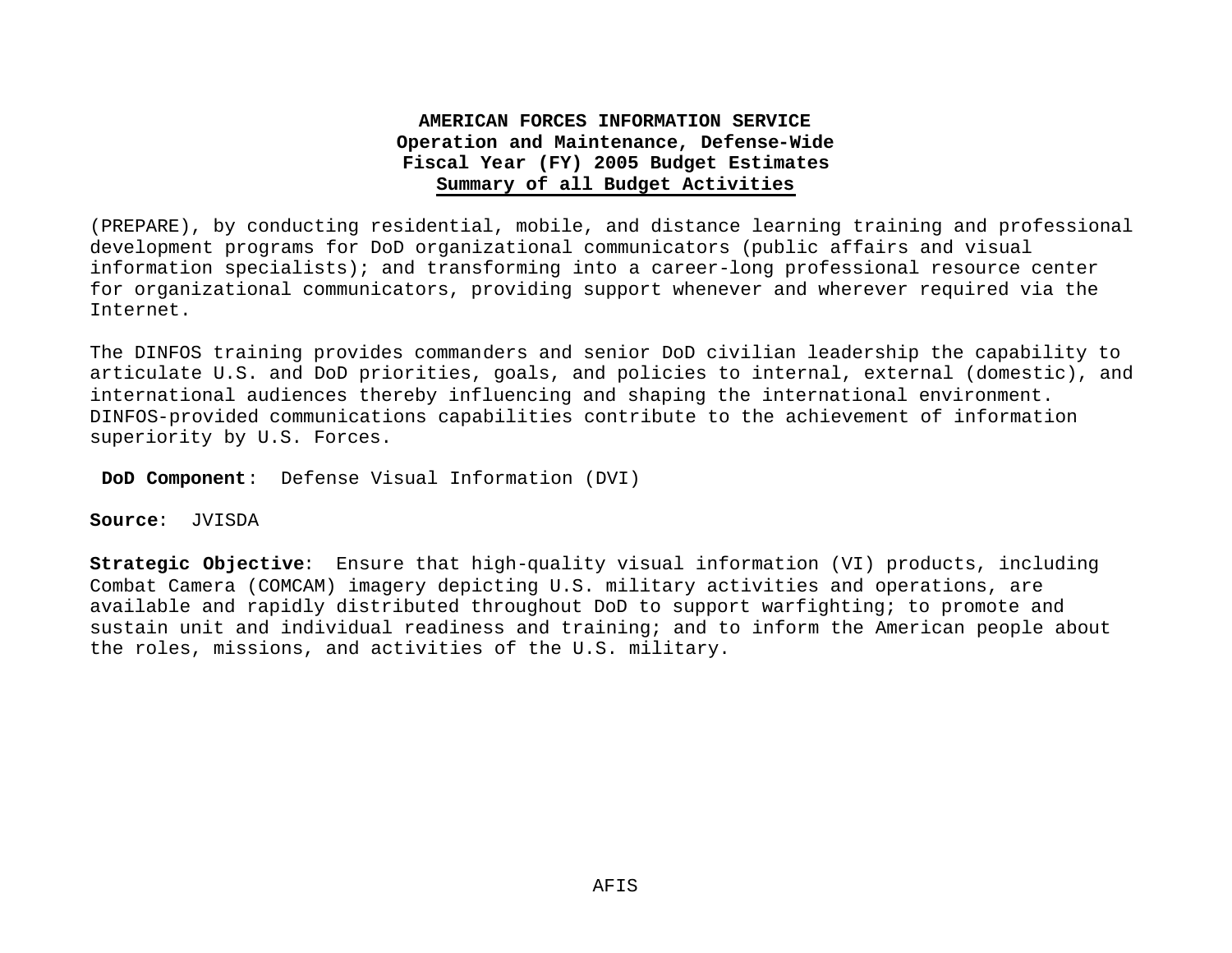**Metrics Description**: Exercise OSD staff responsibility for current imagery, record imagery, and media product distribution.

| I. Measure     | FY 2003 Actual | FY 2004 Goal | FY 2005 Goal |
|----------------|----------------|--------------|--------------|
| Items Shipped  |                |              |              |
| Videos         | 50,180         | 35,000       | 30,000       |
| Video Reorders | 138,977        | 140,000      | 145,000      |

| CD ROMS               | 166,229 | 170,000 | 175,000 |
|-----------------------|---------|---------|---------|
| Defense<br>Billboards | 37,943  | 40,000  | 42,000  |
| <b>TOTAL</b><br>А.    | 393,329 | 385,000 | 392,000 |

OUTPUT: High quality still, motion, and other imagery product distribution (i.e., Video and CD-ROM Title distribution).

OUTCOME: Better integration of the Visual Information communities and products to better serve the information needs of all DoD customers and audiences.

EFFICIENCY: As of FY 2002 there were 603 visual information subscribers and 423 COMCAM subscribers to the Defense Visual Information Mailing Lists. The JVISDA distributed well over 137,000 product titles and copies.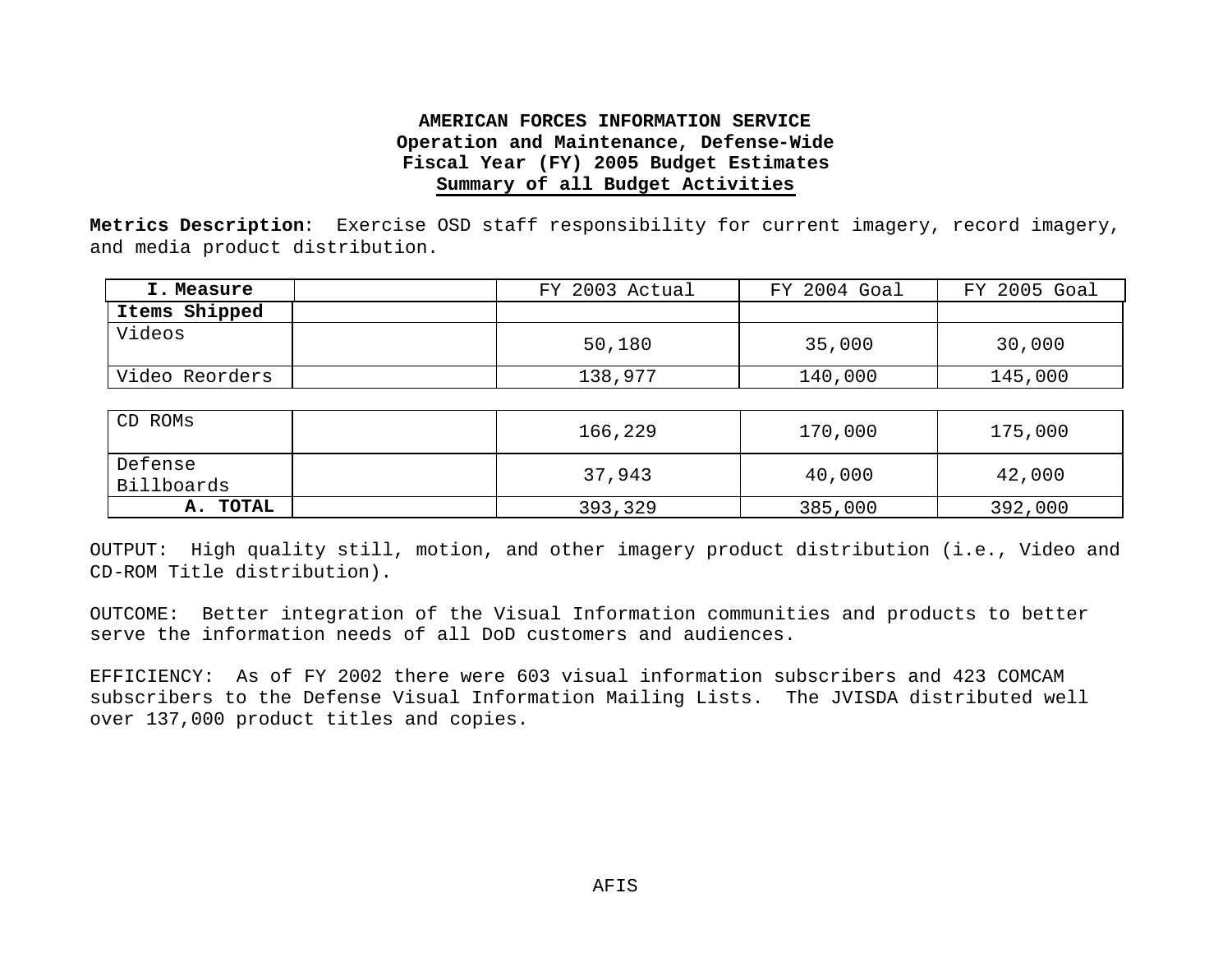**DoD Component**: Defense Visual Information (DVI)

**Source**: DVIC

**Strategic Objective**: Accessioning of Still and Motion Imagery and eventual transfer to the National Archives and Records Administration (NARA).

**Metrics Description**: The Collection and Preservation of significant imagery of DoD operations and activities to promote and sustain Unit and Individual readiness, and to inform the public.

OUTPUT: An on-line library of operational and historical value consisting of 221,000 still images (graphics, logos, etc.) and 910,000 minutes of motion imagery.

OUTCOME: Enhanced training opportunities and public knowledge about the roles and activities of the military.

EFFICIENCY: Currently, the still images are available at an average current accessioning cost of \$5.31 per still image and the minutes of motion imagery are available at an average cost of \$1.37 per minute.

QUALITY: Equal in quality to other imagery stored by NARA: based upon DVIC's digitizing quality standards and acknowledged by customer base.

**DoD Component**: Defense Visual Information (DVI)

**Source**: JVISDA

**Strategic Objective**: Distribute current VI training and information products to the Warfighter, worldwide.

AFIS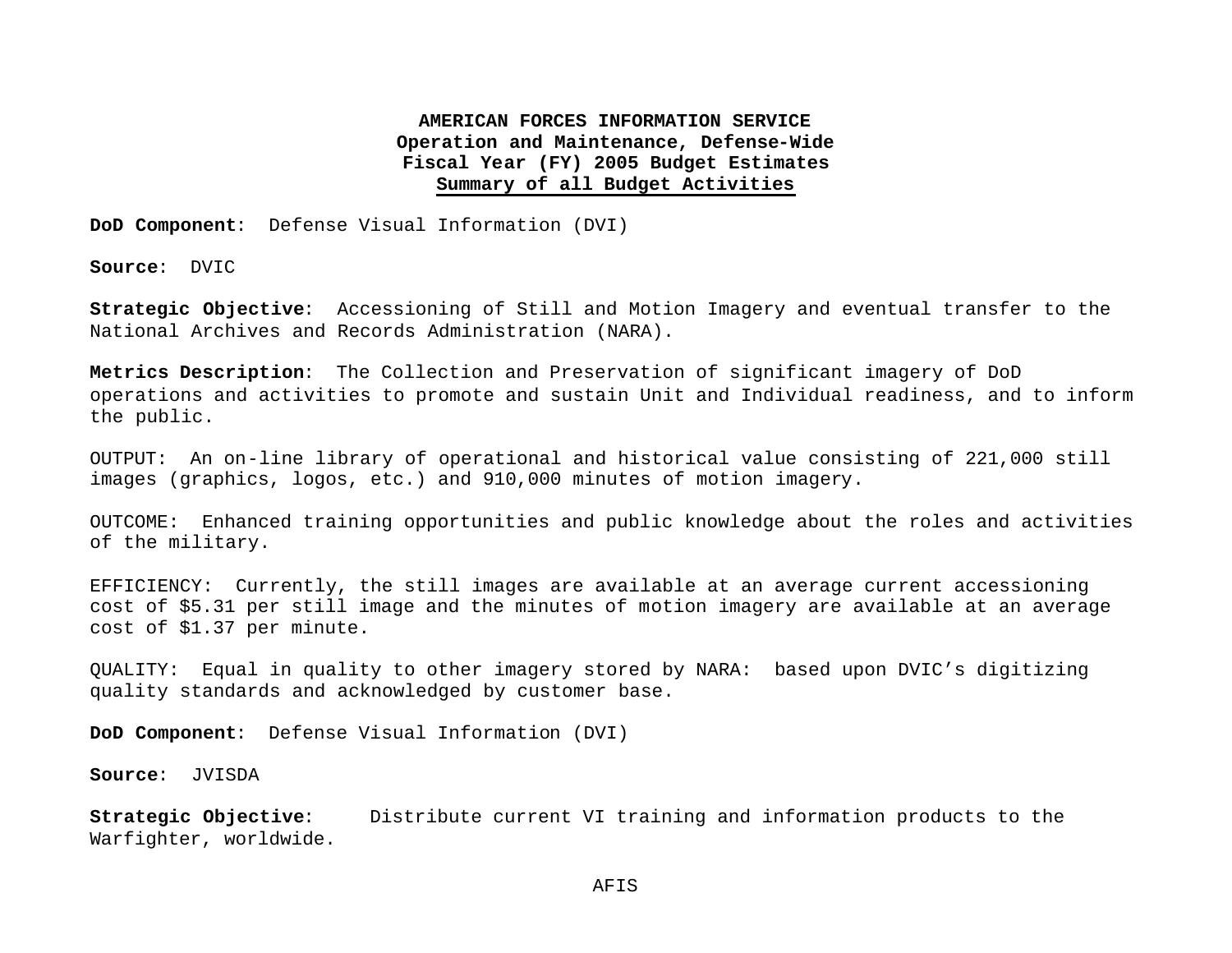**Metrics Description**: Duplication and distribution of current VI training and information products to promote, sustain, and enhance Unit and Individual readiness.

| Measure               | FY 2003 Actual | FY 2004 Estimate | FY 2005 Goal |
|-----------------------|----------------|------------------|--------------|
| Shipped<br>Items      |                |                  |              |
| Videos                | 50,180         | 35,000           | 30,000       |
| Video Reorders        | 138,977        | 140,000          | 145,000      |
|                       |                |                  |              |
| CD ROMS               | 166,229        | 170,000          | 175,000      |
| Defense<br>Billboards | 37,943         | 40,000           | 42,000       |
| <b>TOTAL</b><br>А.    | 393,329        | 385,000          | 392,000      |

OUTCOME: Enhances readiness ensuring the Warfighters of all services are the best trained and informed.

EFFICIENCY: The average cost of \$3.00 per product to distribute the above output, is equal to, or below the commercial market.

QUALITY: Returned customer surveys indicate that the Military-produced products meet immediate training requirements.

**DoD Component**: Defense Visual Information (DVI)

**Source**: DVIC

**Strategic Objective**: Sell Stock Imagery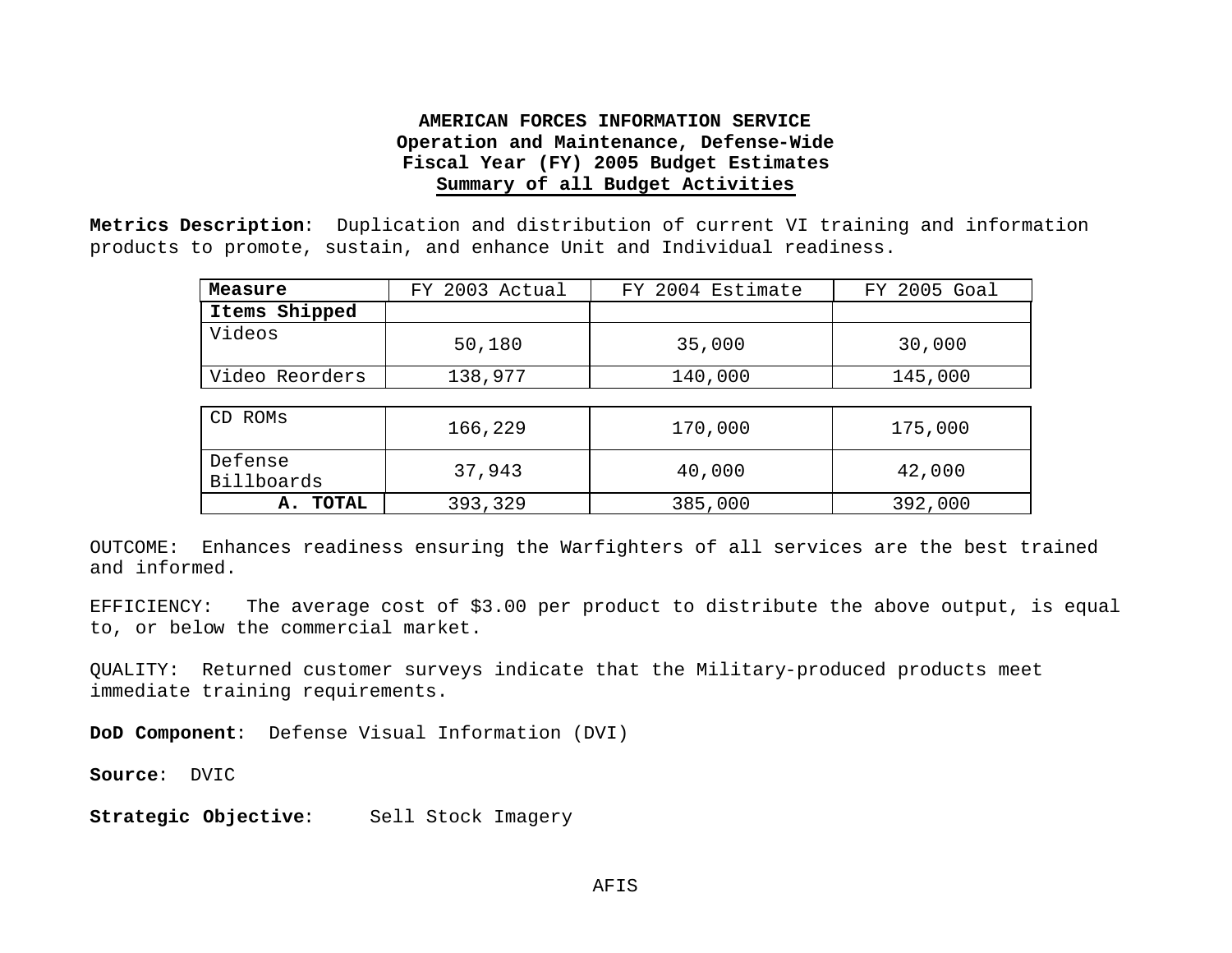**Metrics Description**: Continue as the pre-eminent source of DoD imagery for government and public customers.

| Performance Measures FY 2003 Estimate FY 2004 Estimate FY 2005 Estimate |           |           |           |
|-------------------------------------------------------------------------|-----------|-----------|-----------|
|                                                                         |           |           |           |
|                                                                         |           |           |           |
| Reimbursements to                                                       | \$120,000 | \$125,000 | \$130,000 |
| US Treasury                                                             |           |           |           |

OUTPUT: Distribution of physical/digital imagery products from archival holdings.

OUTCOME: Satisfy commercial customer needs for DoD Imagery.

EFFICIENCY: Revenue generated is equal to or greater than cost of the products supplied.

QUALITY: Customer surveys indicate quality of imagery is equal to or greater as compared to other sources of imagery.

**DoD Component**: Defense Visual Information (DVI)

**Source**: DVI / JCCC

**Strategic Objective**: The rapid collection, processing, and distribution of still and motion imagery from deployed Combat Camera teams during wartime and contingency operations to the Joint Staff, National Military Command Center (NMCC), Combatant Commanders, Military Departments (MILDEPS), and other Federal agencies. Serve as the Combat Camera Crisis Action Team Coordinator for the Joint Staff.

AFIS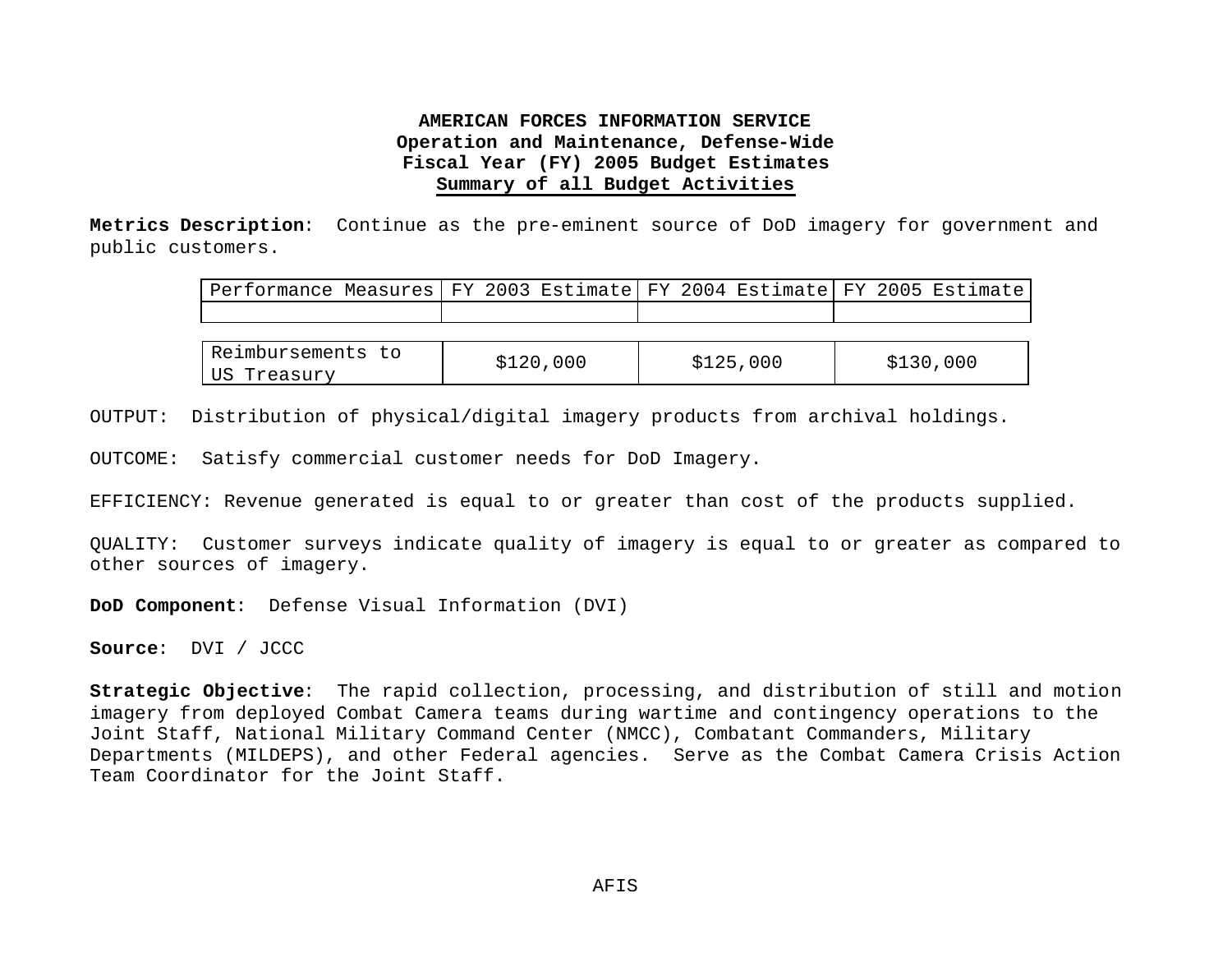**Metrics Description**: Establish still and motion imagery as major components of DoD Information and Communication programs.

| Performance Measures            | FY 2003    | FY 2004    | FY 2005    |
|---------------------------------|------------|------------|------------|
|                                 | Estimate   | Estimate   | Estimate   |
| Web Images Processed<br>to Site | 80,000     | 80,000     | 80,000     |
| Web Site Hits                   | 65,000,000 | 65,000,000 | 65,000,000 |
| Video Submissions               | 1,900      | 1,900      | 1,900      |
| Received (all formats)          |            |            |            |
| Total Video Runtime             | 450hrs     | 450hrs     | 450hrs     |
| Record Masters                  | 400        | 400        | 400        |
| Produced                        |            |            |            |

OUTPUT: Distribution of Combat Camera still imagery via the Defense Imagery Server on the JCCC Website. Distribution of Combat Camera video imagery to civilian media organizations through the OASD(PA) Press Desk. Distribute still and video imagery to various DoD customers and federal agencies.

OUTCOME: Unprecedented visual information flow to DoD agencies and the United States public regarding U.S. military operations and training.

EFFICIENCY: The average number of visitors to the Defense Imagery Server is 3,927 per day in 2002.

QUALITY: The JCCC repeatedly receives compliments and positive endorsements regarding its product quality, customer service, and responsiveness to time sensitive requirements.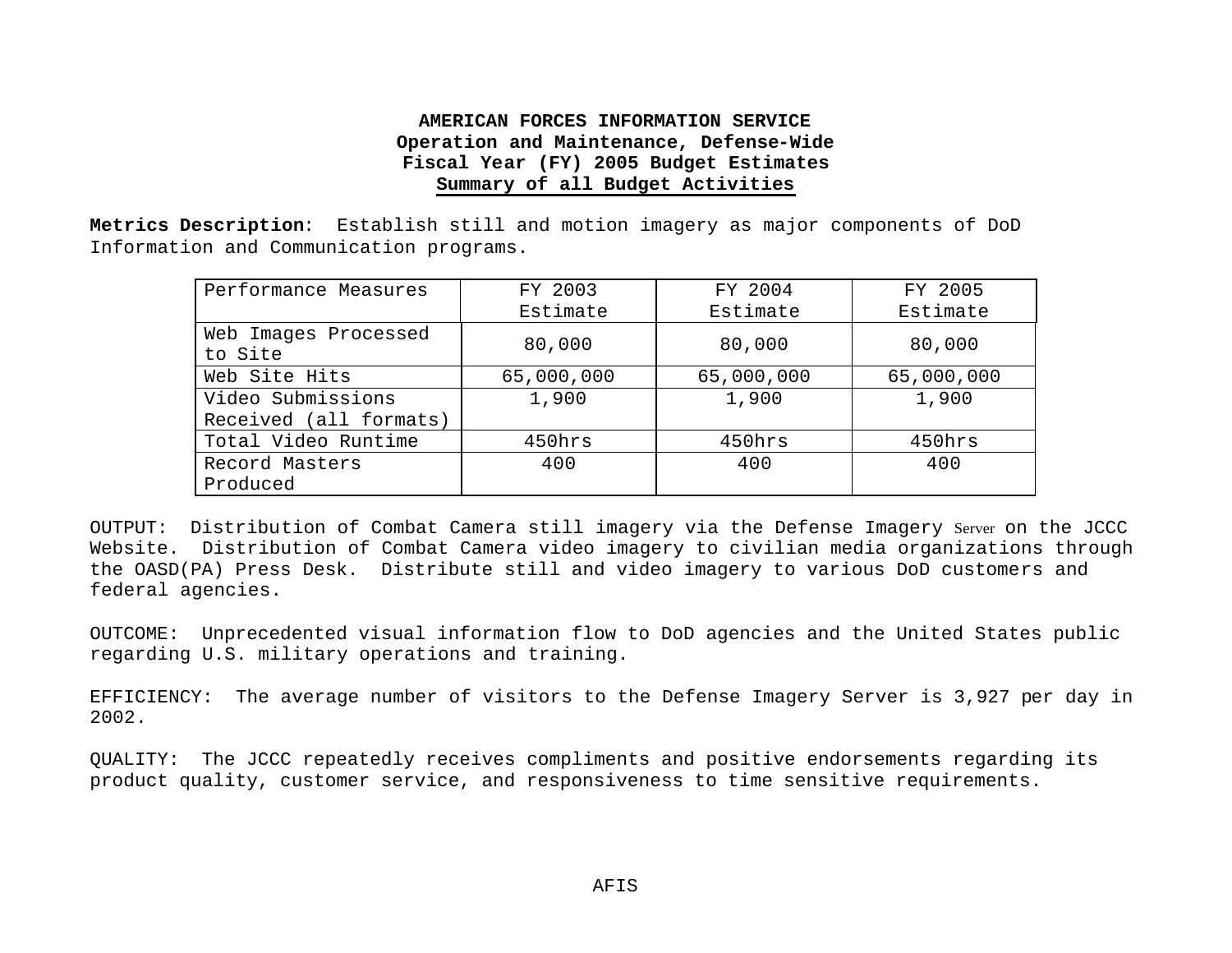**DoD Component:** American Forces Radio and Television Service (AFRTS)

**Source**: AFRTS

**Strategic Objective:** Provide U.S. Television and Radio news, information and entertainment programming to worldwide military audience, to include contingencies and personnel on Navy ships, in order to Promote and Sustain Individual and Unit readiness, morale, quality of life, and situational awareness.

**Metrics Description**: AFRTS is committed to maximizing the variety, quality, attractiveness, and desirability of its multiple radio and television services to improve the morale, readiness, and situational awareness of the entire worldwide audience. This metric captures the core portion of the AFRTS mission to acquire, schedule and distribute American radio and television programming to its DoD overseas customers (commanders, service members, and their families).

| Performance Measures                         | FY 2003 Estimate FY 2004 Goal FY 2005 Goal |            |            |
|----------------------------------------------|--------------------------------------------|------------|------------|
| Percent of Total Authorization               | 35%                                        | 39%        | 40%        |
| Funding<br>Program: TV and Radio Programming | 13,900,000                                 | 19,100,000 | 18,500,000 |

OUTPUT: The best and most highly-rated American television and radio programming is acquired and scheduled as distinct entertainment, news, and information services for DoD, Military Service, Combatant Command, with local command/internal information inserted in-place of commercial breaks.

OUTCOME: The American warfighters, DoD civilian employees, and their family members overseas, continue to have access to the entertainment, news, and information they receive while in the United States. This satisfies this audience's desires to be "connected with the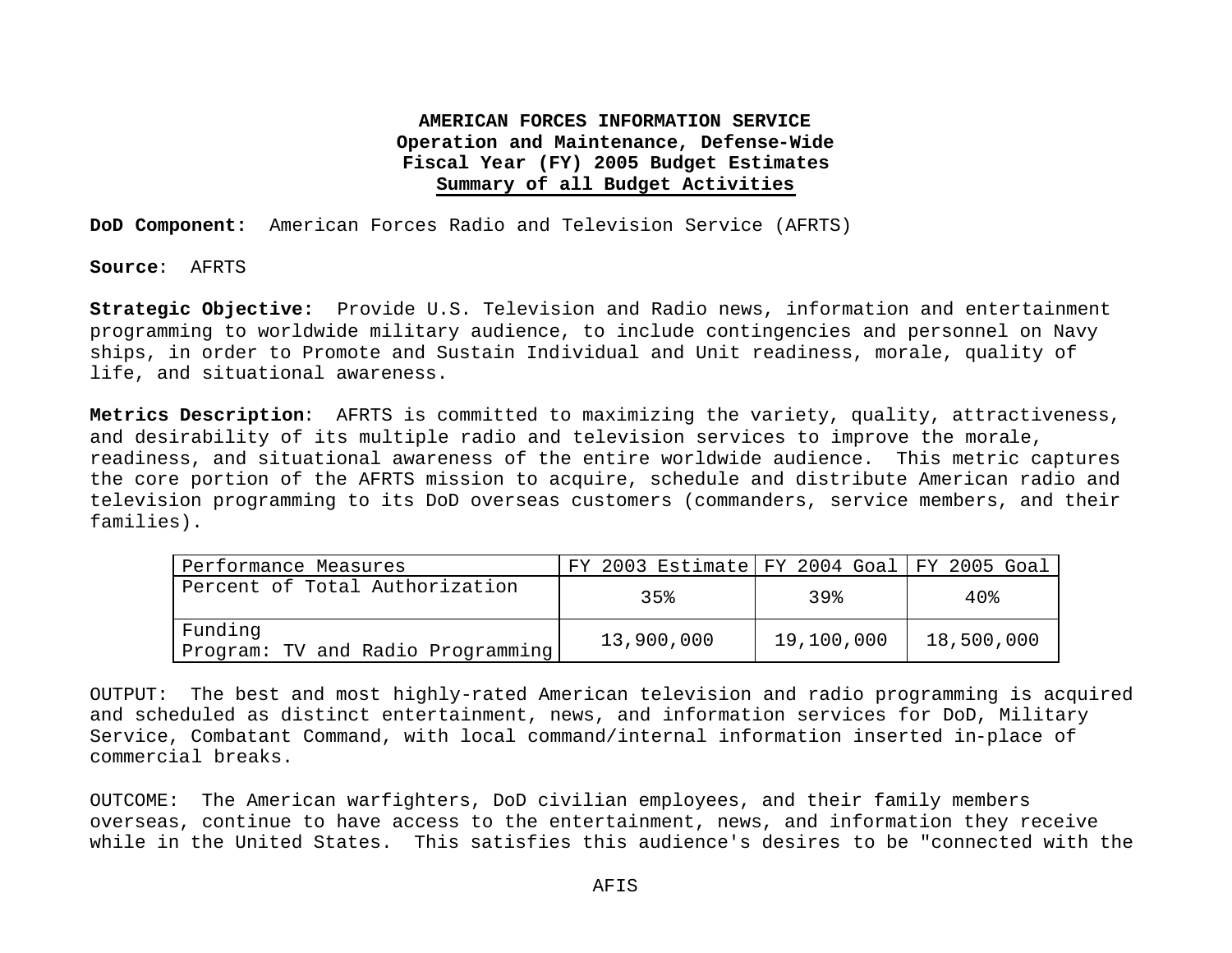States," which leads directly to improved individual morale, readiness, and situational awareness for the members of DoD serving their nation overseas.

EFFICIENCY: Programming is obtained directly from all of the major television and radio programming syndicators and owners. Daily, weekly, and long-term scheduling is designed for delivery at the proper time for the major concentrations of the audience. The point-tomultipoint delivery via satellite to affiliates and directly to cable headends or homes provides the programming very close to real-time.

QUALITY: Formal and informal feedback from Combatant Commanders and formal audience surveys indicate a strong correlation between AFRTS services and the morale and situational awareness of the audience. Responses to specific survey questions show the audience assigns high value, trust, and professionalism to the content and manner of AFRTS services.

**DoD Component:** American Forces Radio and Television Service

**Strategic Objective:** Provide AFRTS Services to Combatant Commands and Forces deployed for Operation Enduring Freedom and other contingency/Wartime operations

**Source**: AFRTS

**Metrics Description:** A primary function of AFRTS is to provide and support the capability for forces overseas and deployed as part of contingency and wartime operations by disseminating the maximum practicable radio and television services.

| Performance Measures           | FY 2003 Estimate FY 2004 Goal FY 2005 Goal |           |           |
|--------------------------------|--------------------------------------------|-----------|-----------|
| Percent of Total Authorization | 4%                                         |           |           |
| Funding                        | 1,600,000                                  | 1,600,000 | 1,600,000 |
| Program: Contingency Support   |                                            |           |           |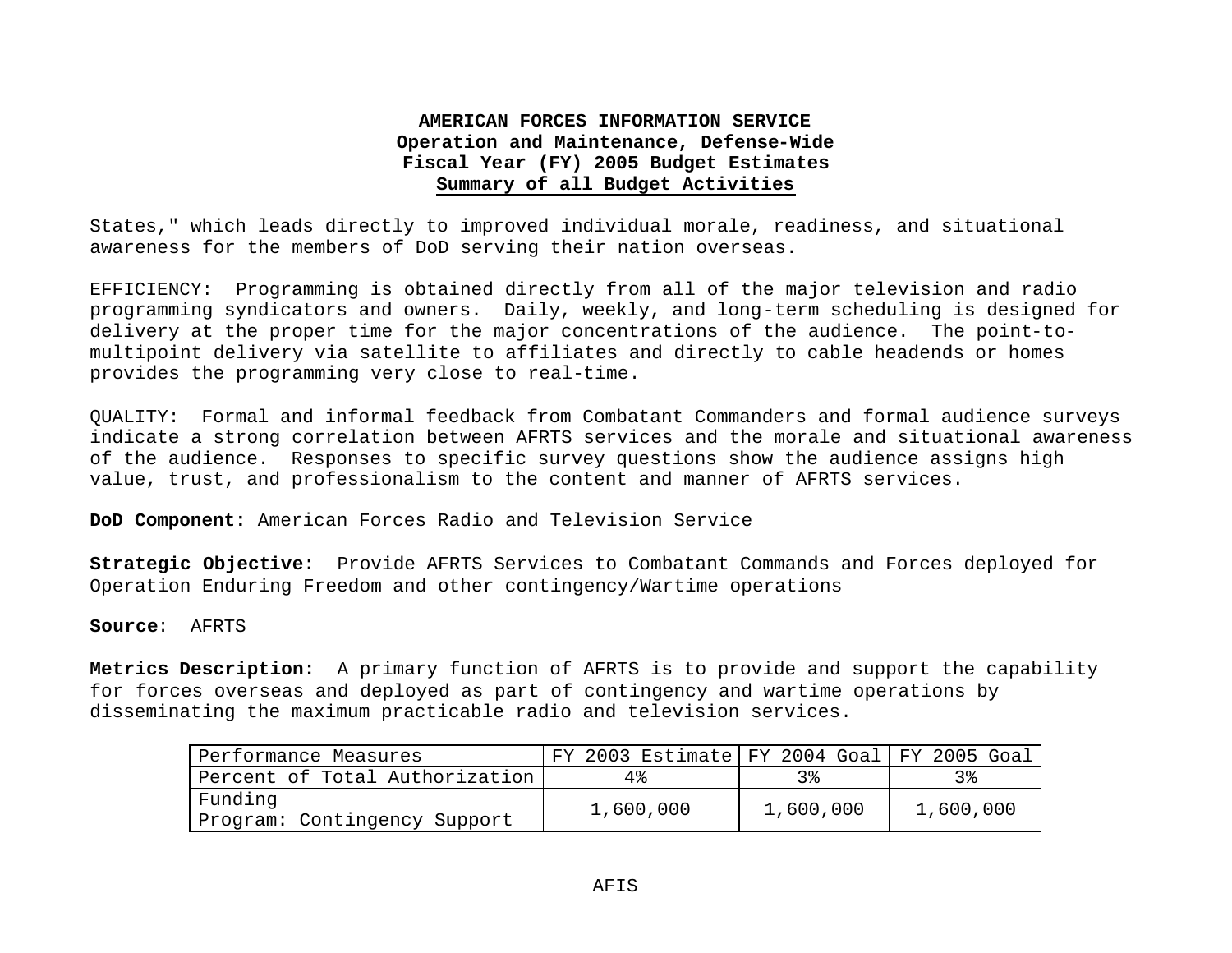OUTPUT: Acquisition, maintenance, training, and deployment of satellite reception equipment; design, manufacture, and installation of cable headend systems; and acquisition, design, manufacture, training and deployment of portable or mobile broadcast transmission systems.

OUTCOME: Preparedness and capability to provide AFRTS services in support of contingency and wartime operations including support of the Global War on Terrorism.

EFFICIENCY: Portability and ease of operation is designed for rapid deployment and maximum delivery of services. Equipment and systems can be transported by all available air mobility craft and installation can be performed within 24 to 48 hours of arrival at its ultimate location by units and, where required, by AFRTS/DMC personnel.

QUALITY: Combatant Command staff with forces deployed for contingency and wartime operations and deployed unit commanders and staff express strong desire for and satisfaction with the services.

**DoD Component:** American Forces Radio and Television Service

**Strategic Objective:** Communicate DoD policies, programs, goals, and initiatives by providing internal and command information at all levels (DoD, Service, Combatant Commands and Installation and Field Commanders) to Soldiers, Sailors, Airmen, Marines, DoD civilians, and family members worldwide.

**Source:** AFRTS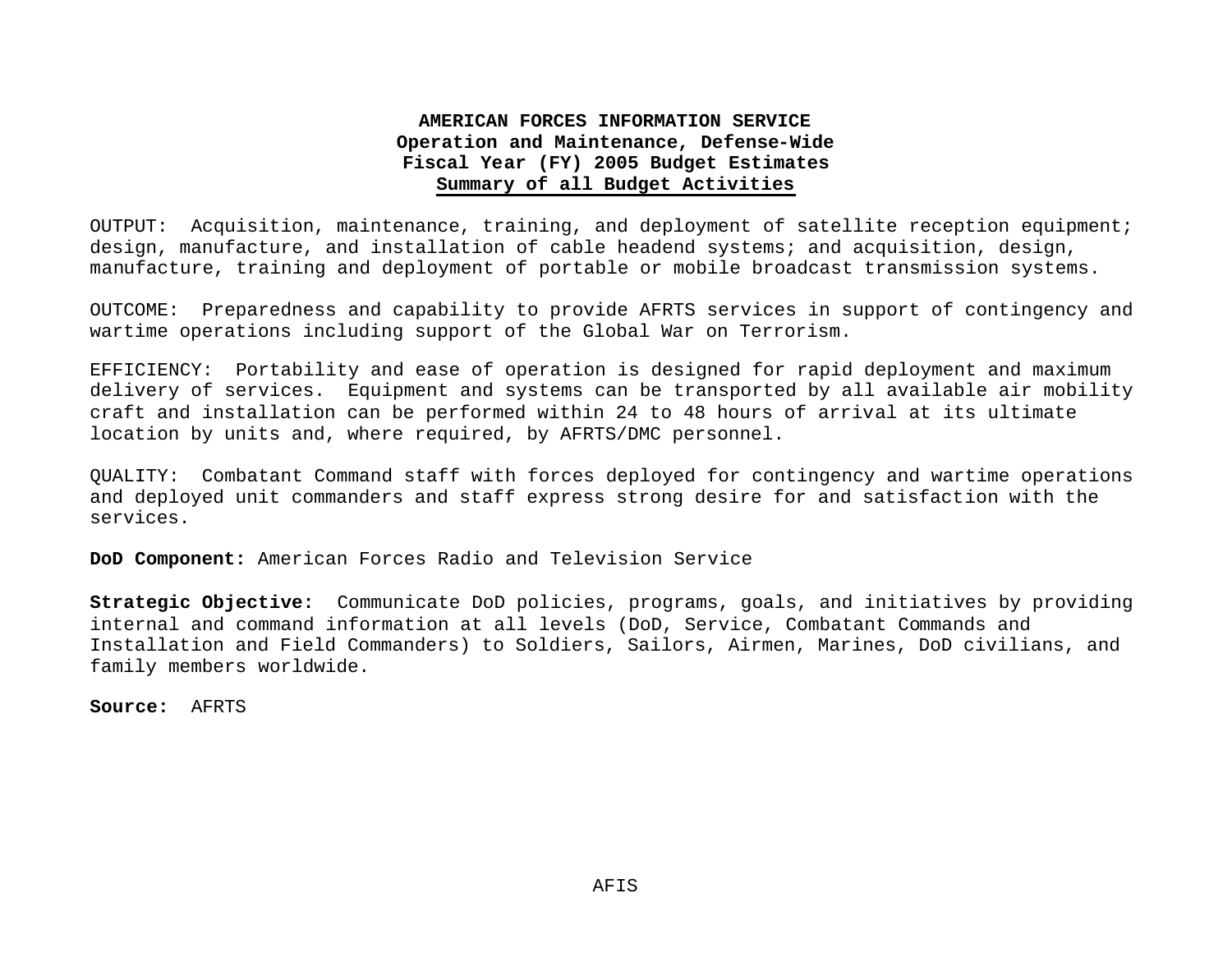**Metrics Description:** It is the mission of AFRTS to Communicate DoD policies, programs, goals, and initiatives to DoD service members and to maximize delivery of multi-level Command Information to a worldwide audience.

| Performance Measures                        | $'$ FY 2003 Actual FY 2004 Goal |           | FY 2005    |
|---------------------------------------------|---------------------------------|-----------|------------|
| Percent of Total Authorization              | $12\%$                          | 12.8      | $12\%$     |
| Funding<br>Internal Information<br>Program: | 4,800,000                       | 6,000,000 | 15,700,000 |

OUTPUT: Command/Internal/"Corporate" Information Spots and News programs.

OUTCOME: Increased situational awareness to include awareness of force protection measures, and enhanced understanding of DoD policies, programs, goals, and initiatives.

EFFICIENCY: Command/internal/corporate information inserted in place of commercial breaks in American radio and television programming that is disseminated via satellite, is the quickest, most direct and efficient means of reaching the maximum number of stakeholders and customers worldwide.

QUALITY: Combatant Commanders and OSD staff reports indicate a strong correlation between the timely dissemination of DoD command/internal/corporate information and the situational awareness and levels of policy acceptance by service members and their families serving in their commands.

**DoD Component:** American Forces Radio and Television Service

**Strategic Objective:** Improve satellite, Direct to Home (DTH) for EUCOM and PACOM, Direct to Ship (DTS), and expand Radio and Television delivery to worldwide audience.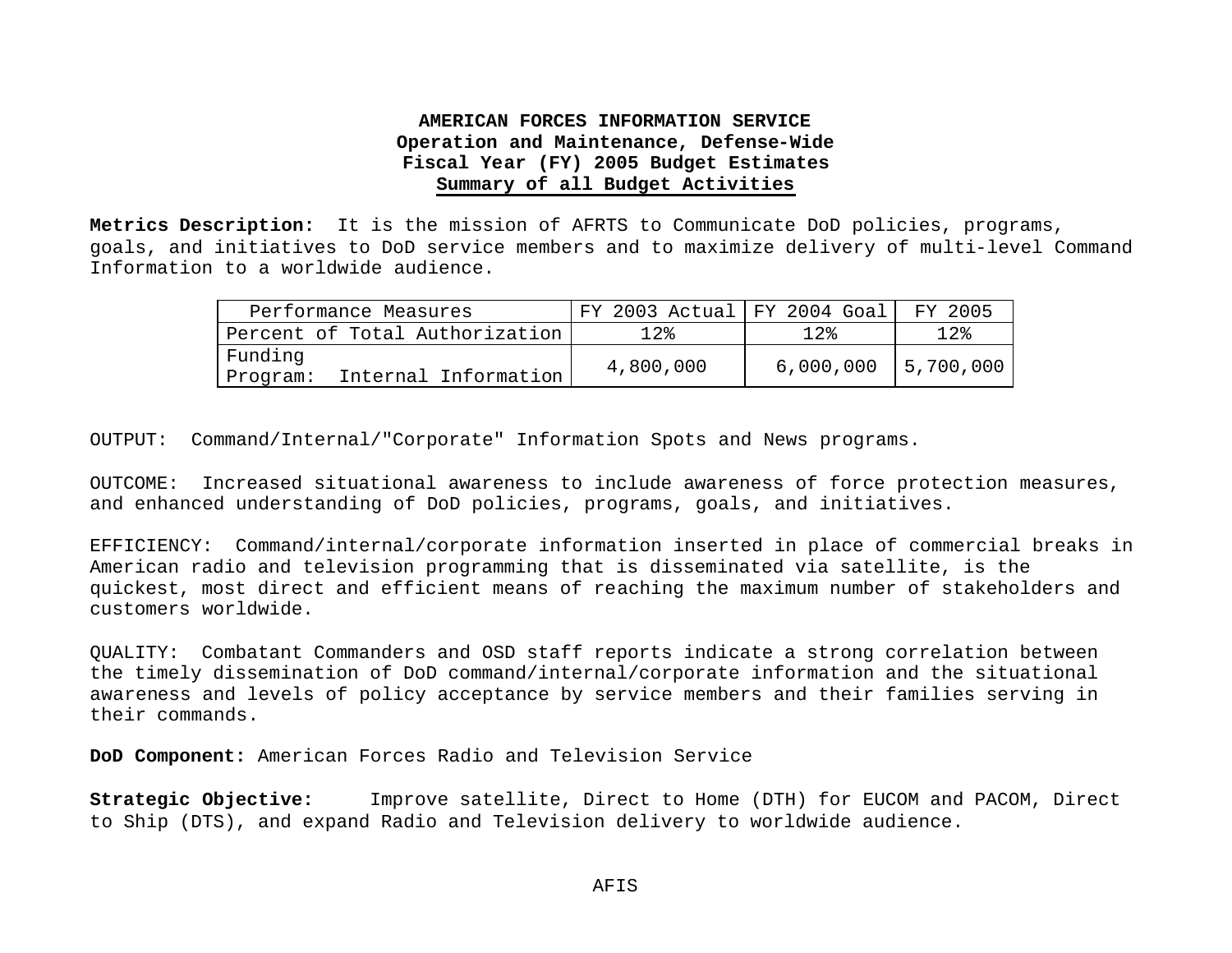**Source**: AFRTS

**Metrics Description**: AFRTS researches, acquires, and implements new broadcast technologies to gain the widest viewership possible for mission accomplishment.

| Performance Measures            | FY 2003 | FY 2004                                      | FY 2005 |
|---------------------------------|---------|----------------------------------------------|---------|
|                                 | Actual  | Goal                                         |         |
| Percent of Total Authorizations | 35%     | 33%                                          | 34%     |
| Funding Summary                 |         | $\vert$ 13,700,000   15,800,000   15,800,000 |         |
| Program: Distribution           |         |                                              |         |

OUTPUT: Delivery of multiple radio and television services (point-to-multipoint) via worldwide satellite networks. Satellite networks are designed and operated for delivery of services to land-based affiliates, deployed U.S. Navy ships, base cable system headends, and direct-to-home (DTH) for off-base customers.

OUTCOME: Maximum availability of all AFRTS services to the stakeholders.

EFFICIENCY: Operational costs are \$20.00 per viewer annually. Provide this service for the least possible costs.

QUALITY: Services are full commercial broadcast satellite quality as delivered to affiliates, cable headends, and DTH customers, and living-room quality for the service to the sailors and Marines on-board deployed U.S. Navy ships.

**DoD Component:** Defense Media Center

**Strategic Objective:** Support Military Services and Combatant Commanders with immediate and unique design/procurement/installation/lifecycle support of combat camera/ audiovisual/ visual information equipment and systems.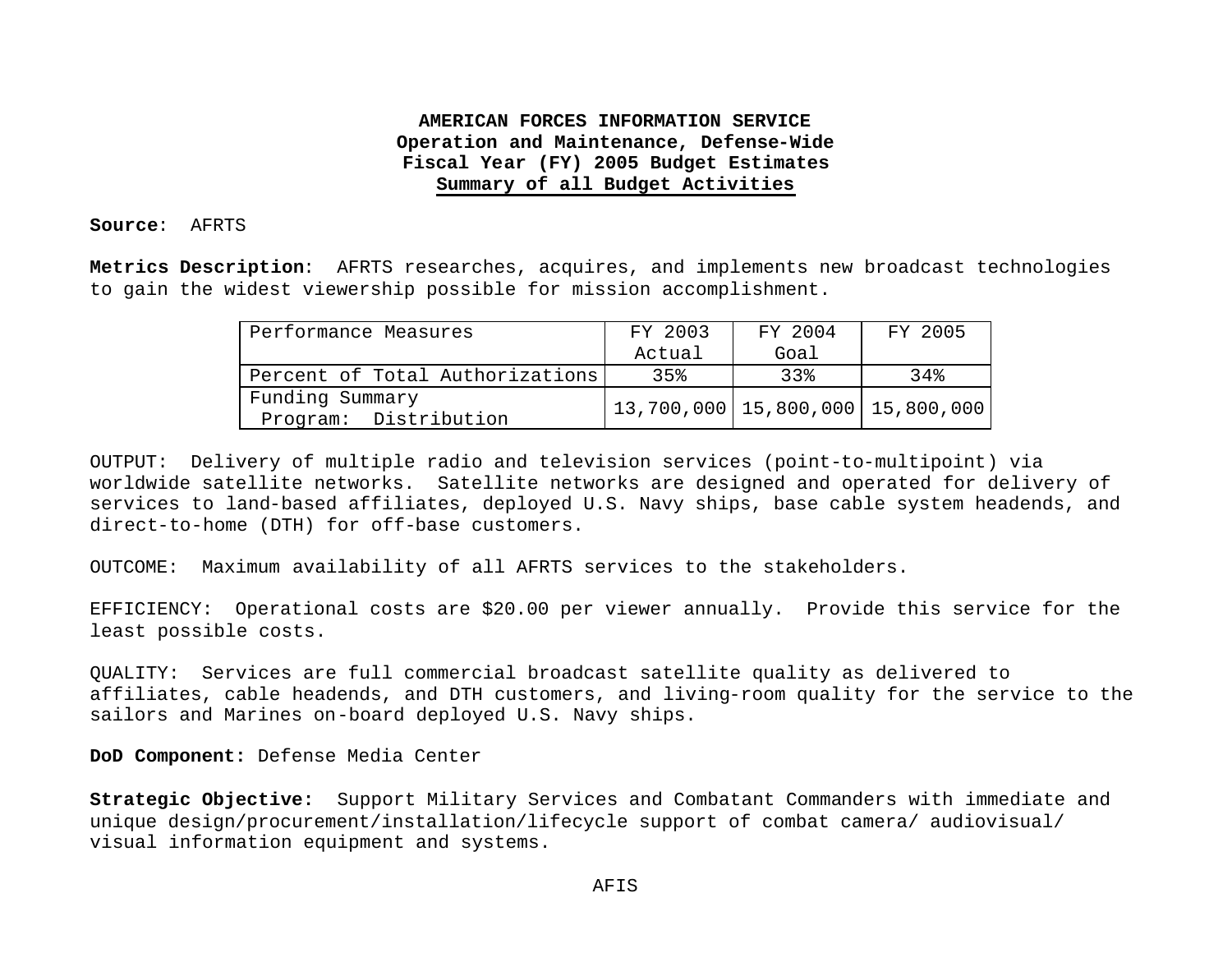**Source**: AFRTS

**Metrics Description**: Provide engineering, design, acquisition, delivery, installation, and life-cycle support to the Combatant Commands' and Military Services' combat camera, audiovisual and visual information missions.

|                                        | FY 2003 Actual FY 2004 Goal FY 2005 Goal |                |                |
|----------------------------------------|------------------------------------------|----------------|----------------|
| Performance Measures                   |                                          |                |                |
| Percent of Total Authorization         |                                          | 2 <sup>8</sup> | 2 <sub>8</sub> |
| Funding Summary                        |                                          |                |                |
| Program: Support to Visual Information | 550,000                                  | 1,000,000      | 1,000,000      |

OUTPUT: Deployable and standardized equipment and systems for combat camera operations, and single DoD source for equipment and systems for base, unit, and command level audiovisual and visual information requirements.

OUTCOME: Timely Combat camera and visual imagery support for Combatant Commanders and the Military Services.

EFFICIENCY: "One-stop shopping" for Commercial Off-The-Shelf (COTS) equipment and systems required for combat camera operations, and audiovisual/visual information requirements of the Combatant Commands and Military Services.

QUALITY: Combat Commands and Military Services express high satisfaction and assign high value to the equipment and systems provided.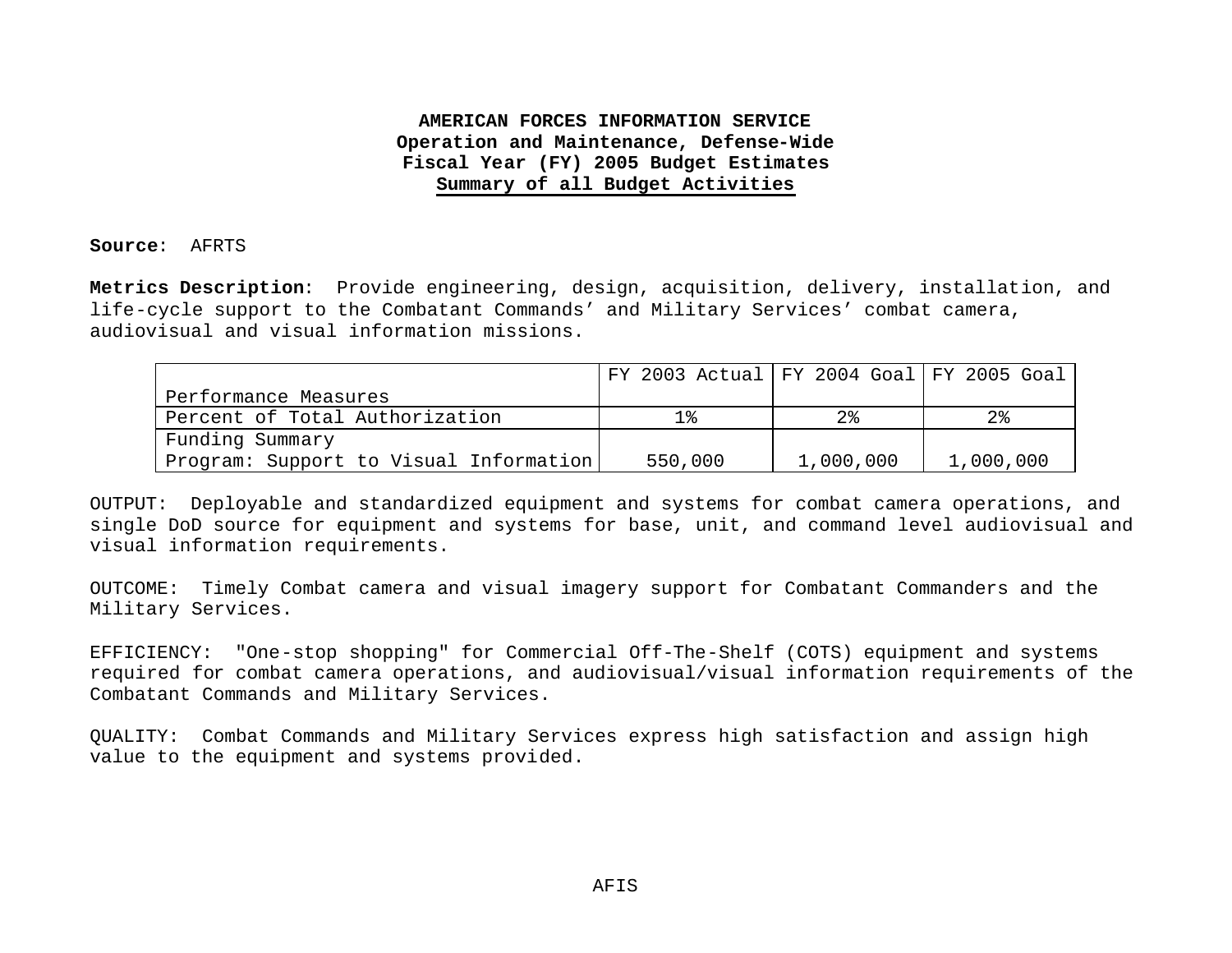**DoD Component:** Defense Media Center

**Strategic Objective:** Support Military Services and Combatant Commanders with immediate and unique design/procurement/installation/lifecycle support of Radio and television equipment and systems.

**Source**: DMC

**Metrics Description**: Design, acquire, and deliver highly reliable and available broadcast production and transmission equipment, systems, supplies, and life-cycle support services to AFRTS customers in the DoD and the Military Departments in a rapidly changing high technology environment.

| Performance Measures             | FY 2003 Actual | FY 2004 | FY 2005                 |
|----------------------------------|----------------|---------|-------------------------|
|                                  |                | Goal    | Goal                    |
| Percent of Total Authorization   | $1\,$          | $2\,$   | 2 <sup>°</sup>          |
|                                  |                |         |                         |
|                                  |                |         |                         |
| Funding Summary                  |                |         |                         |
| Program: Support to Broadcasting | 550,000        |         | $1,000,000$   1,000,000 |

OUTPUT: The DoD single source for COTS broadcasting production and transmission equipment and systems for AFRTS customers in the DoD and Military Departments.

OUTCOME: Highly reliable and available broadcast production and transmission equipment and systems for DoD and Military Services' AFRTS operations.

EFFICIENCY: The standardization, design, and performance of equipment and systems enhance interoperability for joint operations, worldwide use, and reduce downtime and maintenance/repair costs.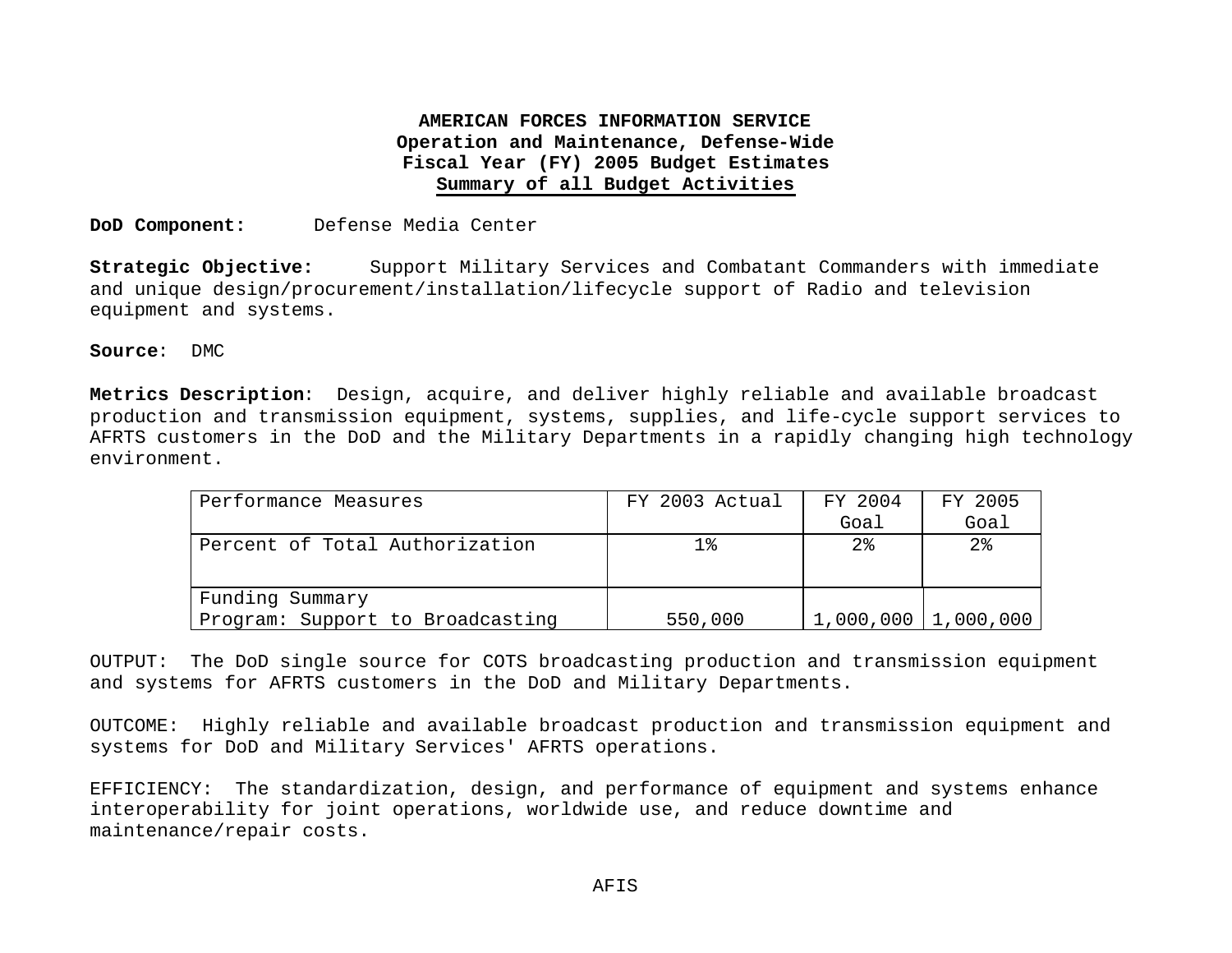QUALITY: Customer satisfaction surveys indicate users are receiving outstanding equipment and systems that are interoperable and perform to, or better than the specifications requested.

| RADIO & TELEVISION BROADCASTING                                                                       | FY 2003 | FY 2004 | FY 2005 |
|-------------------------------------------------------------------------------------------------------|---------|---------|---------|
|                                                                                                       | Actual  | Goal    | Goal    |
| Countries receiving radio and TV programming                                                          | 178     | 178     | 178     |
| Navy ships receiving radio & television programming                                                   | 300     | 300     | 300     |
| Hours of radio news, sports $\&$ info, 24 hours/day (3                                                |         |         |         |
| channels; (Starting in FY 2002) (4 channels in FY<br>2003)                                            | 35,040  | 35,040  | 35,040  |
| Hours of radio music service, 24 hours/day (7<br>channels)                                            | 61,320  | 61,320  | 61,320  |
| Hours of TV programming, 24 hours/day (4 channels<br>in FY 2003) (6 channels starting in FY 2004)     | 35,040  | 52,560  | 52,560  |
| TV & radio news programs produced by AFRTS News<br>Center                                             | 2,184   | 2,704   | 2,704   |
| Number of radio/TV internal information spots<br>produced                                             | 350     | 350     | 350     |
| Pentagon TV Channel (6 hours a day/5 days a week)<br>(8 Hours a Day/5 Days a week starting in FY2003) | 2,080   | 2,080   | 2,080   |

**Description**: AFRTS provides American radio and television products and services to U.S. forces overseas and on-board Navy ships. Both recorded and satellite-delivered live radio and television programming is used in support of this mission. The internal information provided to US Navy ships has been significantly enhanced by the live reception of AFRTS TV (Direct-to-Ship (DTS)) satellite transmissions that provide three channels of television, three radio services, and textual products such as *Stripes Lite* and the *Early Bird*. The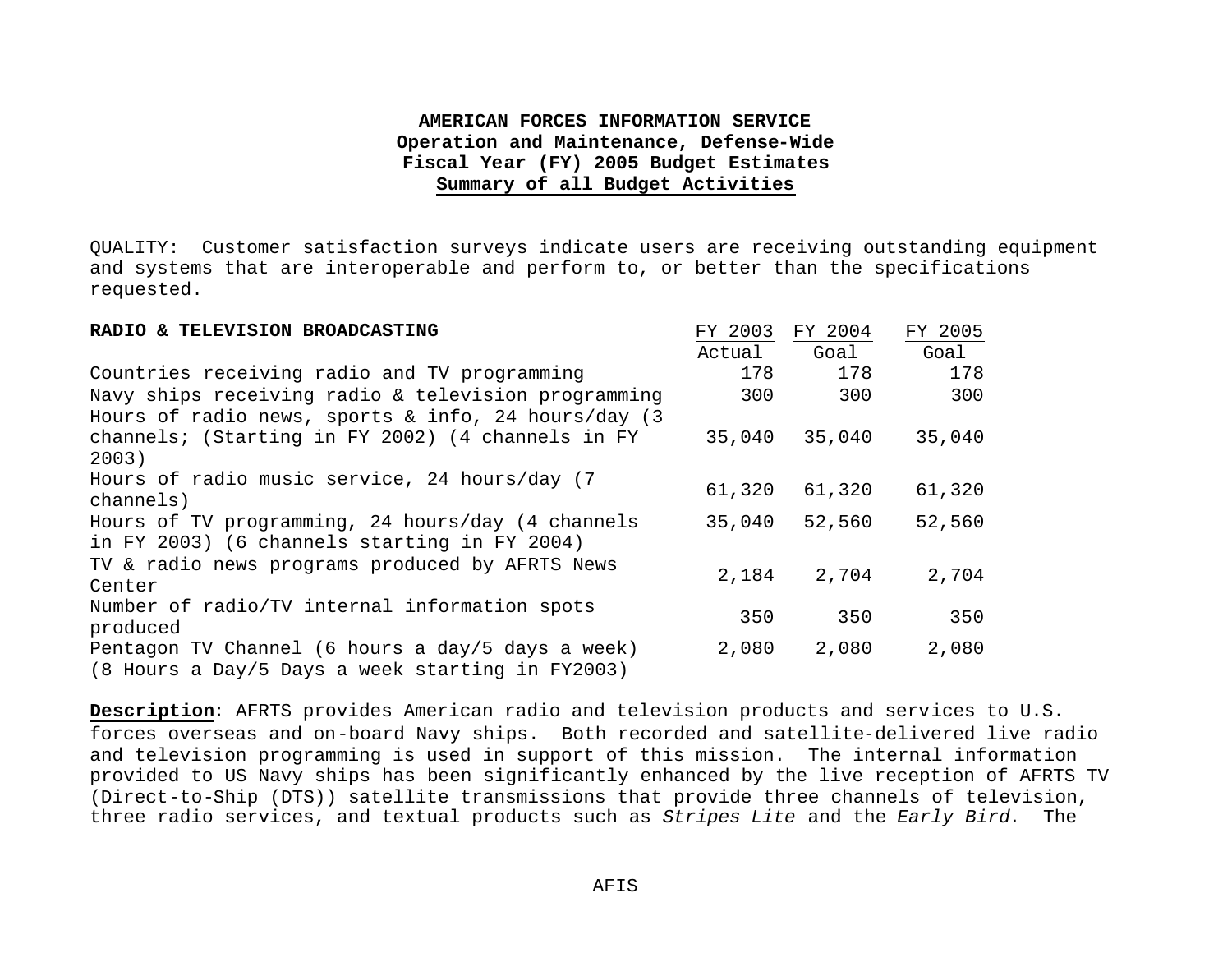Pentagon Channel, a TV program service, broadcasts DoD and the primary Military Services' internal information programs, as well as live Pentagon events and briefings. This television service provides the Pentagon audience immediate access to this information on a daily basis.

DoD radio and television internal information spots and news products are used to replace commercials in programming and provide DoD level information and news to the soldiers, sailors, airmen, Marines, DoD civilians and their families stationed overseas.

#### **SUPPORTING DoD CORPORATE LEVEL GOALS**

AFRTS measurably contributes to the DoD corporate goals one and two by keeping the forces informed and prepared for their mission. Additionally the value of the news, sports and entertainment programming provided by AFRTS to DoD personnel is a significant contributor to the quality of life for personnel stationed overseas and on-board U.S. Navy ships.

Commanders in the field use AFRTS radio and television services to provide internal command information to their military communities. It is a combination of "corporate" information equivalent to what a company such as General Motors disseminates to their employees along with information that a city mayor, county executive, sheriff; fire department; school board; parks commission; prosecutor; transportation department; and, emergency civilian preparedness office disseminates to their constituents using their regional/local media. It is the very heart and soul of AFRTS' worldwide operation. The importance of the content and timeliness of Command information or internal information "spots" is shown in the example of the Army helicopter that crashed in North Korean territory a few years ago. During this incident, the helicopter crash-landed in North Korea killing one of the crewmembers on impact. The other crewmember was held captive for a few days before being repatriated. When that person was debriefed, he said that he remembered how he was to conduct himself in that type of situation from the Code of Conduct radio and TV spots aired on the AFRTS affiliate in Korea. Obviously that was not the only training this helicopter crewmember had in the Code of Conduct, but the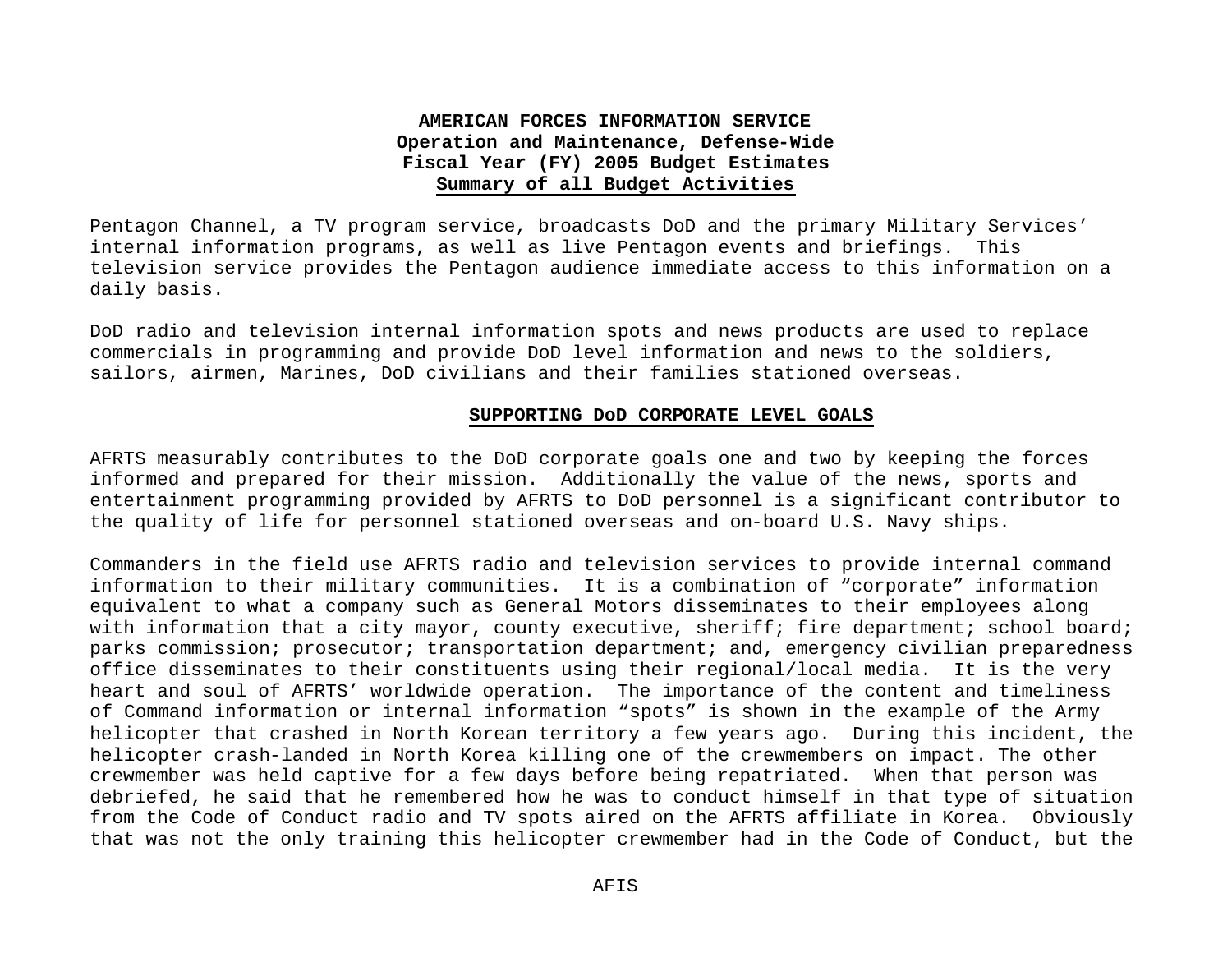AFRTS spots served as discernible "reminders" that were recalled when necessary. A similar example involving a captured pilot came out of the Iraqi campaign.

The primary mission of AFRTS is to provide command information as well as news, sports and entertainment materials for DoD personnel stationed overseas and on-board U.S. Navy ships at sea. It is undoubtedly true the entertainment aspect of AFRTS broadcasts contributes greatly to the morale and well-being of DoD personnel and their families in remote and overseas locations. However, equally important is the informational and command pipeline AFRTS provides to the troops. As stated by a former CINC USAFE "AFRTS is absolutely essential for the effective management of our Air Forces in Europe. Any possibility of a loss of AFRTS as a command resource…would seriously jeopardize our ability to communicate with the men and women of USAFE. Broadcasting is the single most important mass communications medium available to this command." He went on to say, "While AFRTS provides entertainment, it more importantly serves as a command communications tool. It is vital for emergency communications to insure the safety and welfare of our people…" Other military commanders provided similar expressions regarding AFRTS. The PACOM Combatant Commander summarized these concerns. "AFRTS outlets perform a valuable role in emergency conditions, alerts, recalls and training. They provide a medium for commanders to communicate with personnel."

AFRTS has played a vital role in every major troop deployment from its beginnings in World War II through the Korea Conflict, Vietnam, Beirut, Panama, Desert Shield/Desert Storm, Egypt, etc.) and into the present day where AFRTS provides service to the deployed forces in Operation ENDURING FREEDOM and the Global War on Terrorism. During these deployments, as well as the multitude of local crises affecting peoples' daily lives all around the world, AFRTS has been there as the voice of the Commander.

AFRTS is a vital link between the DoD leadership, commands at all levels and the soldiers, sailors, airmen, Marines, and their families serving worldwide and as such markedly contributes to personnel readiness, situational awareness, retention and quality of life expressed in DoD goals one and two.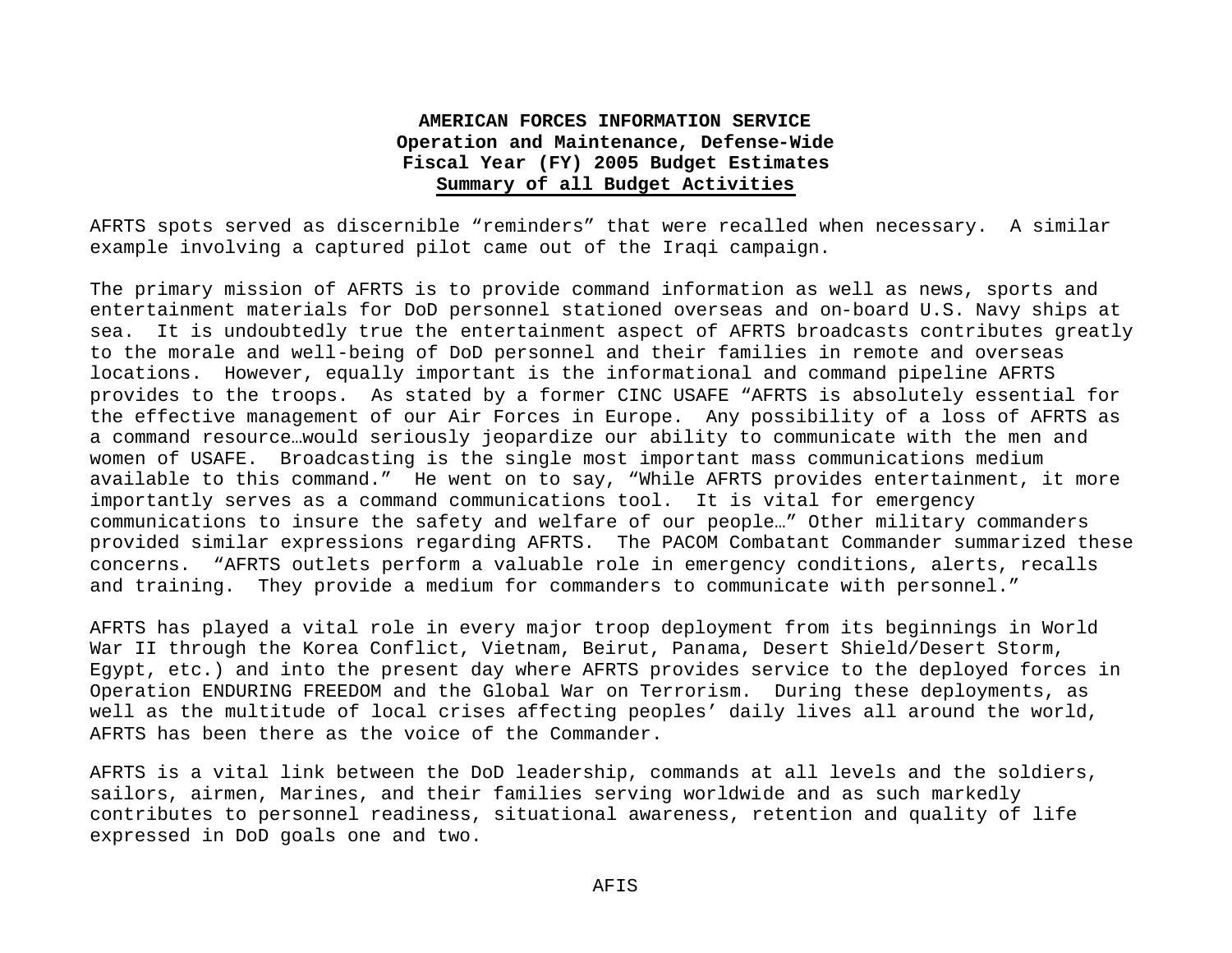#### **IV. Performance Criteria and Evaluation Summary (Cont.):**

**DoD Component**: *Stars and Stripes*

The following three candidates were developed based on Mission Statement, Functions, Vision, and Initiatives as published in AFIS 2001 and OP32. Funding expressed is relative to Appropriated Funds from the POM/BES only. Fund allocation is based on historical spending trends by POM/BES line item.

**Strategic Objective**: Publish a daily (local) newspaper for OCONUS DoD Military and Civilians

**Metrics Description**: The Stars and Stripes Newspaper is uniquely positioned to provide and maintain unit and individual readiness, quality of life and Morale support through dissemination of news and information important to the command environment and individual reader interests and entertainment.

| Performance Measures; Paper   | FY 2003  | FY 2004 | FY 2005 |
|-------------------------------|----------|---------|---------|
| Publication                   | Estimate | Goal    | Goal    |
|                               |          |         |         |
| Percent of Appropriated Funds | 88       | 88      | 88      |
| Rec'd                         |          |         |         |
| Program                       |          |         |         |
| (5000)                        | 10,759   | 10,952  | 11,151  |

OUTPUT: Circulation of 45,000 papers daily with an estimated 4:1 pass along rate.

OUTCOME: The survey of overseas Combatant Commands rates the *Stars and Stripes* as "fair" to "good" for accomplishing its mission.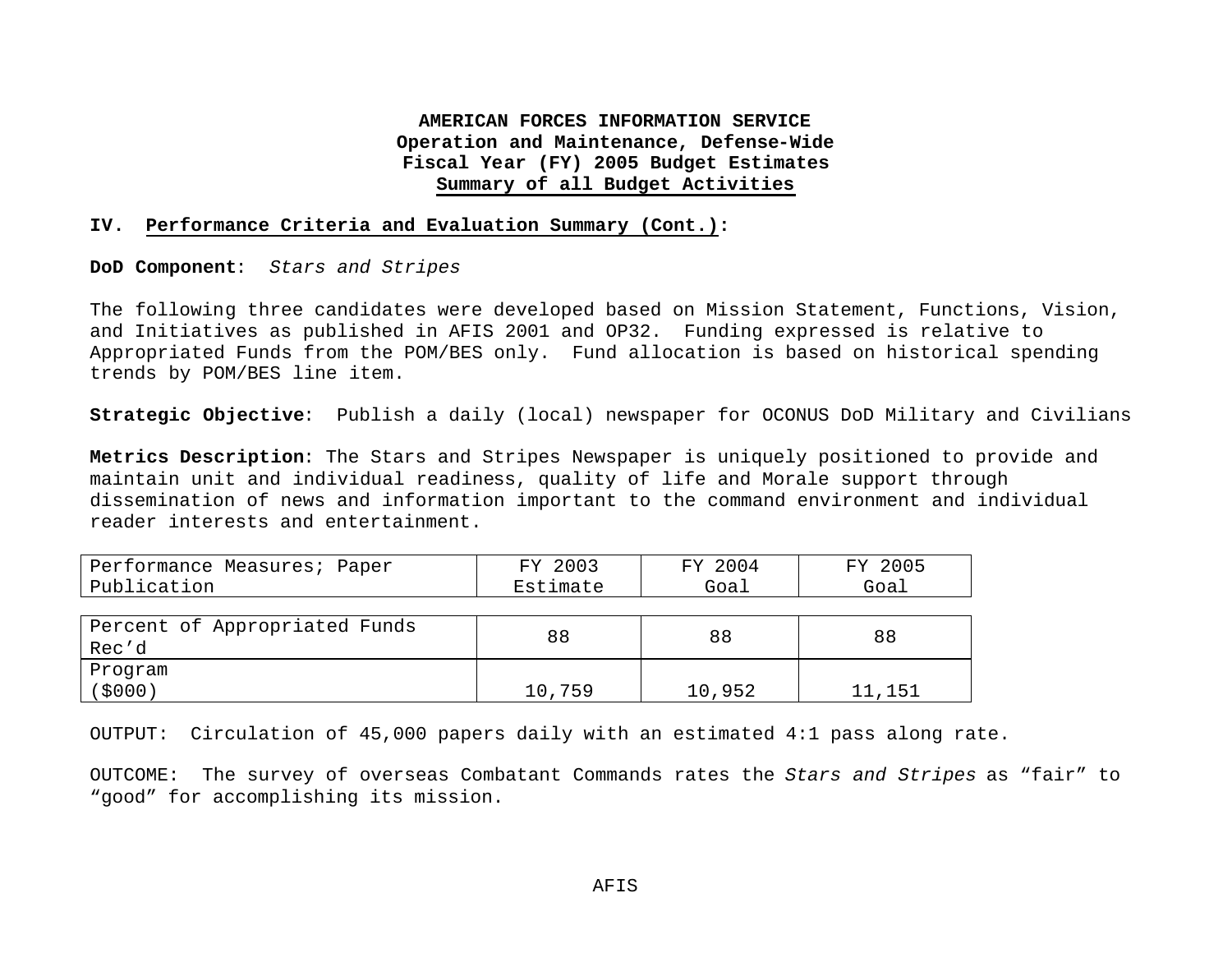#### **IV. Performance Criteria and Evaluation Summary (Cont.):**

EFFICIENCY: *Stars and Stripes* reaches approximately 180K military and DoD personnel daily. The daily cost to the taxpayer is just 16 to 17 cents per reader.

QUALITY: In the most recent Readership Survey, conducted in July 1998, more than 60% of respondents rated *Stars and Stripes* as "well" to "excellent" (overall). S&S is currently conducting a new survey.

Notes: This metric refers to cost associated with physically producing a Newspaper (i.e., paper, ink, plates, etc.) no value is assigned for the information and ideas actually printed.

| Funding (in \$000)        | 2003  | 2004  | 2005  |
|---------------------------|-------|-------|-------|
| Communications            | 119   | 121   | 123   |
| Outside Services          | 368   | 375   | 382   |
| Supplies                  | 133   | 135   | 137   |
| News & Wire Services      | 142   | 145   | 148   |
| Maintenance Contracts     | 199   | 203   | 206   |
| CPO & Payroll Charges     | 114   | 116   | 118   |
| LN Payroll                | 1,523 | 1,550 | 1,578 |
| Transportation & Delivery | 2,756 | 2,805 | 2,857 |
| TDY                       | 7     | 7     |       |
| Ink                       | 132   | 134   | 136   |
| Plates                    | 156   | 159   | 162   |
| Paper                     | 1,699 | 1,730 | 1,762 |
| Remote Printing           | 2,127 | 2,165 | 2,202 |
| Negatives                 | 90    | 92    | 93    |
| US Payroll                | 986   | 1,003 | 1,024 |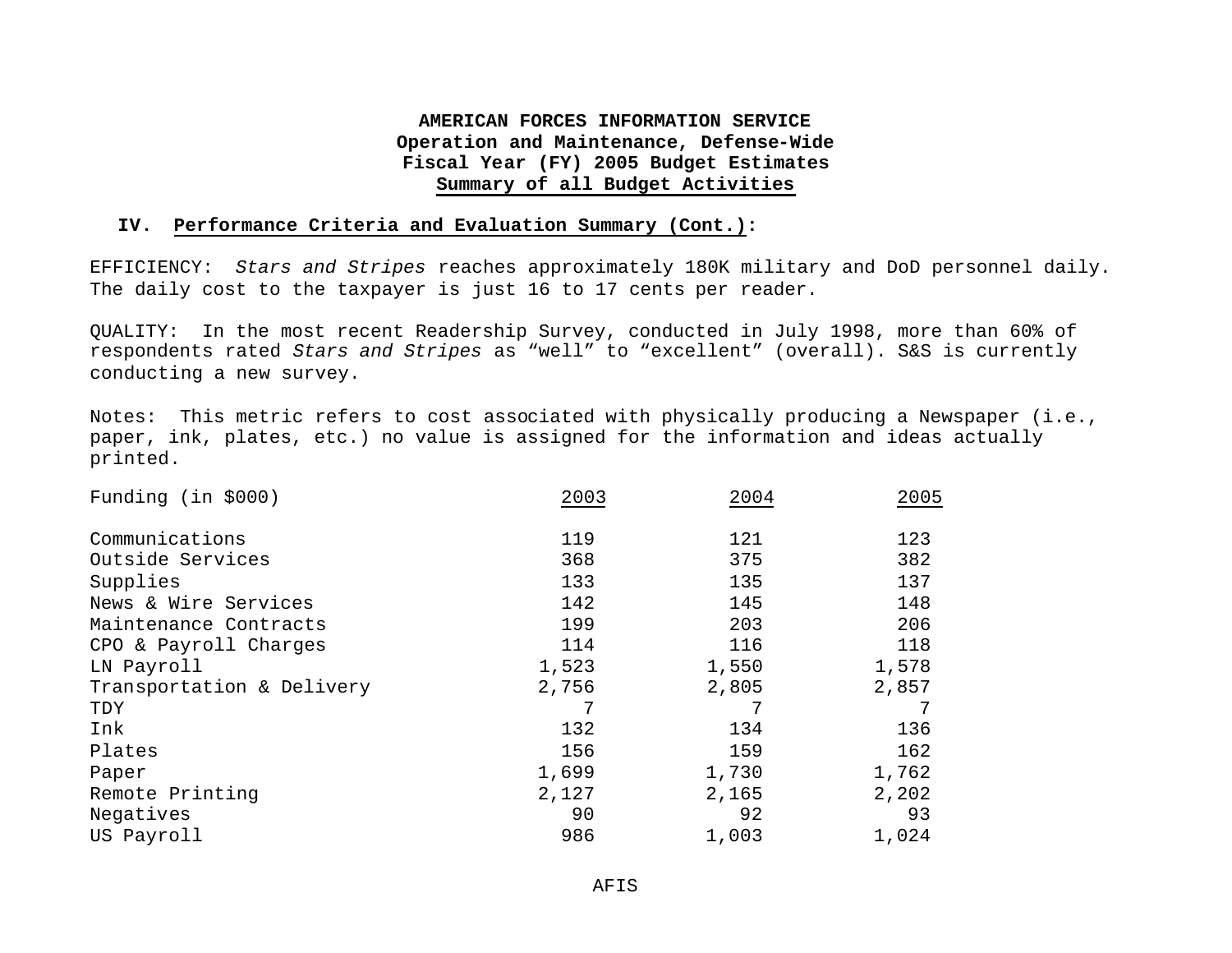| Office Lease | 208    | 212    | 216    |
|--------------|--------|--------|--------|
| Total        | 10,759 | 10,952 | 11,151 |

**DoD Component**: *Stars and Stripes*

**Strategic Objective**: Ensure readers have adequate information to exercise their 1st Amendment rights as US Citizens.

**Metrics Description**: *Stars and Stripes* is dedicated to independent and unbiased news and information of the highest quality as a service to the U.S. military community overseas in peace and war with coverage of daily news and information making possible the continued, informed exercise of responsibilities of citizenship by DoD personnel and their families overseas.

| Performance Measures: Cost of | FY 2003 | FY 2004 | FY 2005 |
|-------------------------------|---------|---------|---------|
| Information                   | Actual  | Goal    | Goal    |
| Percent of Appropriated Funds |         |         | 11      |
| Rec'd                         |         |         |         |
| Program                       |         |         |         |
| 5000)                         | 1,373   | 1,398   | 1,423   |

OUTPUT: A daily newspaper that furnishes the readership with source information from all major news and wire services

OUTCOME: According to reader surveys, *Stars and Stripes* compared favorably against local hometown newspapers from around the US. This results in a better-informed service member. EFFICIENCY: Reader complaints and survey results state the reporting within *Stars and Stripes* is fair and balanced.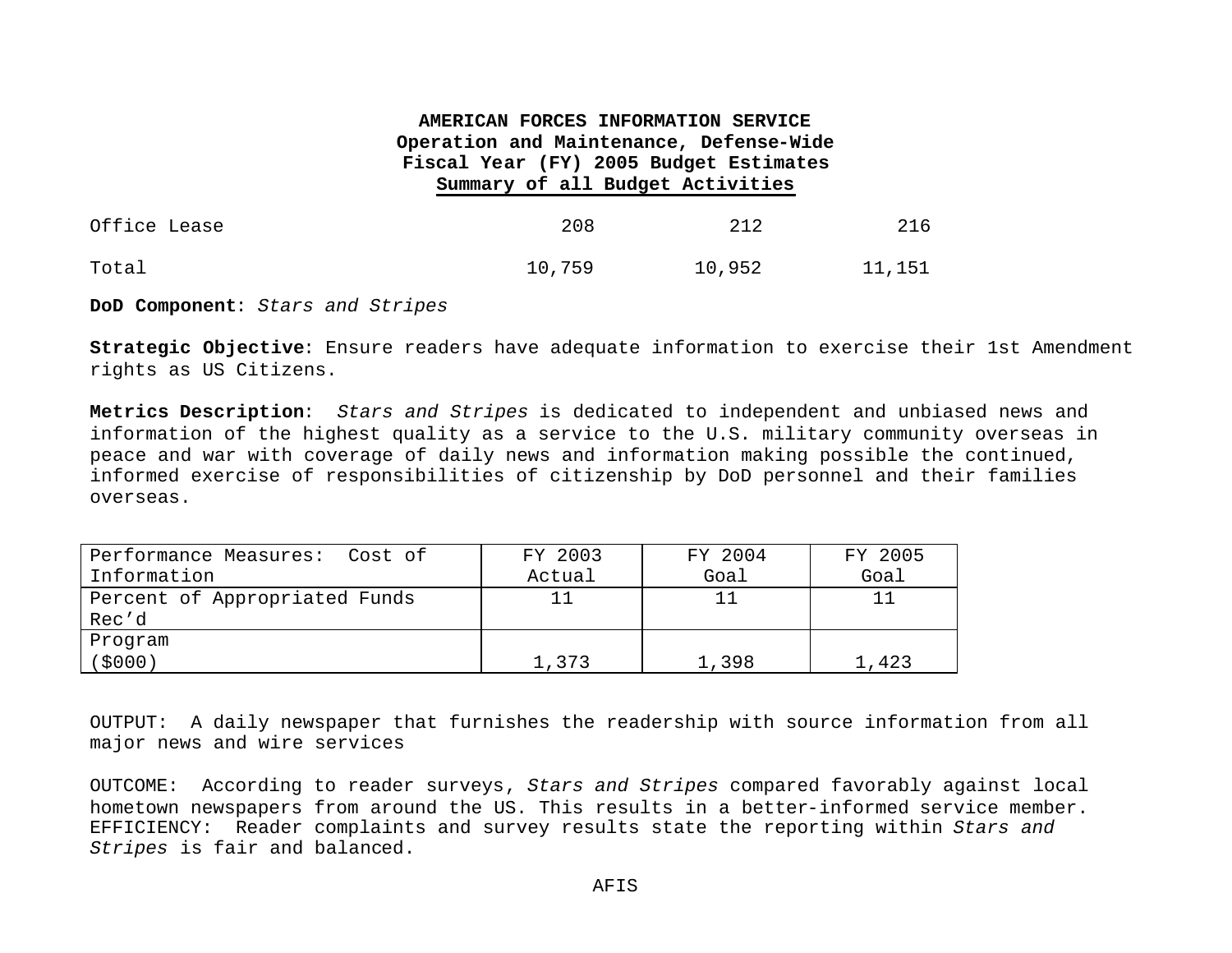QUALITY: Readership surveys rate *Stars and Stripes* as preferable to USA Today.

Notes: The metrics for information refers to the cost associated with the value of the ideas represented in the "News" in the paper that allows for an informed public.

| Funding (in \$000)    | 2003  | 2004  | 2005  |
|-----------------------|-------|-------|-------|
| Communications        | 438   | 446   | 454   |
| Outside Services      | 5     | 5     | 5     |
| Supplies              | 33    | 34    | 34    |
| News & Wire Services  | 425   | 433   | 441   |
| Maintenance Contracts |       |       |       |
| CPO & Payroll Charges | 111   | 113   | 115   |
| Remote Offices        | 19    | 19    | 19    |
| TDY                   | 7     | ヮ     | 7     |
| US Payroll            | 122   | 124   | 126   |
| Office Lease          | 212   | 216   | 220   |
| Total                 | 1,373 | 1,398 | 1,423 |

**DoD Component**: *Stars and Stripes*

**Strategic Objective**: Archive Historical Information

**Metrics Description**: The *Stars and Stripes* initiative will continue to conserve and archive articles and information of importance to the military community overseas and make them available to *Stars and Stripes* customers.